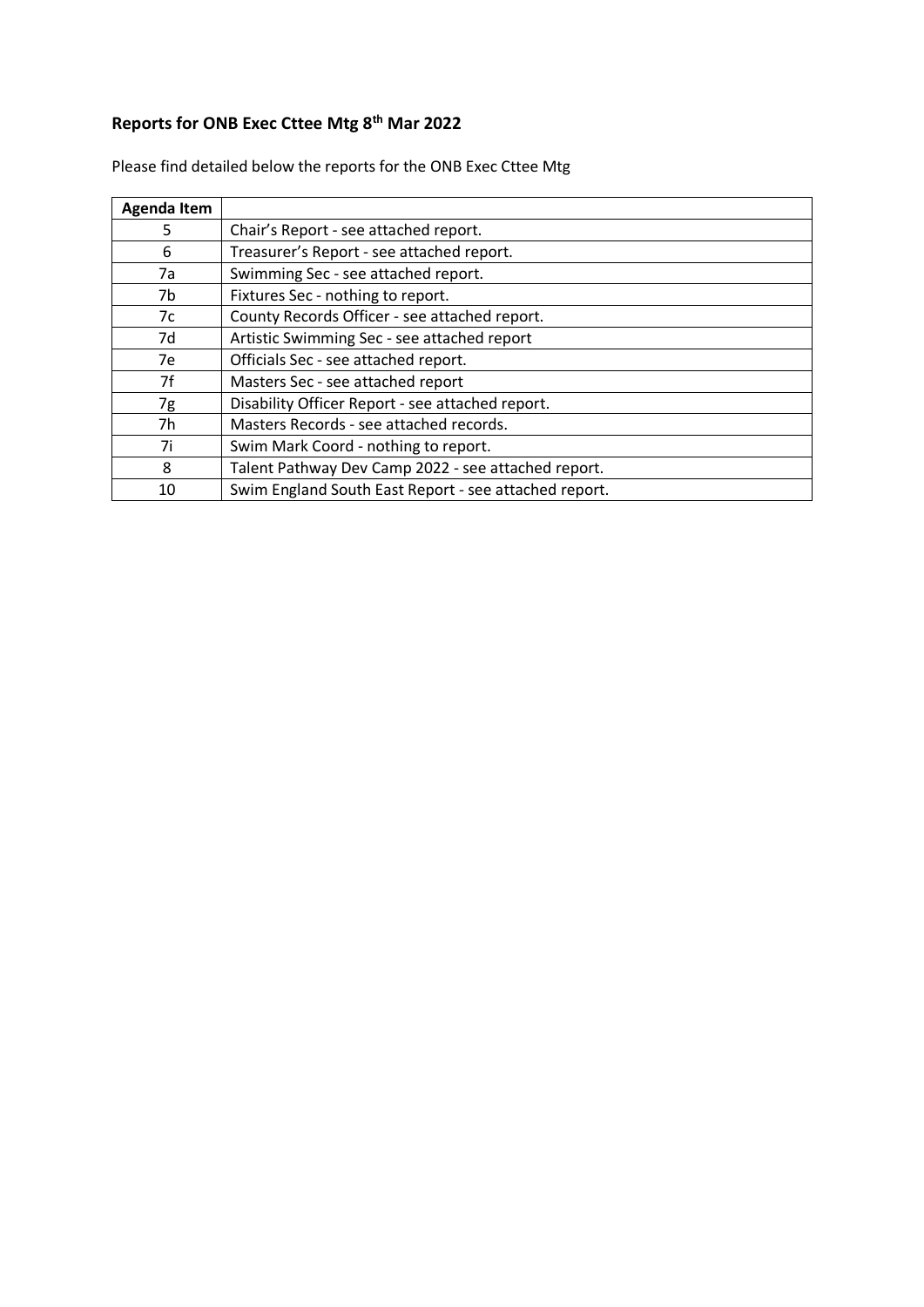

Chair's Report March 2022

I have to say there were times that I doubted we would be able to hold The County Championships in 2022 but, albeit in a different format to usual, we did. We may not have had spectators for all sessions but the special ONB atmosphere was still there!

How wonderful it was to see the swimmers competing again at our own championships; congratulations to them all and especially to City of Milton Keynes who were this year's top club and Maxwell who were our top junior club.

Massive thanks go to all those who worked so hard to ensure the championships went ahead and special thanks to Oliver Stockland but without the many hours of help from ALL volunteers, both poolside and behind the scenes, these championships would not be possible – your help is much appreciated.

It was farewell to some of our long standing volunteers this year; Oliver, Amanda, Sharon and Kevin were presented a small gesture of thanks before the final session. Sharon McNab, it is over to you for 2023!!

We also say goodbye and thank you to Sally Anne Clavaud who is stepping down as the representative for Witney & District Swimming Club.

We are now looking forward to our Talent Pathway Development Camps for 11 year olds. However, we urgently need some administrative help to ensure that these can proceed. Last year Noel (The County Coach) and Nicky (ONB Secretary) stepped in to ensure our swimmers would not miss another camp but they simply do not have the time this year. If you can offer any help please contact us urgently.

Karen Underwood ONB Chair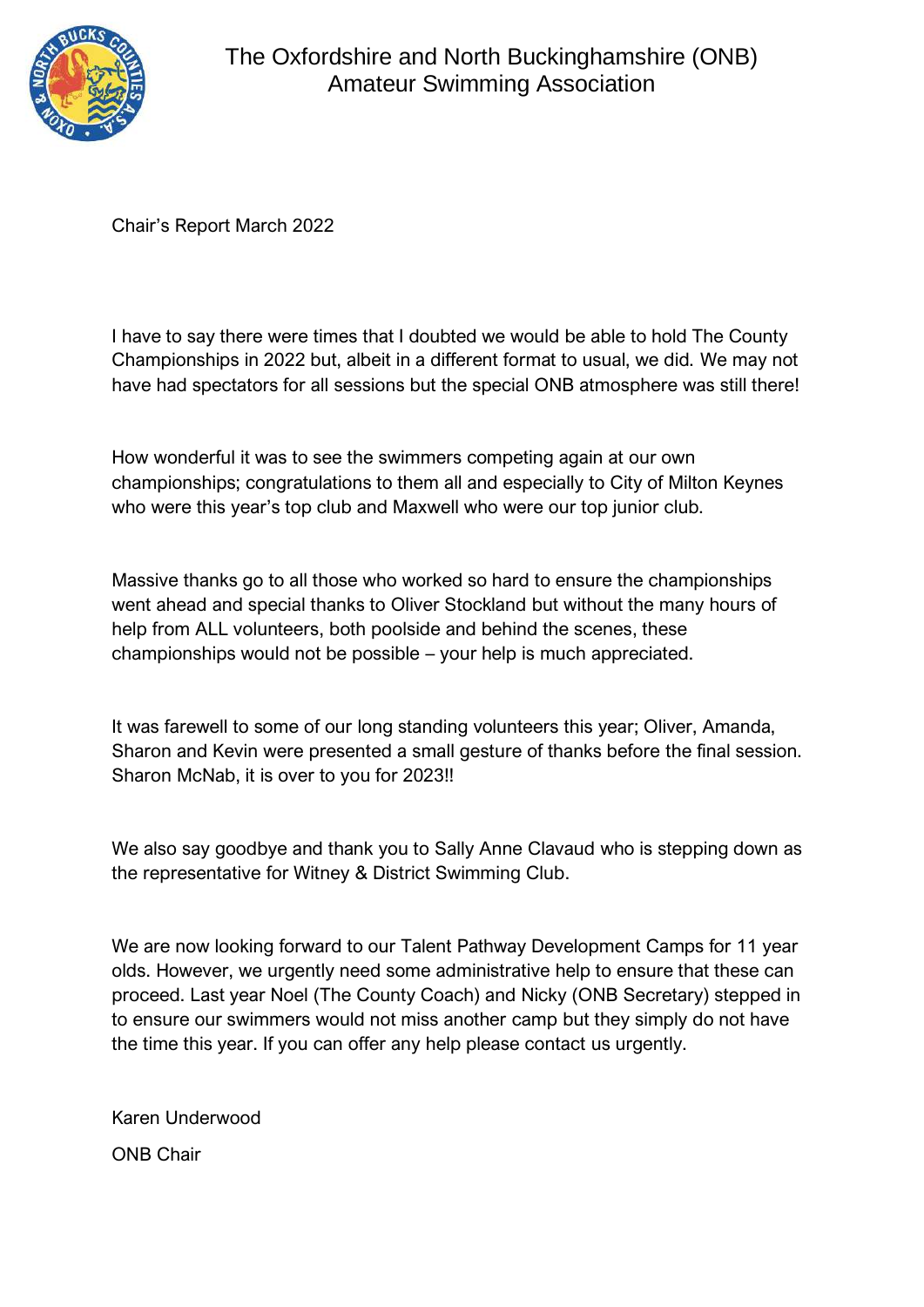

# **Treasurers Report 08/03/2022**

The current set of accounts is for the period 07/01/2022 04/03/2022. Witney & District SC have sent through the invoice for the Block but waiting for proof of payment before I make the funding contribution to them. I believe there are no outstanding invoices regarding the championships. Opening Balances as at 07/01/2022

### **Bank and Cash Accounts**

| Cash - Competition A/C         | £500.00      |
|--------------------------------|--------------|
| Cash - General A/C             | £0.00        |
| <b>Competition Account</b>     | £33,876.55   |
| Creditors Account              | $-E1,197.40$ |
| Creditors Account Comp AC      | £0.00        |
| Debtors Account                | £0.00        |
| <b>General Account</b>         | £184.87      |
| High Interest Business Account | £27,031.06   |
|                                |              |

**Net Worth £60,395.08**

# **ONB Income since the 07/01/2022**

### **General Account Income**

There was no income received into the General account.

### **Competition Account Income**

| <b>Income Categories</b>                 |           |
|------------------------------------------|-----------|
| <b>CHAMPIONSHIPS INCOME</b>              |           |
| <b>Admission Entries</b>                 | £760.00   |
| Age Group Entries-Individual             | £68.00    |
| Age Groups Coaches Passes                | £90.00    |
| <b>Fines</b>                             | £80.00    |
| Memorabilia Sales                        | £1,472.00 |
| <b>CHAMPIONSHIPS INCOME - Unassigned</b> | £718.16   |
| <b>Total Income Categories</b>           | £3,188.16 |

I have to resolve and assign a category in conjunction with Oliver for the unassigned income, theses are all the SumUp payments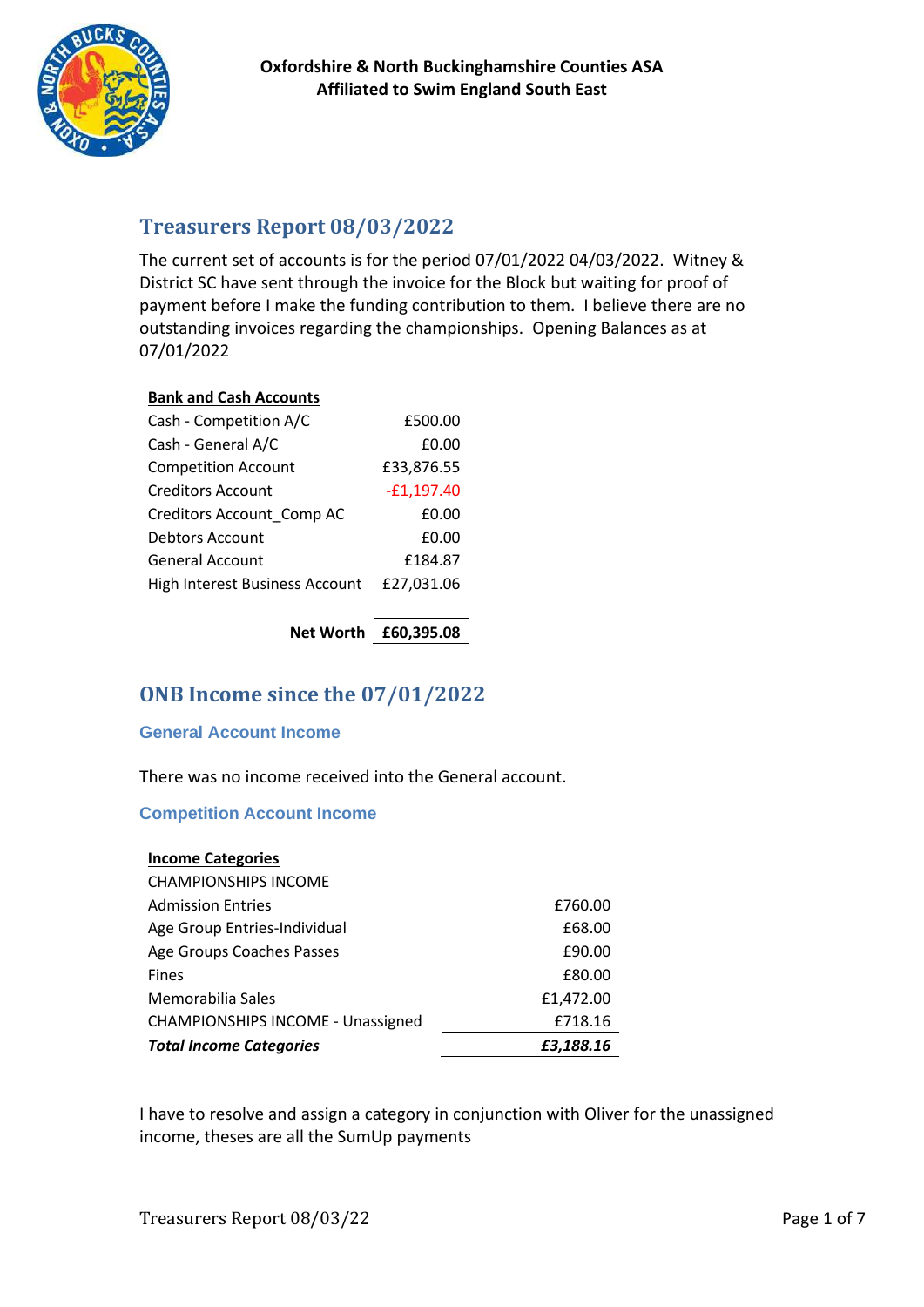

### **Business Account Income**

There was no income received into the Business account

# **ONB Expense since 07/01/2022**

### **General Account Expense**

There has been no expense on this account.

### **Competition Account Expense**

| <b>Expense Categories</b>       |            |
|---------------------------------|------------|
| <b>CHAMPIONSHIPS</b>            |            |
| Catering                        | £1,603.37  |
| Expenses_Officials              | £184.50    |
| Expenses_Volunteers             | £188.52    |
| Hire Charges - Dance Studio     | £4,160.00  |
| Hire Charges - Pool             | £11,550.00 |
| Memorabilia                     | £543.00    |
| Refunds_Entries                 | £8,738.00  |
| Refunds Medical                 | £434.00    |
| Stationary                      | £963.84    |
| <b>Trophies</b>                 | £60.00     |
| <b>Total CHAMPIONSHIPS</b>      | £28,425.23 |
| I.T.                            |            |
| Equipment                       | £640.78    |
| Software                        | £118.80    |
| Total I.T.                      | £759.58    |
| <b>Total Expense Categories</b> | £29,184.81 |

### **Creditors Account**

There has been no transactions on this account.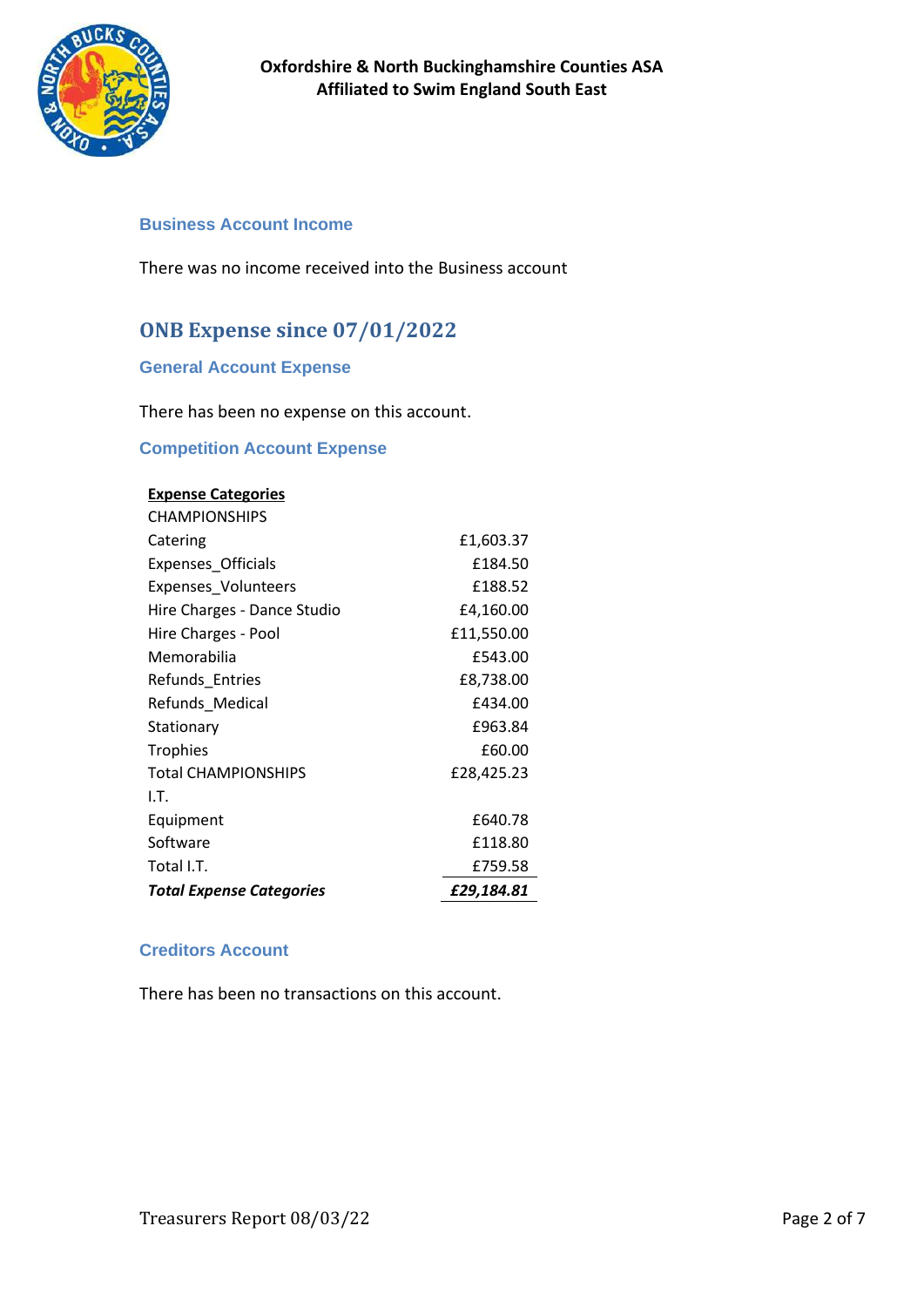

### **Creditors Account\_Competition account**

### **Exec Meeting Creditor Comp Account\_In & Exp Creditors Account\_Comp AC Between 07/01/2022 and 04/03/2022**

| Num                | Date                                                  | Payee | Category                                   | Amount                 | Running<br><b>Balance</b> |
|--------------------|-------------------------------------------------------|-------|--------------------------------------------|------------------------|---------------------------|
| 07/01/2022         | Opening Balance as of                                 |       |                                            |                        | £0.00                     |
|                    | <b>Expense Categories</b>                             |       |                                            |                        |                           |
|                    | <b>CHAMPIONSHIPS</b><br>Refunds_Entries<br>04/03/2022 |       | Banbury SC CHAMPIONSHIPS : Refunds_Entries | $-£91.00$<br>$-£91.00$ | $-£91.00$                 |
|                    | <b>Total CHAMPIONSHIPS</b>                            |       |                                            | $-£91.00$              |                           |
|                    | <b>Total Expense Categories</b>                       |       |                                            | $-£91.00$              |                           |
| <b>Grand Total</b> |                                                       |       |                                            | $-£91.00$              | $-£91.00$                 |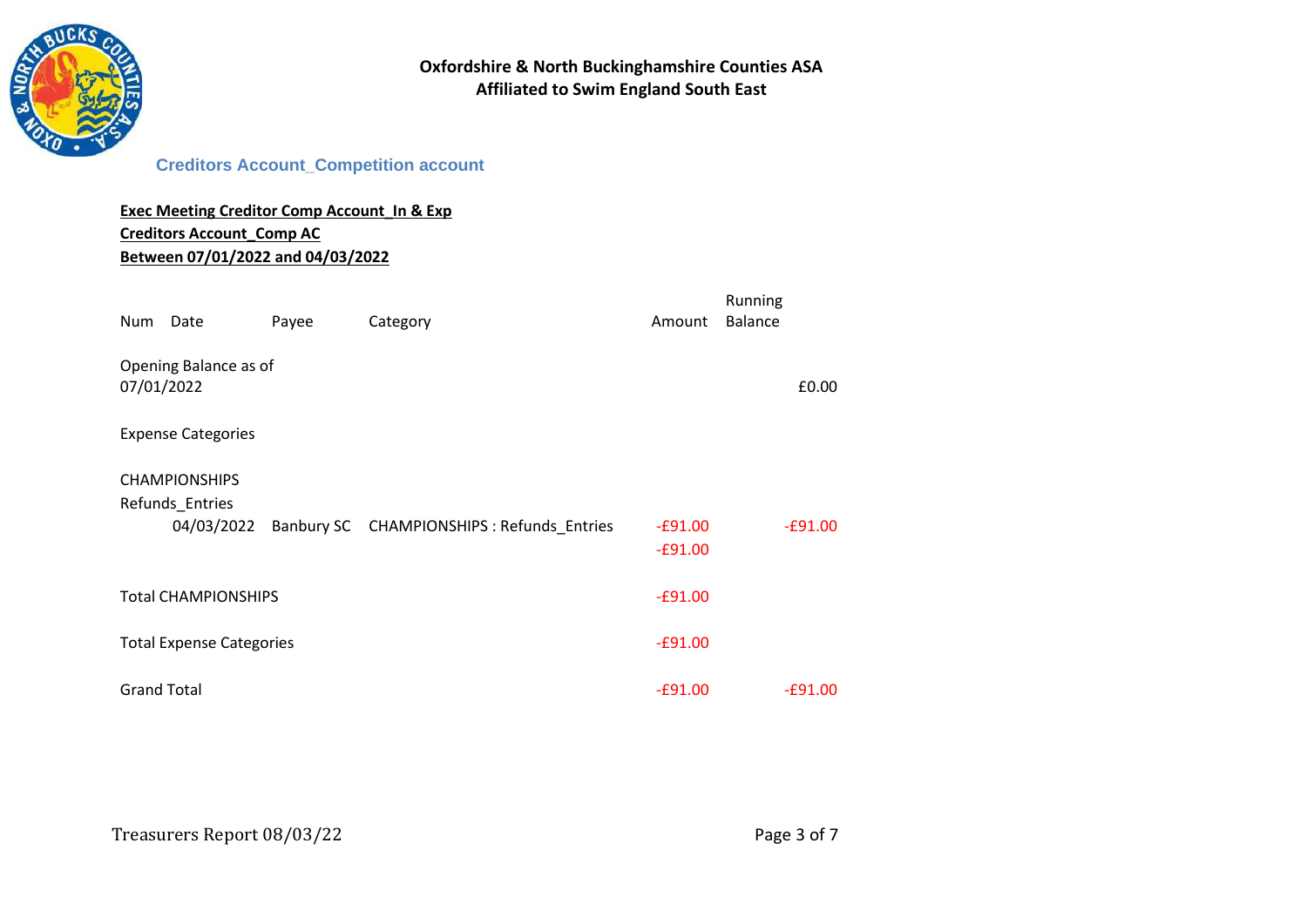

### **Debtors Account Income & Expenditure**

There was no transaction for this account.

# **Closing Balance as at 04/03/2022**

The net fund available to the county is:

### **Bank and Cash Accounts**

| Cash - Competition A/C         | £0.00        |
|--------------------------------|--------------|
| Cash - General A/C             | £0.00        |
| <b>Competition Account</b>     | £8,379.90    |
| Creditors Account              | $-£1,197.40$ |
| Creditors Account Comp AC      | $-£91.00$    |
| Debtors Account                | £0.00        |
| <b>General Account</b>         | £184.87      |
| High Interest Business Account | £27,031.06   |
|                                |              |

### **Net Worth £34,307.43**

ONB Net worth an excess of expenditure over income as detailed below:

|                         | <b>Networth</b> |            |                   |
|-------------------------|-----------------|------------|-------------------|
|                         | 07/01/2022      | 04/03/2022 | <b>Difference</b> |
| Income over<br>spending | £60,395.08      | £34,307.43 | E26,087.65-       |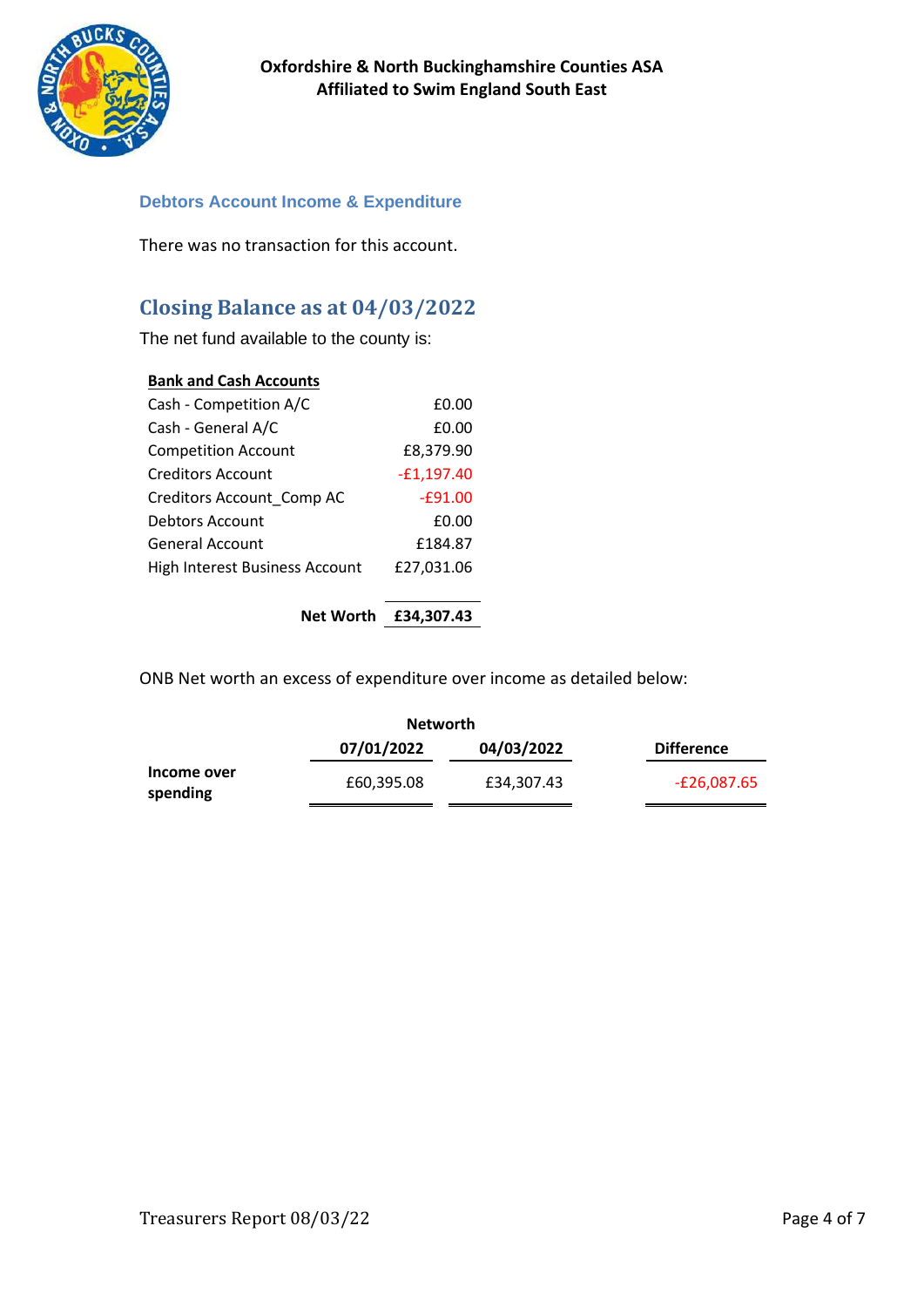

### **Outstanding Funding Requests**

Note funding requests are to be claimed within 2 years of the requested date therefore from the list below City of Oxfords is due to be written back, as this request was for the benefit of both the club and County Championships, if the microphone was purchased then please forward the proof of payment and I will pay the agreed funding otherwise I intend to write back the amount. Witney & District have submitted a invoice for the blocks just waiting for proof of payment.

### **Creditors A/C Unreconciled Transactions Between 01/03/2010 and 04/03/2022**

| Num | Date                          | Payee                            | Category                                   | Amount     | <b>Running Balance</b> |
|-----|-------------------------------|----------------------------------|--------------------------------------------|------------|------------------------|
|     |                               | Opening Balance as of 01/03/2010 |                                            |            | £0.00                  |
|     | Month Ending 31/07/2019       |                                  |                                            |            |                        |
|     |                               | 09/07/2019 CITY OX SWIM COSC     | <b>FUNDING: Funding IT Equipment</b>       | $-E152.40$ | $-£152.40$             |
|     | Total Month Ending 31/07/2019 |                                  |                                            | $-£152.40$ |                        |
|     | Month Ending 31/01/2020       |                                  |                                            |            |                        |
|     |                               | 14/01/2020 Witney & District SC  | FUNDING : Funding Club Athlete Development | $-£750.00$ | $-E902.40$             |
|     | Total Month Ending 31/01/2020 |                                  |                                            | $-E750.00$ |                        |
|     | Month Ending 31/07/2020       |                                  |                                            |            |                        |
|     |                               | 08/07/2020 Witney Synchro SC     | <b>FUNDING: Funding Training-Coaches</b>   | $-£125.00$ | $-E1,027.40$           |
|     | Total Month Ending 31/07/2020 |                                  |                                            | $-£125.00$ |                        |
|     | Month Ending 31/03/2021       |                                  |                                            |            |                        |
|     | Treasurers Report 08/03/22    |                                  | Page 5 of 7                                |            |                        |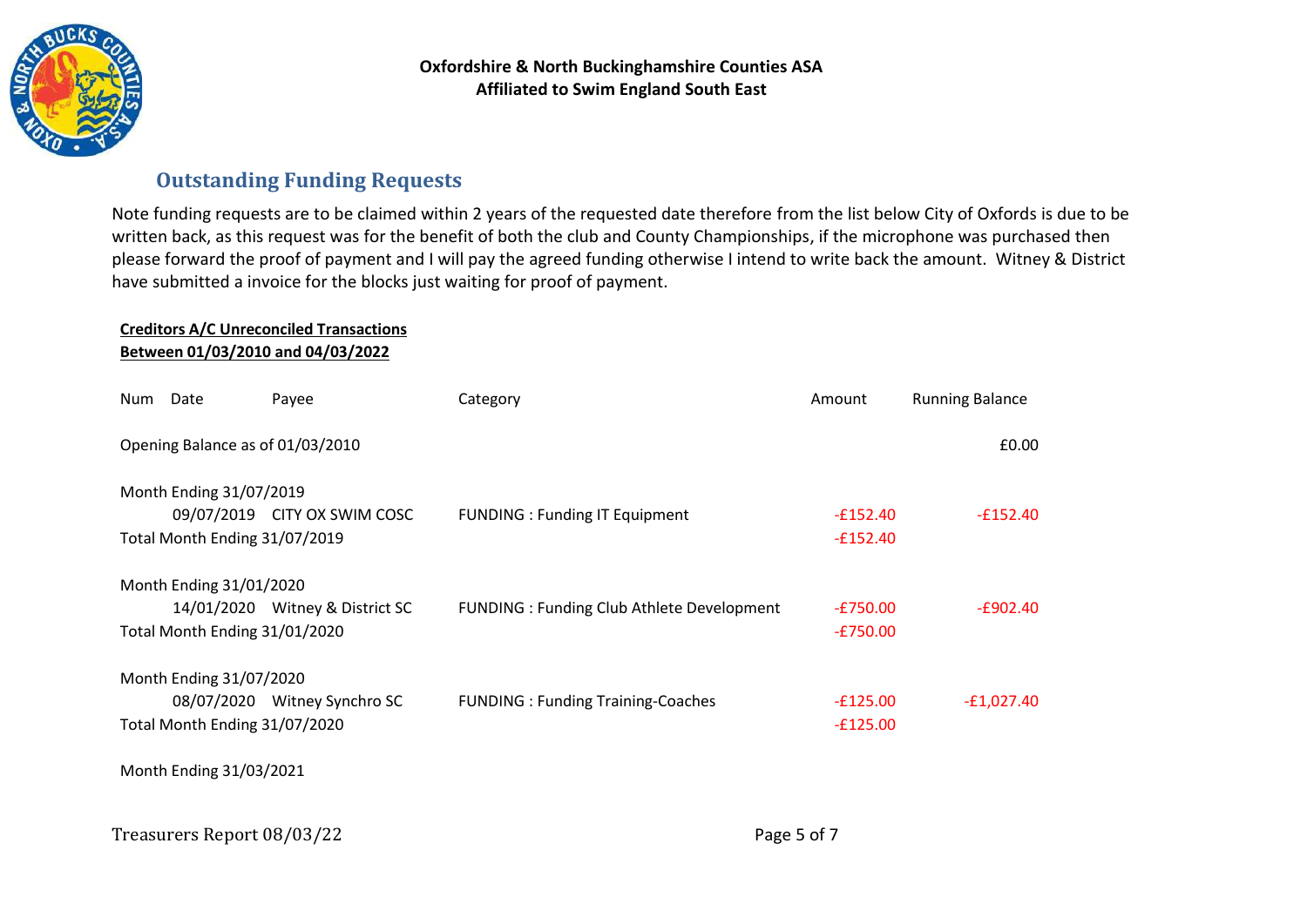

### **Oxfordshire & North Buckinghamshire Counties ASA Affiliated to Swim England South East**

| 10/03/2021 Bletchley & District SC | Split/Multiple Categories | -£170.00   | -£1.197.40 |
|------------------------------------|---------------------------|------------|------------|
| Total Month Ending 31/03/2021      |                           | $-£170.00$ |            |
|                                    |                           |            |            |
| <b>Grand Total</b>                 |                           | -£1.197.40 | -£1.197.40 |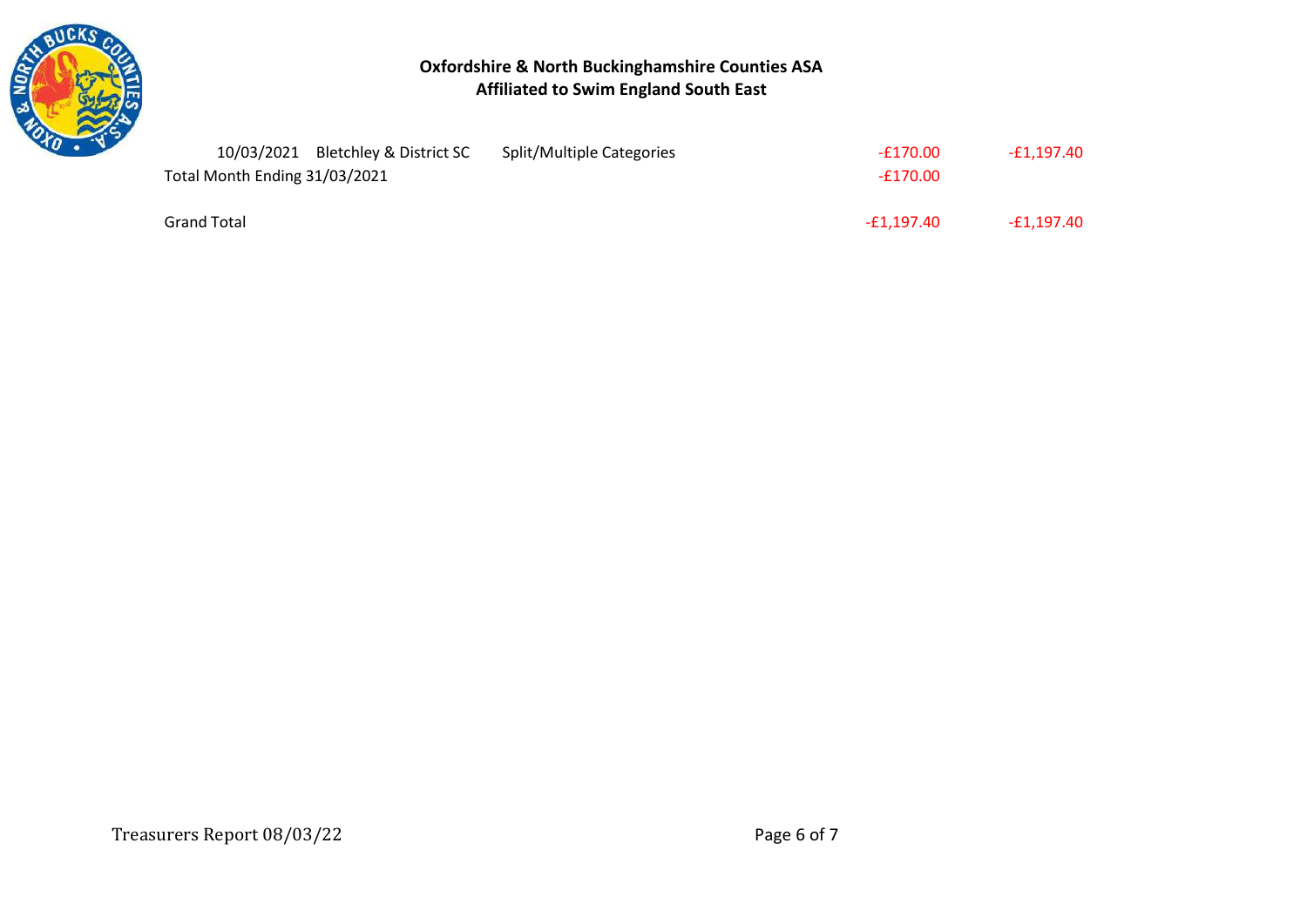

# **BUDGET Tracker**

Budget tracker is attaches so that budget holders can track their expenditure.

Also, there is a Championships tracker which currently shows that the champions made a smaller than expected loss of £1154.05 which is a credit to Oliver.

Ian Powell Treasurer Oxon & North Bucks County ASA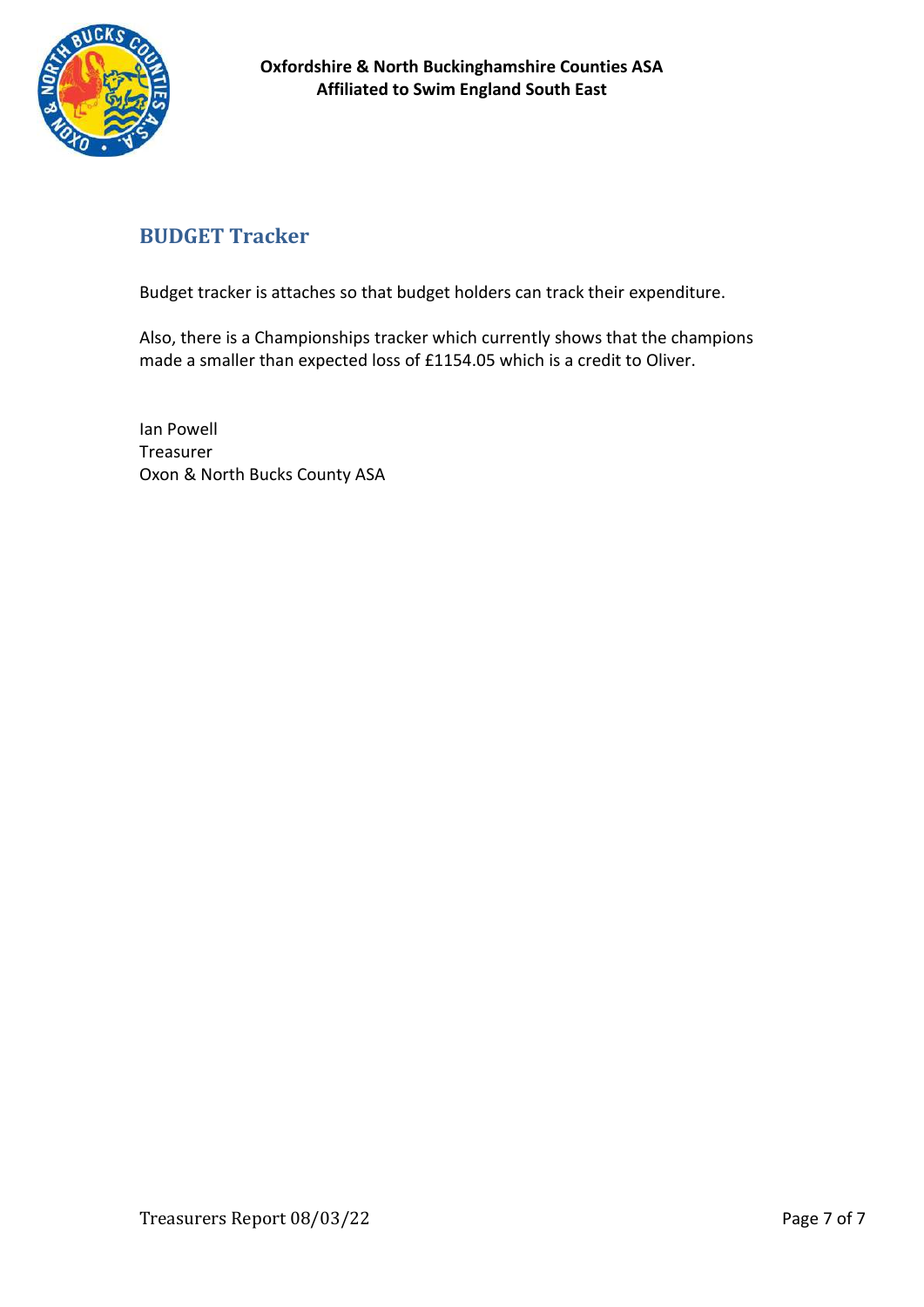**as at 04/03/2022**

# **2020-21 ONB Budget Tracker- Championships**

| <b>COMPETITION ACCOUNT INCOME</b> |                            |                         |                       |
|-----------------------------------|----------------------------|-------------------------|-----------------------|
| <b>Admission Entries</b>          | <b>Estimated (2021/22)</b> | <b>Actual (2021/22)</b> | <b>Difference</b>     |
| <b>Admission Entries</b>          | £11,900.00                 | £760.00                 | $-£11,140.00$         |
|                                   | £11,900.00                 | £760.00                 | $-£11,140.00$         |
|                                   |                            |                         |                       |
| <b>Championships Entries</b>      | <b>Estimated (2021/22)</b> | <b>Actual (2021/22)</b> | <b>Difference</b>     |
| Age Group Entries-<br>Individual  | £24,800.00                 | £31,743.00              | £6,943.00             |
| Age Group Entries-Relays          | £2,750.00                  | £1,600.00               | $-£1,150.00$          |
| Age Groups Coaches Passes         | £1,470.00                  | £1,710.00               | £240.00               |
|                                   |                            |                         |                       |
|                                   |                            |                         |                       |
|                                   | £29,020.00                 | £35,053.00              | £6,033.00             |
| <b>Micellaneous Income</b>        | <b>Estimated (2021/22)</b> | <b>Actual (2021/22)</b> | <b>Difference</b>     |
| Charity Donation Finals           |                            |                         |                       |
| Program Sales                     | £200.00                    | £0.00                   | $-E200.00$            |
| Charity                           |                            |                         |                       |
| Donation Memorabilia              |                            |                         |                       |
| Sales Profit                      | £2,500.00<br>£0.00         | £0.00<br>£0.00          | $-E2,500.00$<br>£0.00 |
| <b>Clothing Sales</b><br>Fines    | £0.00                      | £80.00                  | £80.00                |
| <b>Individual Donation</b>        | £0.00                      | £0.00                   | £0.00                 |
| Memorabilia Sales                 | £1,140.00                  | £1,484.00               | £344.00               |
| income Unassigned                 | £0.00                      | £719.14                 | £719.14               |
|                                   | £3,840.00                  | £2,283.14               | $-£1,556.86$          |
|                                   |                            |                         |                       |
|                                   |                            |                         |                       |
| <b>Total Income</b>               | <b>Estimated (2021/22)</b> | <b>Actual (2021/22)</b> | <b>Difference</b>     |
|                                   | £44,760.00                 | £38,096.14              | $-£6,663.86$          |
|                                   |                            |                         |                       |
|                                   |                            |                         |                       |
| COMPLETION ACCOUNT EVERNEES       |                            |                         |                       |

| <b>COMPETITION ACCOUNT EXPENSES</b> |                            |                         |                  |
|-------------------------------------|----------------------------|-------------------------|------------------|
| <b>Refunds</b>                      | <b>Estimated (2021/22)</b> | <b>Actual (2021/22)</b> | <b>Estimated</b> |
| Refunds Coaches Pass                | £0.00                      | £0.00                   | £0.00            |
| Refunds Entries                     | £435.00                    | £8,738.00               | £8,303.00        |
| Refunds Medical                     | £0.00                      | £434.00                 | £434.00          |
|                                     |                            |                         |                  |
| <b>Total</b>                        | £435.00                    | £9,172.00               | £8,737.00        |
|                                     |                            |                         |                  |
| <b>Pool Facilities</b>              | <b>Estimated (2021/22)</b> | <b>Actual (2021/22)</b> | <b>Estimated</b> |
| Catering                            | £4,646.63                  | £1,603.37               | $-£3,043.26$     |
| Hire Charges - Pool                 | £11,451.00                 | £14,430.00              | £2,979.00        |
| Hire Charges - Furniture            | £1,757.10                  | £0.00                   | $-£1,757.10$     |
|                                     |                            |                         | £4,160.00        |
| Hire Charges - Dance Studio         |                            | £4,160.00               |                  |
| <b>Total</b>                        | £17,854.73                 | £20,193.37              | $-£1,821.36$     |
|                                     |                            |                         |                  |
| <b>IT/Timing Maintenance</b>        | <b>Estimated (2021/22)</b> | <b>Actual (2021/22)</b> | <b>Estimated</b> |
|                                     | £0.00                      | £640.78                 | £640.78          |
| Equipment                           |                            |                         |                  |
| Software                            |                            | £118.80                 | £118.80          |
| Timing                              |                            |                         | £0.00            |
| Maintenance/Repair                  | £0.00                      | £0.00                   |                  |
|                                     |                            |                         | £0.00            |
| <b>Total</b>                        | £0.00                      | £759.58                 | £759.58          |
|                                     |                            |                         |                  |
| <b>Miscellaneous</b>                | <b>Estimated (2021/22)</b> | <b>Actual (2021/22)</b> | <b>Estimated</b> |
|                                     |                            |                         |                  |
| Clothing & Kit_Cost                 | £900.00                    | £0.00                   | $-£900.00$       |
|                                     |                            |                         |                  |
| Expenses_Non Volunteers             | £900.00                    | £0.00                   | $-£900.00$       |
| Expenses Officials                  | £1,118.81                  | £184.50                 | $-£934.31$       |
| <b>Expenses Volunteers</b>          |                            | £188.52                 | £188.52          |
| Memorabilia                         | £1,538.34                  | £1,107.00               | $-£431.34$       |
| Postage                             | £0.00                      | £0.00                   | £0.00            |
| Printing-Copying                    | £0.00                      | £0.00                   | £0.00            |
| Prize Money                         | £0.00                      | £0.00                   | £0.00            |
| Stationary                          | £963.02                    | £963.84                 | £0.82            |
| Sundry                              | £0.00                      | £0.00                   |                  |
|                                     | £5,420.17                  | £2,443.86               | $-£2,976.31$     |
| <b>Total</b>                        |                            |                         |                  |
|                                     |                            |                         | <b>Estimated</b> |
| <b>Trophies</b>                     | <b>Estimated (2021/22)</b> | <b>Actual (2021/22)</b> |                  |
| <b>Trophies</b>                     | £6,089.70                  | £6,681.38               | £591.68          |
|                                     |                            |                         |                  |
| <b>Total</b>                        | £6,089.70                  | £6,681.38               | £591.68          |
|                                     |                            |                         |                  |
| <b>Charitable Donations</b>         | <b>Estimated (2021/22)</b> | <b>Actual (2021/22)</b> | <b>Estimated</b> |
| Charitable Donations                | £565.45                    | £0.00                   |                  |
| <b>Total</b>                        | £565.45                    | £0.00                   | £0.00            |
|                                     |                            |                         |                  |
|                                     |                            |                         |                  |
| <b>Total Expenses</b>               | <b>Estimated (2021/22)</b> | <b>Actual (2021/22)</b> | <b>Estimated</b> |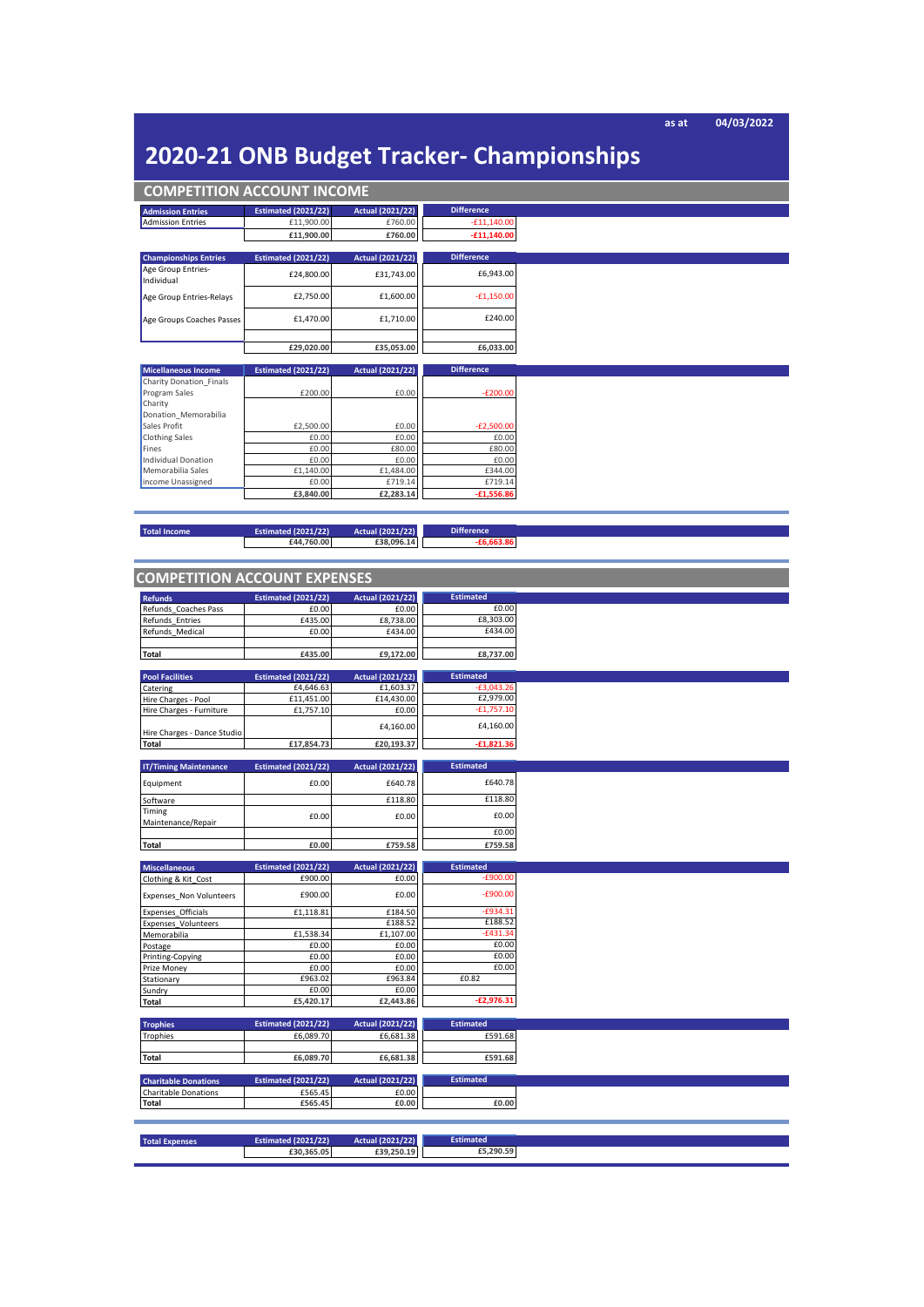| 2021-22 ONB Budget Tracker - General Account                                                                                                                                                                                                                                                                                                                                                                                                                                                                                                                                                                                                                                                                                                     |                                             |                                         |                                   |  |
|--------------------------------------------------------------------------------------------------------------------------------------------------------------------------------------------------------------------------------------------------------------------------------------------------------------------------------------------------------------------------------------------------------------------------------------------------------------------------------------------------------------------------------------------------------------------------------------------------------------------------------------------------------------------------------------------------------------------------------------------------|---------------------------------------------|-----------------------------------------|-----------------------------------|--|
| <b>GENERAL ACCOUNT INCOME</b>                                                                                                                                                                                                                                                                                                                                                                                                                                                                                                                                                                                                                                                                                                                    |                                             |                                         |                                   |  |
| <b>Bank Interest</b>                                                                                                                                                                                                                                                                                                                                                                                                                                                                                                                                                                                                                                                                                                                             | <b>Estimated (2021/22)</b>                  | <b>Actual (2021/22)</b>                 | <b>Difference</b>                 |  |
| <b>Bank Interest</b>                                                                                                                                                                                                                                                                                                                                                                                                                                                                                                                                                                                                                                                                                                                             | £50.00                                      | £1.56                                   | £48.44                            |  |
| <b>Sub Total</b>                                                                                                                                                                                                                                                                                                                                                                                                                                                                                                                                                                                                                                                                                                                                 | £50.00                                      | £1.56                                   | £48.44                            |  |
| <b>Athlete Development</b>                                                                                                                                                                                                                                                                                                                                                                                                                                                                                                                                                                                                                                                                                                                       | <b>Estimated (2021/22)</b>                  | <b>Actual (2021/22)</b>                 | <b>Difference</b>                 |  |
| Swim Pathway Camps<br>Swim Kit                                                                                                                                                                                                                                                                                                                                                                                                                                                                                                                                                                                                                                                                                                                   | £0.00<br>£0.00                              | £0.00<br>£0.00                          | £0.00<br>£0.00                    |  |
| Transport                                                                                                                                                                                                                                                                                                                                                                                                                                                                                                                                                                                                                                                                                                                                        | £0.00                                       | £0.00                                   | £0.00                             |  |
| Sub Total                                                                                                                                                                                                                                                                                                                                                                                                                                                                                                                                                                                                                                                                                                                                        | £0.00                                       | £0.00                                   | £0.00                             |  |
| <b>County Gala's Income</b>                                                                                                                                                                                                                                                                                                                                                                                                                                                                                                                                                                                                                                                                                                                      | <b>Estimated (2021/22)</b>                  | <b>Actual (2021/22)</b>                 | <b>Difference</b>                 |  |
| <b>Admission Charge</b>                                                                                                                                                                                                                                                                                                                                                                                                                                                                                                                                                                                                                                                                                                                          | £0.00                                       | £0.00<br>£0.00                          | £0.00<br>£0.00                    |  |
| Transport_Gala<br>Miscellaneous Income                                                                                                                                                                                                                                                                                                                                                                                                                                                                                                                                                                                                                                                                                                           | £0.00<br>£100.00                            | £0.00                                   | £100.00                           |  |
| Sub Total                                                                                                                                                                                                                                                                                                                                                                                                                                                                                                                                                                                                                                                                                                                                        | £100.00                                     | £0.00                                   | £100.00                           |  |
| <b>Sundry (Donation)</b>                                                                                                                                                                                                                                                                                                                                                                                                                                                                                                                                                                                                                                                                                                                         | <b>Estimated (2021/22)</b>                  | <b>Actual (2021/22)</b>                 | <b>Difference</b>                 |  |
| Donation_ASA                                                                                                                                                                                                                                                                                                                                                                                                                                                                                                                                                                                                                                                                                                                                     |                                             | £0.00<br>£0.00                          | £0.00<br>£0.00                    |  |
| Donation_Individual<br>Sub Total                                                                                                                                                                                                                                                                                                                                                                                                                                                                                                                                                                                                                                                                                                                 | £0.00                                       | £0.00                                   | £0.00                             |  |
|                                                                                                                                                                                                                                                                                                                                                                                                                                                                                                                                                                                                                                                                                                                                                  |                                             |                                         |                                   |  |
| <b>Micellaneous</b>                                                                                                                                                                                                                                                                                                                                                                                                                                                                                                                                                                                                                                                                                                                              | <b>Estimated (2021/22)</b>                  | <b>Actual (2021/22)</b>                 | <b>Difference</b>                 |  |
| Region Licence fees Refund                                                                                                                                                                                                                                                                                                                                                                                                                                                                                                                                                                                                                                                                                                                       | £400.00                                     |                                         | £400.00                           |  |
| Oxon & North Bucks                                                                                                                                                                                                                                                                                                                                                                                                                                                                                                                                                                                                                                                                                                                               | £100.00                                     |                                         | £100.00                           |  |
| Membership Fee<br>Income unassigned                                                                                                                                                                                                                                                                                                                                                                                                                                                                                                                                                                                                                                                                                                              | £0.00                                       | £0.00                                   | £0.00                             |  |
| Sub Total                                                                                                                                                                                                                                                                                                                                                                                                                                                                                                                                                                                                                                                                                                                                        | £500.00                                     | £0.00                                   | £500.00                           |  |
|                                                                                                                                                                                                                                                                                                                                                                                                                                                                                                                                                                                                                                                                                                                                                  |                                             |                                         |                                   |  |
| <b>Total Income</b><br>Total                                                                                                                                                                                                                                                                                                                                                                                                                                                                                                                                                                                                                                                                                                                     | <b>Estimated (2021/22)</b><br>£650.00       | <b>Actual (2021/22)</b><br>£1.56        | <b>Difference</b><br>£648.44      |  |
|                                                                                                                                                                                                                                                                                                                                                                                                                                                                                                                                                                                                                                                                                                                                                  |                                             |                                         |                                   |  |
|                                                                                                                                                                                                                                                                                                                                                                                                                                                                                                                                                                                                                                                                                                                                                  | <b>GENERAL ACCOUNT EXPENSES</b>             |                                         |                                   |  |
| <b>Athlete Development</b>                                                                                                                                                                                                                                                                                                                                                                                                                                                                                                                                                                                                                                                                                                                       | <b>Estimated (2021/22)</b>                  | <b>Actual (2021/22)</b>                 | <b>Difference</b>                 |  |
| Accomadation                                                                                                                                                                                                                                                                                                                                                                                                                                                                                                                                                                                                                                                                                                                                     | £0.00                                       | f0.00                                   | £0.00                             |  |
| <b>ASA Donation</b><br>Swim Kit                                                                                                                                                                                                                                                                                                                                                                                                                                                                                                                                                                                                                                                                                                                  | £550.00                                     | £0.00<br>$-£103.50$                     | £0.00<br>$-£446.50$               |  |
| <b>Staffing Expenses</b>                                                                                                                                                                                                                                                                                                                                                                                                                                                                                                                                                                                                                                                                                                                         | £0.00                                       | £1,020.70                               | £1,020.70                         |  |
| <b>Guest Speaker</b>                                                                                                                                                                                                                                                                                                                                                                                                                                                                                                                                                                                                                                                                                                                             | £0.00                                       | £0.00                                   | £0.00                             |  |
| Micellaneous<br>Packed Lunches                                                                                                                                                                                                                                                                                                                                                                                                                                                                                                                                                                                                                                                                                                                   | £0.00<br>£0.00                              | £0.00<br>£0.00                          | £0.00<br>£0.00                    |  |
| Pool Hire                                                                                                                                                                                                                                                                                                                                                                                                                                                                                                                                                                                                                                                                                                                                        | $-E1,440.00$                                | £960.00                                 | $-£480.00$                        |  |
| Refreshments                                                                                                                                                                                                                                                                                                                                                                                                                                                                                                                                                                                                                                                                                                                                     | £0.00                                       | £0.00                                   | £0.00                             |  |
| Room Hire<br>Transport                                                                                                                                                                                                                                                                                                                                                                                                                                                                                                                                                                                                                                                                                                                           | £0.00<br>£0.00                              | $-6480.00$<br>£0.00                     | £480.00<br>£0.00                  |  |
|                                                                                                                                                                                                                                                                                                                                                                                                                                                                                                                                                                                                                                                                                                                                                  |                                             | £0.00                                   | £0.00                             |  |
| Sub Total                                                                                                                                                                                                                                                                                                                                                                                                                                                                                                                                                                                                                                                                                                                                        | £1,990.00                                   | ,564.20<br>-£2                          | £574.20                           |  |
|                                                                                                                                                                                                                                                                                                                                                                                                                                                                                                                                                                                                                                                                                                                                                  |                                             |                                         |                                   |  |
|                                                                                                                                                                                                                                                                                                                                                                                                                                                                                                                                                                                                                                                                                                                                                  | <b>Estimated (2021/22)</b>                  | <b>Actual (2021/22)</b>                 | <b>Difference</b>                 |  |
|                                                                                                                                                                                                                                                                                                                                                                                                                                                                                                                                                                                                                                                                                                                                                  | £450.00<br>$-£300.00$                       | £0.00<br>£0.00                          | $-£450.00$<br>$-£300.00$          |  |
|                                                                                                                                                                                                                                                                                                                                                                                                                                                                                                                                                                                                                                                                                                                                                  | £0.00                                       | £0.00                                   | £0.00                             |  |
|                                                                                                                                                                                                                                                                                                                                                                                                                                                                                                                                                                                                                                                                                                                                                  | £0.00                                       | £0.00                                   | £0.00                             |  |
|                                                                                                                                                                                                                                                                                                                                                                                                                                                                                                                                                                                                                                                                                                                                                  | £0.00                                       | £0.00                                   | £0.00                             |  |
|                                                                                                                                                                                                                                                                                                                                                                                                                                                                                                                                                                                                                                                                                                                                                  | £0.00                                       | £0.00<br>£0.00                          | £0.00<br>£0.00                    |  |
| Sub Total                                                                                                                                                                                                                                                                                                                                                                                                                                                                                                                                                                                                                                                                                                                                        | £0.00<br>£750.00                            | £0.00                                   | £750.00                           |  |
|                                                                                                                                                                                                                                                                                                                                                                                                                                                                                                                                                                                                                                                                                                                                                  |                                             |                                         |                                   |  |
|                                                                                                                                                                                                                                                                                                                                                                                                                                                                                                                                                                                                                                                                                                                                                  | <b>Estimated (2021/22)</b>                  | <b>Actual (2021/22)</b>                 | <b>Difference</b>                 |  |
|                                                                                                                                                                                                                                                                                                                                                                                                                                                                                                                                                                                                                                                                                                                                                  | $-£1,666.67$                                | £294.87                                 | $-£1,961.54$                      |  |
|                                                                                                                                                                                                                                                                                                                                                                                                                                                                                                                                                                                                                                                                                                                                                  | £0.00                                       | £0.00                                   | £0.00                             |  |
|                                                                                                                                                                                                                                                                                                                                                                                                                                                                                                                                                                                                                                                                                                                                                  |                                             |                                         |                                   |  |
|                                                                                                                                                                                                                                                                                                                                                                                                                                                                                                                                                                                                                                                                                                                                                  | $-£1,666.67$                                | £0.00                                   | $-£1,666.67$                      |  |
|                                                                                                                                                                                                                                                                                                                                                                                                                                                                                                                                                                                                                                                                                                                                                  | $-£1,666.67$                                | £308.56                                 | $-£1,975.23$                      |  |
|                                                                                                                                                                                                                                                                                                                                                                                                                                                                                                                                                                                                                                                                                                                                                  |                                             | £523.46                                 | £523.46                           |  |
| Sub Total                                                                                                                                                                                                                                                                                                                                                                                                                                                                                                                                                                                                                                                                                                                                        | $-£5,000.01$                                | £1,126.89                               | £5,079.98                         |  |
|                                                                                                                                                                                                                                                                                                                                                                                                                                                                                                                                                                                                                                                                                                                                                  | <b>Estimated (2021/22)</b>                  | <b>Actual (2021/22)</b>                 | <b>Difference</b>                 |  |
|                                                                                                                                                                                                                                                                                                                                                                                                                                                                                                                                                                                                                                                                                                                                                  | $-6250.00$                                  | $-£197.63$                              | $-£52.37$                         |  |
| Sub Total                                                                                                                                                                                                                                                                                                                                                                                                                                                                                                                                                                                                                                                                                                                                        | $-E250.00$                                  | $-£197.63$                              | £0.00<br>$-£52.37$                |  |
|                                                                                                                                                                                                                                                                                                                                                                                                                                                                                                                                                                                                                                                                                                                                                  |                                             |                                         |                                   |  |
|                                                                                                                                                                                                                                                                                                                                                                                                                                                                                                                                                                                                                                                                                                                                                  | <b>Estimated (2021/22)</b>                  | <b>Actual (2021/22)</b>                 | <b>Difference</b>                 |  |
|                                                                                                                                                                                                                                                                                                                                                                                                                                                                                                                                                                                                                                                                                                                                                  | 00.00                                       | £50.00<br>£12.00                        | $-£5.00$<br>$-£88.00$             |  |
|                                                                                                                                                                                                                                                                                                                                                                                                                                                                                                                                                                                                                                                                                                                                                  | £100.00                                     | £0.00                                   | £100.00                           |  |
|                                                                                                                                                                                                                                                                                                                                                                                                                                                                                                                                                                                                                                                                                                                                                  | £490.00                                     | £460.49                                 | $-£29.51$                         |  |
|                                                                                                                                                                                                                                                                                                                                                                                                                                                                                                                                                                                                                                                                                                                                                  | 50.00<br>30.00                              | £0.00<br>£87.93                         | £150.00<br>$-£42.07$              |  |
|                                                                                                                                                                                                                                                                                                                                                                                                                                                                                                                                                                                                                                                                                                                                                  | £0.00                                       | £119.40                                 | £119.40                           |  |
|                                                                                                                                                                                                                                                                                                                                                                                                                                                                                                                                                                                                                                                                                                                                                  | 00.00                                       | £0.00                                   | £100.00                           |  |
| Sub Total                                                                                                                                                                                                                                                                                                                                                                                                                                                                                                                                                                                                                                                                                                                                        | £0.00                                       | £0.00<br>£729.82                        | £0.00<br>£395.18                  |  |
|                                                                                                                                                                                                                                                                                                                                                                                                                                                                                                                                                                                                                                                                                                                                                  |                                             |                                         |                                   |  |
|                                                                                                                                                                                                                                                                                                                                                                                                                                                                                                                                                                                                                                                                                                                                                  | <b>Estimated (2021/22)</b>                  | <b>Actual (2021/22)</b>                 | <b>Difference</b>                 |  |
|                                                                                                                                                                                                                                                                                                                                                                                                                                                                                                                                                                                                                                                                                                                                                  | £500.00                                     | £654.50                                 | £1.154.50                         |  |
|                                                                                                                                                                                                                                                                                                                                                                                                                                                                                                                                                                                                                                                                                                                                                  | $-6300.00$                                  | £300.00                                 | £0.00                             |  |
|                                                                                                                                                                                                                                                                                                                                                                                                                                                                                                                                                                                                                                                                                                                                                  | £100.00                                     |                                         |                                   |  |
| <b>County Gala</b><br>Gala Expenses<br>Micellaneous Expenses<br>Pool Hire_County Gala<br>Refreshments_County Gala<br>Stationary_County Gala<br>Transport_County Gala<br>Trophies_County Gala<br><b>Funding</b><br><b>Funding Club Athlete</b><br>Development<br><b>Funding County</b><br>Development Officer<br><b>Funding IT Equipment</b><br><b>Funding Training-Coaches</b><br><b>Funding Unasigned</b><br><b>Hire Charges</b><br>Room Hire - Exec<br><b>Miscellaneous</b><br>Audit Fee-Gift<br>Expenses_General<br>Gifts<br>Insurance<br>Equipment<br>Software<br>Miscellaneous<br>Sports Gear Purchases<br>Stationary<br><b>Officials</b><br>Room Hire - Officials<br>Courses<br>Software - Officials<br><b>Training Expenses_Officials</b> |                                             | £0.00                                   | £100.00                           |  |
| Officials Course fees                                                                                                                                                                                                                                                                                                                                                                                                                                                                                                                                                                                                                                                                                                                            | £800.00                                     | £700.00                                 | $-£100.00$                        |  |
| Sub Total                                                                                                                                                                                                                                                                                                                                                                                                                                                                                                                                                                                                                                                                                                                                        | £1,700.00                                   | £345.50                                 | £1,354.50                         |  |
|                                                                                                                                                                                                                                                                                                                                                                                                                                                                                                                                                                                                                                                                                                                                                  |                                             |                                         |                                   |  |
| <b>Total Expenses</b><br><b>Total</b>                                                                                                                                                                                                                                                                                                                                                                                                                                                                                                                                                                                                                                                                                                            | <b>Estimated (2021/22)</b><br>$-£10,815.01$ | <b>Actual (2021/22)</b><br>$-E2,710.26$ | <b>Difference</b><br>$-£7,057.83$ |  |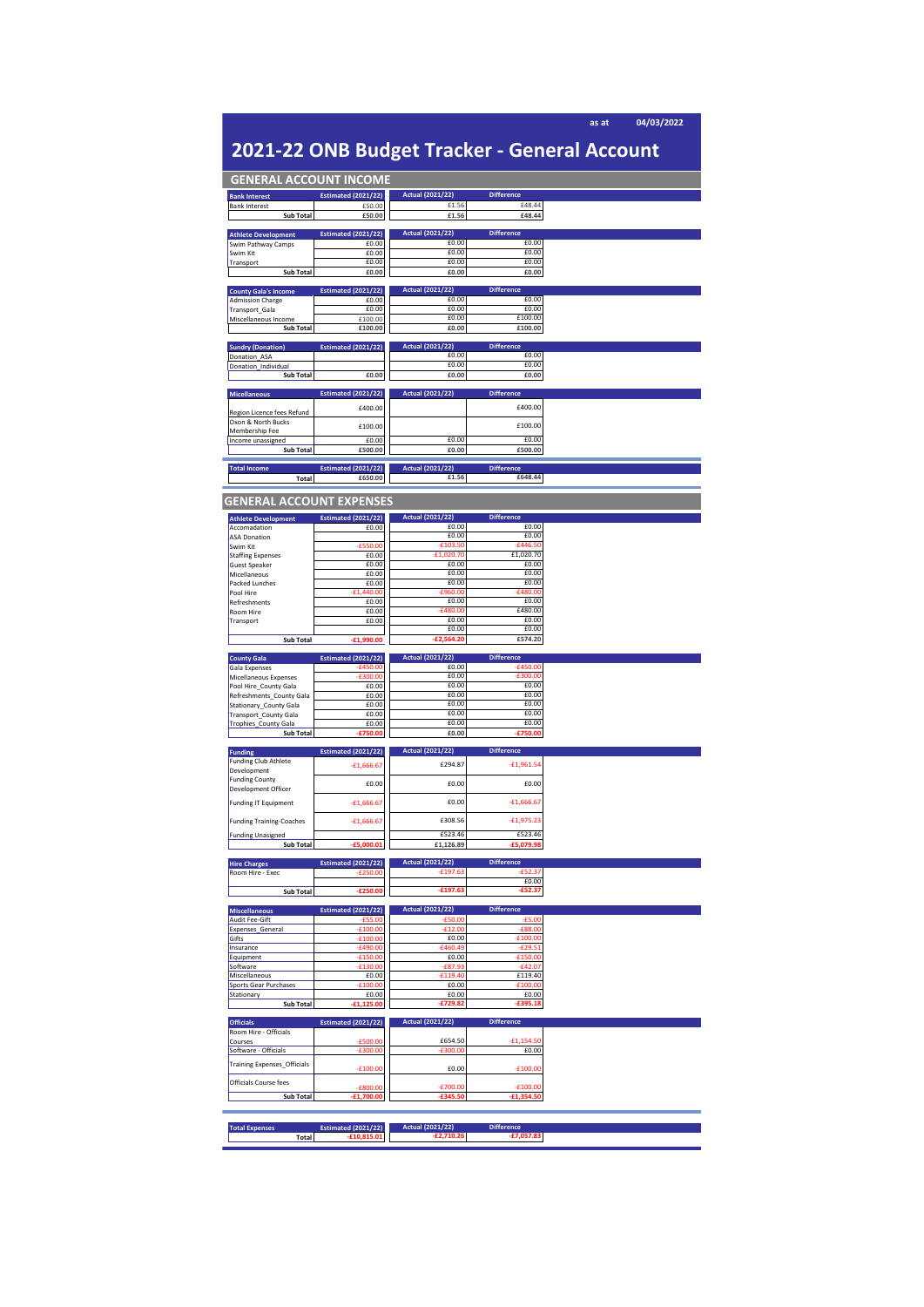

The 2022 Oxfordshire and North Buckinghamshire County championships concluded on February 13th. I am pleased with the manner and spirit in which the meet was conducted, and there were some great swims and exciting finals considering interruptions to training in the preceding years.

The feedback from the Championships has been highly positive, as were the comments from the vast majority of the coaches and clubs. Although I appreciate the decision to close the meet to spectators except the finals sessions was perhaps unwelcomed by some, in hindsight, I feel it was the correct call. We had a total of 62 Covid-19 Withdrawals.

The following dates are being considered the 2023 Championships, although not yet confirmed either;

• Saturday 7th & 14th January (Leys Pool, Oxford) for the long distances and 1011& 12 years and 13 & 14 years age group relays, Saturday, January 21st for the 400's and the main weekends 4th & 5th & 11th & 12th February. This avoids straddling the two half-term weekends.

Or

• Saturday 15th & 22nd January of for the long distances and 10,11& 12 years and 13 & 14 years age group relays, Saturday, January 28th for the 400's and the main weekends 18th & 19th & 25th & 26th February

We are on the lookout for a 2nd new Trophy Secretary to organise the return and engraving of the returnable. This championships was last for Kevin Glass (AOE), Sharon Evans, Amanda Stockland (Admin), and possibly Tex Smit. However am pleased that there are no concerns regards the AOE operators at Aqua Vale moving forward; as we will continue to benefit from the support of Steve Drew and Jim Rowland, we may need to commandeer an alternative for Leys. Sharon's and Amanda's training started, and the handover to Sharon MacNab, my replacement, is well underway.

The Championships has made a loss of circa £1.5k, much less than first anticipated in part due to; the opening up of the finals sessions to spectators, which generated £1.5k and a £3k savings in catering costs as the County were free to make its own arrangements. My thanks to Paul Baybutt and Debs Smit for this. I also held off purchasing the medal presentation backdrop, and the age group trophies that I suggest should be rolled over to 2023.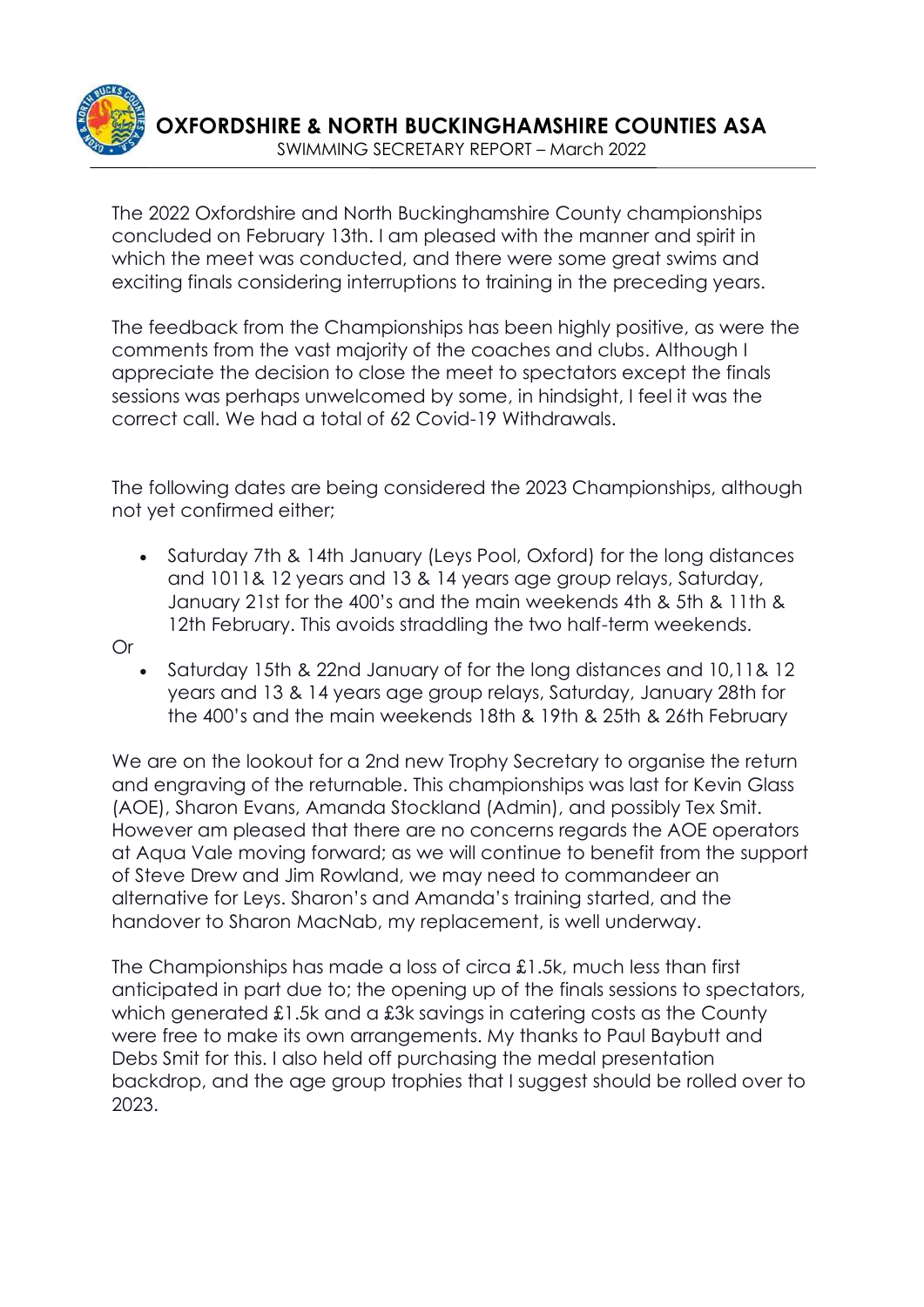Unfortunately, during the championships, we had two printers/photocopiers fail so we had replaced them in short order at a cost to the County of £585.00

I was pleased that we had the opportunity to remember friends of our County that had passed away in the last 24 months, and thank those involved in writing the fitting tributes.

The debrief is scheduled for 7.00 pm, Tuesday, April 12th, via Zoom. With this in mind, please forward any feedback via email by April 1st to add to the agenda.

Finally, I would like to thank the numerous volunteers who gave up their time to support the running of this year's championships, particularly Sharon MacNab, Lizzie Rowland, Felicity Govan and Karen Underwood. All in all a great team effort.

I wish my successor all the best as they further advance the championships.

Oliver Stockland Swimming Secretary Oxford & North Buckinghamshire Counties ASA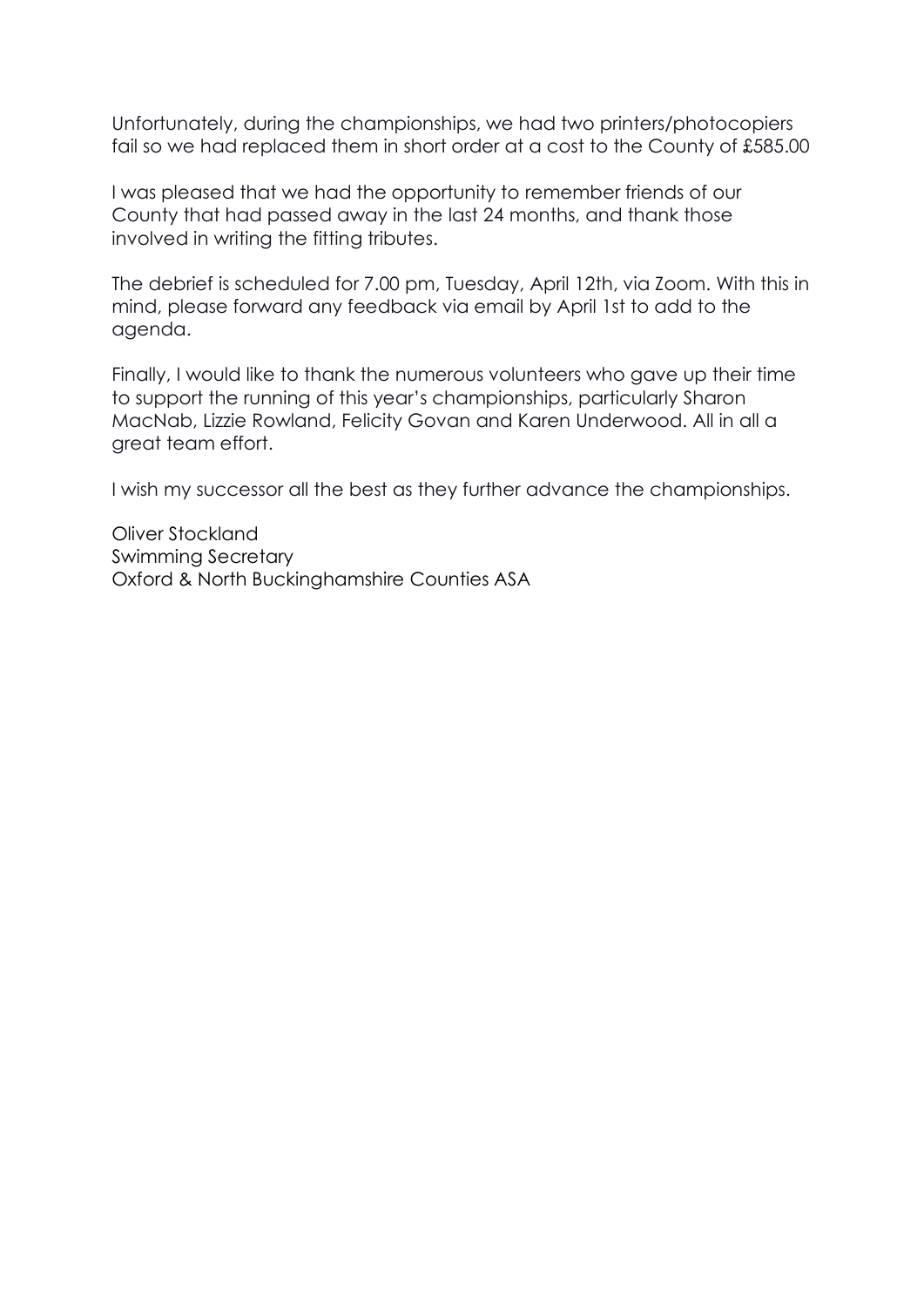# OXFORDSHIRE & NORTH BUCKINGHAMSHIRE ASA EXECUTIVE COMMITTEE

RECORD CLAIMS 8<sup>th</sup> March 2022

There are no County Record Claims to be ratified at this meeting, at the date of this report, but I just wanted to highlight the 3 Meet Best Times set at the County Championships.

| Event 16  | Boys 16yr 100 Fly 05/02/22 | Jack Allman City of Oxford |             |
|-----------|----------------------------|----------------------------|-------------|
| Event 15P | Girls MC 100 Br 05/02/22   | Amanda Readhead Maxwell    | (New Event) |
| Event 33P | Girls MC 100 Fly 12/02/22  | Amanda Readhead Maxwell    | (New Event) |

Peter Shaw 03/03/22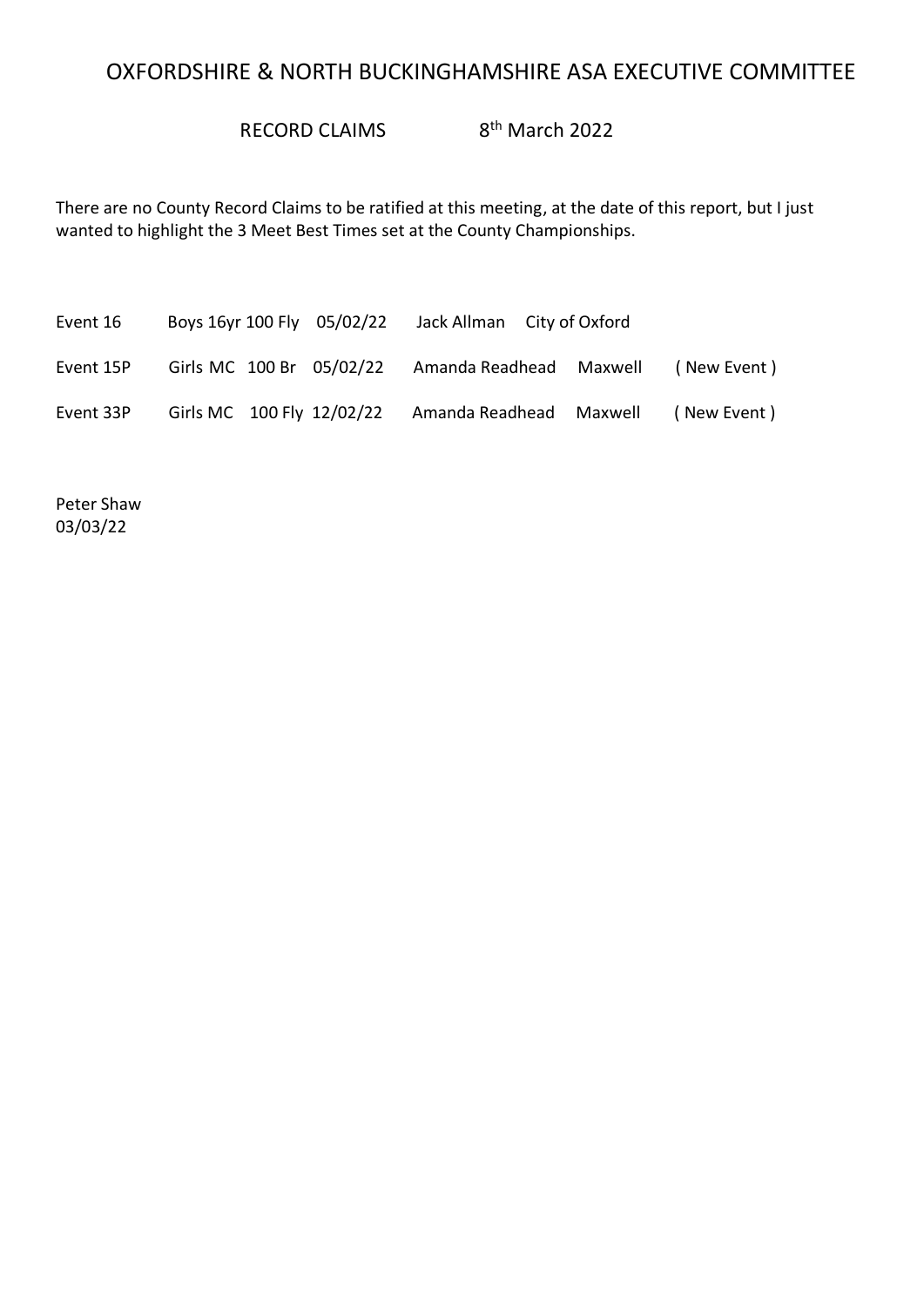### **O&NB County Artistic Swimming Report**

### **March 2022**

Since the January report there has been very little to report – this is a time when athletes are working hard on preparation for both our National Age groups and National Championships which are both in April.

Oxford & Witney have 4 athletes qualified for NAG's and 2 athletes entering the National Championships.

A recent regional grade day was cancelled at the last minute when the storms removed part of the pool roof. Fortunately, no grade day athletes had arrived at the pool, but it was hugely disappointing for all the athletes. A replacement date is yet to be arranged.

In Synch Milton Keynes report a steady increase in their numbers and some returning that were swimming with them before the Pandemic.

Hopefully there will be more to report in May.

Mandy Fuller

County Artistic Swimming Sec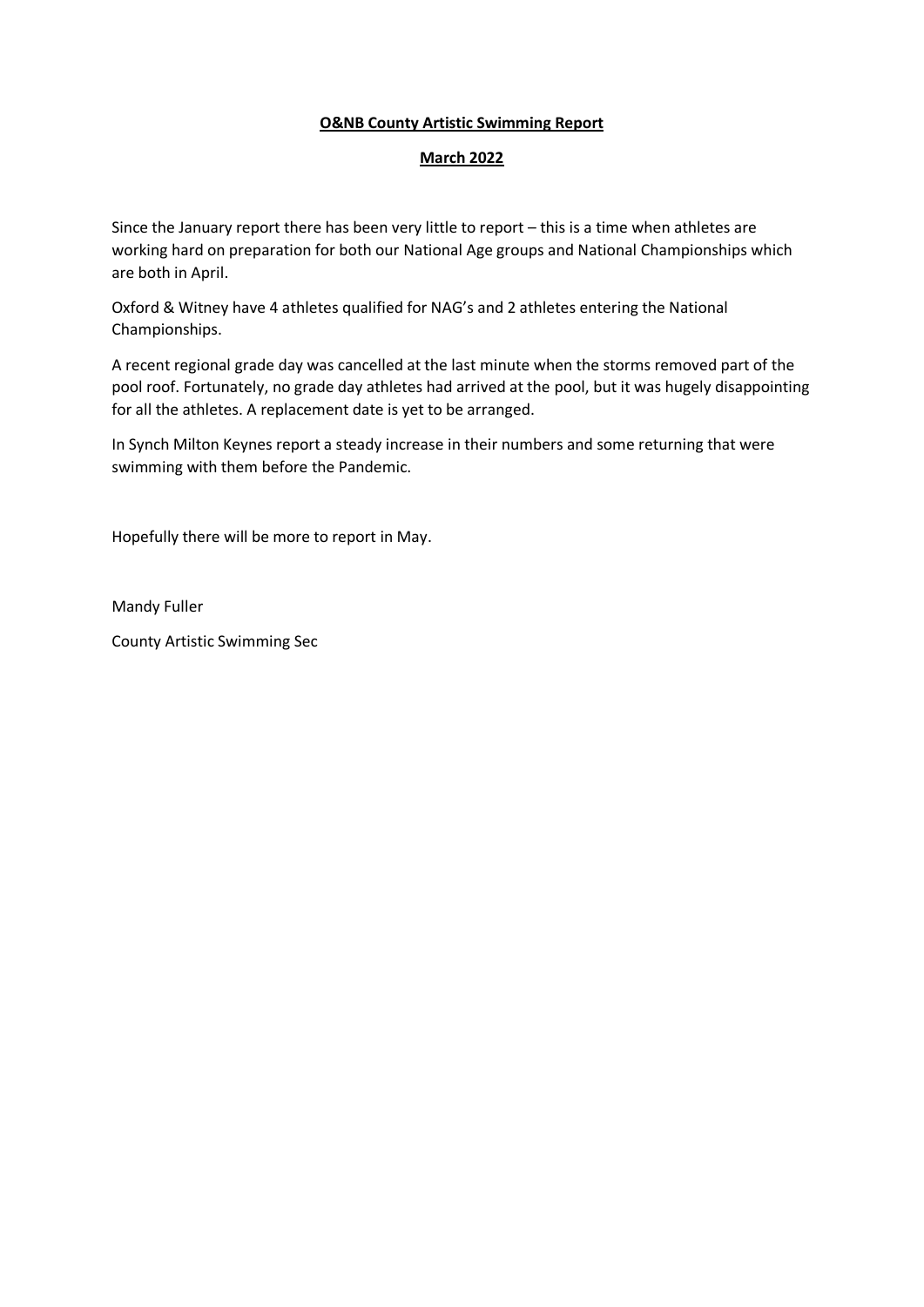

Officials' Report 2022

Thank you to all the Officials' who volunteered to help at this year's championships and thanks also to Felicity Govan for her assistance in organising the volunteers.

We had 69 Officials covering 172 roles over the long distance and 400s and 88 Officials covering 465 roles over the main weekends.

Special mentions to Steve Fabes who assisted at all 18 sessions and to Sue Corbett who celebrates 40 years working as an official, what an achievement.

It was encouraging to see so many trainees signing up for mentoring, congratulations to those who had competencies signed off and to those who qualified in new roles.

There are some issues regarding the process for the new J1 course, whilst it is undoubtably much easier to complete online theory course, the lack of contact with a tutor does appear to leave some trainees feeling unsupported and it is an issue that the ONB tutors and referees are keen to resolve.

Karen Underwood ONB Officials' Coordinator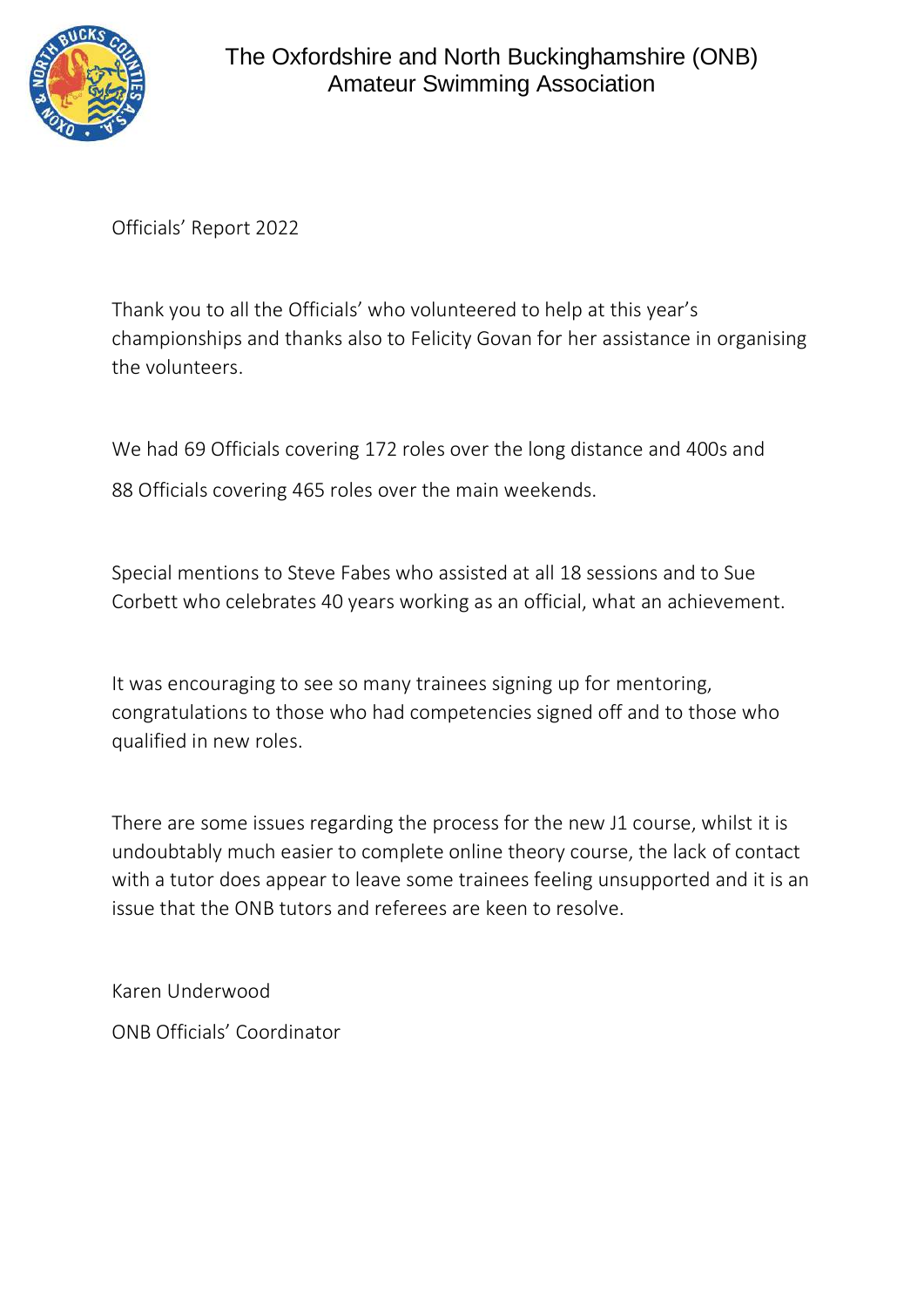### ONB Masters Report March 2022

The new year has started well for the masters with a good representation from ONB at the South East Region Long Course championships in January. There were many excellent swims with a good collection of medals. A special mentions must be made for David Hall from Witney for his record breaking swims - congratulations!

The next regional event is the long course 1500m held at the K2 on 26th March. After this the next planned event is on the 1st October for the Regional short course championship once again to be held at the K2.

The masters group has been working to develop a masters coaches forum. Please could coaches of masters squads look to complete the form below to help in the delivery of a meaningful session.

[https://docs.google.com/forms/d/e/1FAIpQLScDBstgGh5bqYTrpWo8LNDo6yITV\\_1u\\_UP2Xvj](https://docs.google.com/forms/d/e/1FAIpQLScDBstgGh5bqYTrpWo8LNDo6yITV_1u_UP2Xvj1szUa0T59Og/viewform?usp=sf_link) [1szUa0T59Og/viewform?usp=sf\\_link](https://docs.google.com/forms/d/e/1FAIpQLScDBstgGh5bqYTrpWo8LNDo6yITV_1u_UP2Xvj1szUa0T59Og/viewform?usp=sf_link)

Amanda Readhead (Masters Representative)

### ONB Disability Report March 2022

Since the last meeting we have completed the county championships which included Breaststroke and Butterfly events for the first time. This was a very welcome addition to the programme and hopefully a few more para swimmers will be in a position to participate next year. As a further addition to the championships next year it would be nice to see the addition of 200IM to the programme.

The next round of SER para training will take place on 16th April at the K2 in Crawley. Any swimmers looking to be placed on the classification waiting list need to attend regional para training to have a skills observation. Full details can be found on the link [https://www.southeastswimming.org/para-swimming/south-east-region-para-swimming-traini](https://www.southeastswimming.org/para-swimming/south-east-region-para-swimming-training-day-saturday-16th-april/) [ng-day-saturday-16th-april/](https://www.southeastswimming.org/para-swimming/south-east-region-para-swimming-training-day-saturday-16th-april/)

There is a national para engagement day on March 12th. This is an online event aimed at athletes (am) and coaches (pm) further details can be found here [https://www.southeastswimming.org/wp-content/uploads/2022/02/PS-March-22-National-Pat](https://www.southeastswimming.org/wp-content/uploads/2022/02/PS-March-22-National-Pathway-Engagement-Day-Flyer.pdf) [hway-Engagement-Day-Flyer.pdf](https://www.southeastswimming.org/wp-content/uploads/2022/02/PS-March-22-National-Pathway-Engagement-Day-Flyer.pdf)

Amanda Readhead (Disabilities Representative)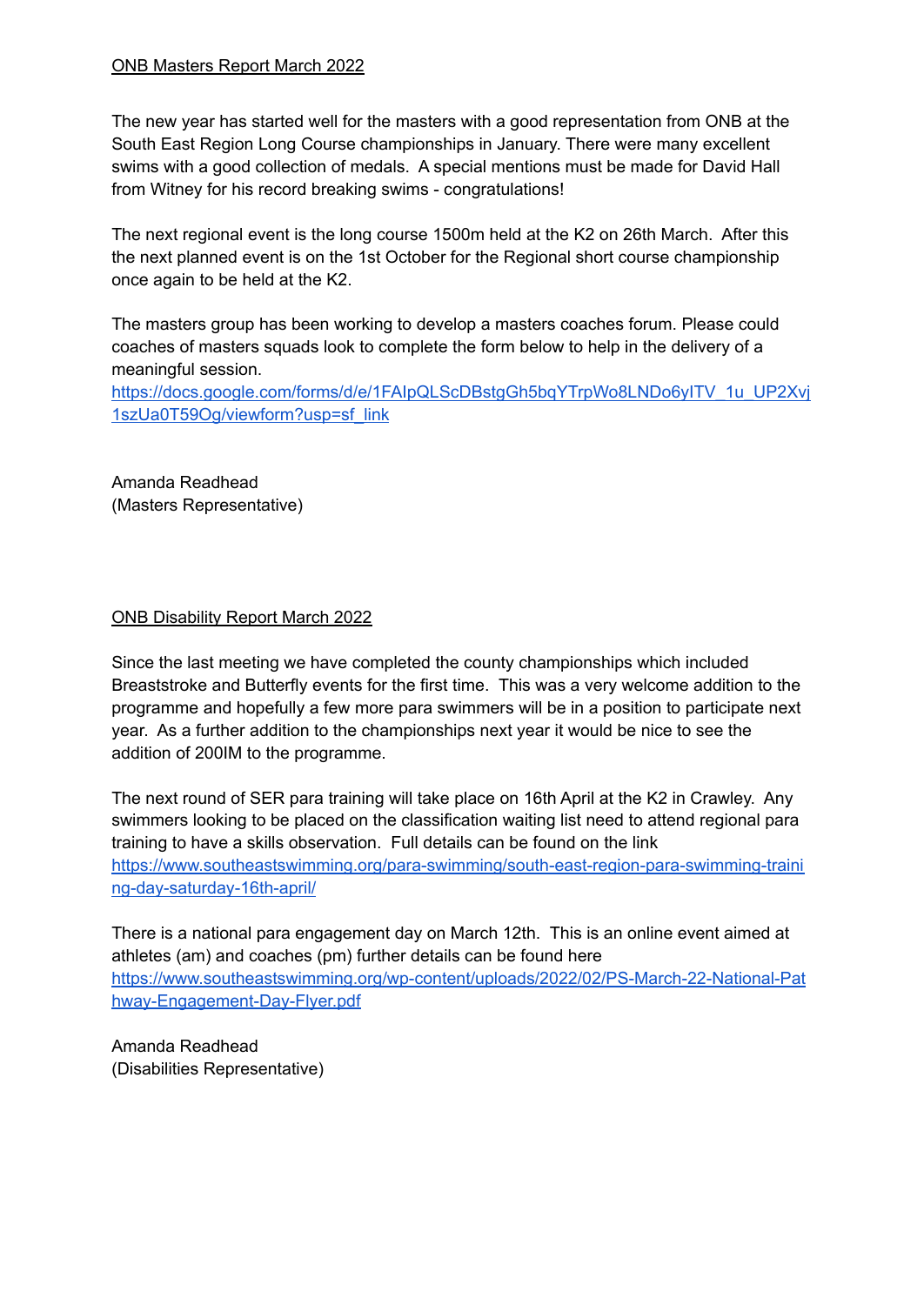#### **OXON & N BUCKS COUNTIES LADIES "MASTERS" LONG COURSE RECORDS AS AT 8 MAR 2022**

| 50                                                                                                                    |                                                                                                                                                                                                                                                | <b>BACKSTROKE</b>                                                                                                 |                                                                                                                                                |                                                                                                            |                                                                                                                                                                                                                                                      | <b>BREASTSTROKE</b>                                                                            |                                                                                                         |                                                                                                                       |                                                                                                                                                                                                                  | <b>BUTTERFLY</b>                                                                                               |                                                                                                                                             |                                                                                                       | 50                                                                                                                                           |                                                                                                                                                                                         | 200 INDIVIDUAL MEDLEY                                                                                                    |                                                                      |                                                                                                 |                                                                                                                                                                                                                                                                               | <b>FREESTYLE</b>                                                                                                                  |                                                                                                                                                                              |                                                                                                                                        | 50                                                                                                                    |
|-----------------------------------------------------------------------------------------------------------------------|------------------------------------------------------------------------------------------------------------------------------------------------------------------------------------------------------------------------------------------------|-------------------------------------------------------------------------------------------------------------------|------------------------------------------------------------------------------------------------------------------------------------------------|------------------------------------------------------------------------------------------------------------|------------------------------------------------------------------------------------------------------------------------------------------------------------------------------------------------------------------------------------------------------|------------------------------------------------------------------------------------------------|---------------------------------------------------------------------------------------------------------|-----------------------------------------------------------------------------------------------------------------------|------------------------------------------------------------------------------------------------------------------------------------------------------------------------------------------------------------------|----------------------------------------------------------------------------------------------------------------|---------------------------------------------------------------------------------------------------------------------------------------------|-------------------------------------------------------------------------------------------------------|----------------------------------------------------------------------------------------------------------------------------------------------|-----------------------------------------------------------------------------------------------------------------------------------------------------------------------------------------|--------------------------------------------------------------------------------------------------------------------------|----------------------------------------------------------------------|-------------------------------------------------------------------------------------------------|-------------------------------------------------------------------------------------------------------------------------------------------------------------------------------------------------------------------------------------------------------------------------------|-----------------------------------------------------------------------------------------------------------------------------------|------------------------------------------------------------------------------------------------------------------------------------------------------------------------------|----------------------------------------------------------------------------------------------------------------------------------------|-----------------------------------------------------------------------------------------------------------------------|
| 18-24<br>25-29<br>35-39<br>40-44<br>50-54<br>55-59<br>60-64<br>65-69<br>70-74<br>75-79<br>80-84                       | YOLANDA SPEARE<br><b>CLAIRE EVELYN</b><br>30-34 CLAIRE EVELYN<br><b>LISA FOGGETT</b><br>MARGARET SMITH<br>45-49 SUSAN CUMMINGS<br><b>BLANAID WALKER</b><br><b>LYNNE TANNER</b><br>ROTRAUD PALMER<br>ROTRAUD PALMER<br><b>LYNNE TANNER</b>      | Witney<br>N.Pagnell<br>N.Pagnell<br>Witney<br>CMK<br>Bicester<br>Witney<br>Witney<br>Oxford<br>Oxford<br>Witney   | $13$ -Jun- $14$<br>27-May-16<br>14-Aug-17<br>27-May-16<br>13-Jan-15<br>13-Nov-04<br>13-May-06<br>14-Jun-19                                     | 30.74<br>33.15<br>33.11<br>36.05<br>39.32<br>41.56<br>41.06<br>39.50<br>44.05<br>44.91<br>49.20            | <b>KATIE MITCHELL</b><br>SARAH WESTWOD<br>SHEELAH TURNER<br><b>JOANNE MINION</b><br>KATHERINE SHACKLETC Aylesbury<br><b>DERYN CREASY</b><br><b>ROTRAUD PALMER</b><br><b>ROTRAUD PALMER</b><br>ROTRAUD PALMER<br><b>ROTRAUD PALMER</b><br>DIANA GROAT | CMK<br>Oxford<br>CMK<br>CMK<br>Oxford<br>Oxford<br>Oxford<br>Oxford<br>Aylesbury               | 26-May-16<br>Aylesbury 08-Jun-18<br>13-May-06<br>14-Jun-19                                              | 39.03<br>37.83<br>38.26<br>38.66<br>44.60<br>42.85<br>43.10<br>44.42<br>45.06<br>45.16<br>51.55                       | <b>NATASHA PIKE</b><br>SARAH WESTWOOD<br>ZSUZSANNA FELVEGI<br>ZSUZSANNA FELVEGI<br>JEANNE PETIT<br><b>MARGARET SMITH</b><br>MARGARET SMITH<br>MARGARET SMITH<br>MARGARET SMITH<br>ROTRAUD PALMER<br>BARBARA LEGG | <b>CMK</b><br>Oxford<br>Oxford<br>Oxford<br>Maxwell<br>Oxford<br>Oxford<br>Oxford<br>CMK<br>Oxford<br>Bicester | 13-Jun-14<br>28-May-16<br>15-Jun-13<br>25-Jul-15<br>02-May-14<br>27-Mar-04<br>17-Jun-11<br>15-Jun-13<br>08-Jun-18<br>13-May-06<br>27-Sep-15 | 30.24<br>30.59<br>31.77<br>32.81<br>32.20<br>32.30<br>34.91<br>34.88<br>35.14<br>45.31<br>51.32       | 18-24<br>25-29<br>30-34<br>35-39<br>$II$ <sub>40-44</sub><br>45-49<br>150-54<br><b>II</b> 55-59<br>60-64<br>65-69<br>70-74<br>75-79<br>80-84 | YOLANDA SPEARE<br><b>JULIE GRAHAM</b><br>JOANNE MINION<br>URSULA SCHULZ<br><b>JEANNE PETIT</b><br>MELANIE COOKE<br><b>BLAINARD WALKER</b><br><b>LYNNE TANNER</b><br><b>LYNNE TANNER</b> | Witney<br>CMK<br>CMK<br>Oxford<br>Maxwell<br>Witney<br>Witney<br>Witney<br>Witney                                        | 13-Jun-14<br>18-May-13<br>09-Jun-18<br>18-May-13<br>14-Nov-04        | 2:34.33<br>3:01.76<br>2:42.65<br>2:48.63<br>3:01.68<br>3:13.98<br>3:21.57<br>3:16.70<br>3:31.43 | <b>SARAH TURNER</b><br><b>CLAIRE EVELYN</b><br><b>CLAIRE EVELYN</b><br><b>MARIE ROYAL</b><br><b>MARIE ROYAL</b><br><b>MARGARET SMITH</b><br><b>MARGARET SMITH</b><br><b>MARGARET SMITH</b><br><b>MARGARET SMITH</b><br><b>DIANA GROAT</b><br><b>DIANA GROAT</b>               | Maxwell<br>N.Pagnell<br>N.Pagnell<br>Oxford<br>Oxford<br>CMK<br>Oxford<br>Oxford<br>CMK                                           | 05-May-12<br>29-May-16<br>14-Aug-17<br>23-Apr-04<br>04-Jun-05<br>24-Oct-03<br>19-Jun-09<br>15-Jun-13<br>20-Jul-19<br>Aylesbury 13-May-06<br>Aylesbury 14-Jun-19              | 29.29<br>29.18<br>29.31<br>29.75<br>29.31<br>30.99<br>31.65<br>32.62<br>32.31<br>41.06<br>41.44                                        | $18 - 24$<br>25-29<br>30-34<br>35-39<br>40-44<br>45-49<br>50-54<br>55-59<br>60-64<br>65-69<br>70-74<br>75-79<br>80-84 |
| 100                                                                                                                   |                                                                                                                                                                                                                                                |                                                                                                                   |                                                                                                                                                |                                                                                                            |                                                                                                                                                                                                                                                      |                                                                                                |                                                                                                         |                                                                                                                       |                                                                                                                                                                                                                  |                                                                                                                |                                                                                                                                             |                                                                                                       | 100                                                                                                                                          |                                                                                                                                                                                         | <b>400 INDIVIDUAL MEDLEY</b>                                                                                             |                                                                      |                                                                                                 |                                                                                                                                                                                                                                                                               |                                                                                                                                   |                                                                                                                                                                              |                                                                                                                                        | 100                                                                                                                   |
| $18 - 24$<br>25-29<br>30-34<br>35-39<br>40-44<br>45-49<br>50-54<br>55-59<br>60-64<br>65-69<br>70-74<br>75-79<br>80-84 | YOLANDA SPEARE<br><b>SARAH TURNER</b><br><b>RUTH GRICE</b><br><b>LISA FOGGERT</b><br><b>KERRY KING</b><br><b>SUSAN CUMMINGS</b><br><b>BLANAID WALKER</b><br>LINDSAY KELLY ONAY<br><b>LYNNE TANNER</b><br><b>SUSAN CUMMINGS</b><br>LYNNE TANNER | Witney<br>Maxwell<br>Oxford<br>Witney<br>Aylesbury<br>Bicester<br>Witney<br>Didcot<br>Witney<br>Banbury<br>Witney | 13-Jun-14<br>09-Feb-13 1:11.64<br>04-May-12 1:14.29<br>23-Jul-16<br>08-Jun-18<br>06-Sep-13<br>23-Jan-22<br>16-Jun-07<br>22-Jul-17<br>14-Jun-19 | 1:05.35<br>1:18.66<br>1:28.71<br>1:32.19<br>1:27.38<br>1:28.27<br>1:36.14<br>1:43.79<br>1:50.35            | KATIE MITCHELL<br><b>JENNY LUNN</b><br>JOANNE MINION<br>JOANNE MINION<br><b>KERRY KING</b><br><b>DERYN CREASY</b><br><b>ANNETTE THATCHER</b><br><b>CHRISTINE AYERS</b><br><b>ROTRAUD PALMER</b><br>ROTRAUD PALMER<br><b>DIANA GROAT</b>              | CMK<br>Oxford<br>CMK<br><b>CMK</b><br>Aylesbury<br>CMK<br>CMK<br>Oxford<br>Oxford<br>Aylesbury | Aylesbury 08-Jun-18<br>18-Jun-17<br>10-Feb-08<br>13-May-06<br>14-Jun-19                                 | 1:28.10<br>1:30.51<br>1:24.95<br>1:25.89<br>1:35.00<br>1:34.14<br>1:36.39<br>1:37.02<br>1:40.70<br>1:41.31<br>1:57.88 | SARAH W-HOWKINS<br>SARAH W-HOWKINS<br>ZSUZSANNA FELVEGI<br>ZSUZSANNA FELVEGI<br><b>JEANNE PETIT</b><br>MARGARET SMITH<br>MARGARET SMITH<br><b>MARGARET SMITH</b><br>LYNNE TANNER                                 | Bicester<br>Bicester<br>Oxford<br>Oxford<br>Maxwell<br><b>CMK</b><br>Oxford<br>Oxford<br>Witney                | 14-Jun-13<br>25-Jul-15<br>02-May-14<br>24-Apr-04<br>19-Jun-09<br>14-Jun-13<br>17-Jun-07                                                     | 1:18.96 18-24<br>1:18.65<br>1:14.74<br>1:17.43<br>1:15.33<br>1:12.79<br>1:20.74<br>1:21.59<br>1:42.58 | <b>125-29</b><br>30-34<br>35-39<br>$140 - 44$<br>45-49<br>50-54<br>55-59<br>160-64<br>65-69<br>70-74<br>75-79<br>80-84                       | ALICE D-YOUNG<br>URSULA SCHULZ<br>URSULA SCHULZ<br><b>DERYN CREASY</b><br><b>DERYN CREASY</b><br><b>LYNNE TANNER</b><br><b>LYNNE TANNER</b>                                             | Oxford<br>Oxford<br>Oxford<br>Witney<br>Witney                                                                           | 18-Jun-11<br>Aylesbury 14-Jun-19<br>Aylesbury 23-Jan-22<br>17-Jun-07 | 6:22.32<br>6:06.24<br>6:13.59<br>7:06.48<br>7:19.30<br>7:18.59<br>7:21.44                       | <b>NATASHA PIKE</b><br>SARAH TURNER<br><b>JULIE GRAHAM</b><br><b>MARIE ROYAL</b><br><b>MARIE ROYAL</b><br><b>MARGARET SMITH</b><br><b>MARGARET SMITH</b><br><b>MARGARET SMITH</b><br><b>MARGARET SMITH</b><br><b>DIANA GROAT</b><br><b>DIANA GROAT</b><br><b>BARBARA LEGG</b> | <b>CMK</b><br>Maxwell<br>CMK<br>Oxford<br>Oxford<br>CMK<br>Oxford<br>Oxford<br>CMK<br>Bicester                                    | 13-Jun-14<br>09-Feb-13<br>23-Jan-05<br>25-Apr-04<br>04-Jun-05<br>23-Jan-05<br>04-May-12<br>15-Jun-13<br>08-Jun-18<br>Aylesbury 29-May-16<br>Aylesbury 14-Jun-19<br>20-Jul-19 | 1:03.45<br>1:06.67<br>1:06.53<br>Br 1:02.10<br>Br 1:02.34<br>1:07.71<br>1:11.22<br>1:13.11<br>1:15.18<br>1:33.22<br>1:36.28<br>1:52.43 | 18-24<br>25-29<br>30-34<br>35-39<br>40-44<br>45-49<br>50-54<br>55-59<br>60-64<br>65-69<br>70-74<br>75-79<br>75-79     |
| 200                                                                                                                   | YOLANDA SPEARE                                                                                                                                                                                                                                 | Witney                                                                                                            | 13-Jun-14                                                                                                                                      | 2:20.81                                                                                                    | ALICE DINSDALE-YOUN Oxford                                                                                                                                                                                                                           |                                                                                                | $17$ -Jun- $11$                                                                                         | 3:17.97                                                                                                               |                                                                                                                                                                                                                  |                                                                                                                |                                                                                                                                             |                                                                                                       | 200<br>$18 - 24$                                                                                                                             |                                                                                                                                                                                         |                                                                                                                          |                                                                      |                                                                                                 |                                                                                                                                                                                                                                                                               |                                                                                                                                   |                                                                                                                                                                              |                                                                                                                                        | 200<br>18-24                                                                                                          |
| 18-24<br>25-29<br>35-39<br>40-44<br>45-49<br>50-54<br>55-59<br>60-64<br>65-69<br>70-74<br>75-79<br>80-84              | <b>SARAH TURNER</b><br>30-34 URSULA SCHULZ<br><b>URSULA SCHULZ</b><br><b>KERRY KING</b><br><b>SUSAN CUMMINGS</b><br><b>BLANAID WALKER</b><br><b>BLANAID WALKER</b><br><b>LYNNE TANNER</b><br><b>LYNNE TANNER</b><br><b>LYNNE TANNER</b>        | Maxwell<br>Oxford<br>Oxford<br>Aylesbury<br><b>Bicester</b><br>Witney<br>Witney<br>Witney<br>Witney<br>Witney     | 09-Feb-13<br>08-Jun-18<br>18-Jun-17<br>06-Sep-18<br>16-Jun-07<br>18-May-13<br>14-Jun-19                                                        | 2:33.05<br>3:00.81<br>3:01.23<br>3:09.63<br>3:27.48<br>3:09.76<br>3:13.34<br>3:29.97<br>3:43.65<br>3:58.32 | <b>HELEN TAPPIN</b><br><b>RUTH GRICE</b><br>URSULA SCHULZ<br><b>KERRY KING</b><br><b>DERYN CREASY</b><br>ANNETTE THATCHER<br><b>ROTRAUD PALMER</b><br><b>ANNE RUSSELL</b>                                                                            | Witney<br>Oxford<br>Oxford<br>CMK<br>Oxford<br>Banbury                                         | 05-May-12 3:03.29<br>Aylesbury 09-Jun-18<br>Aylesbury 17-Jun-17<br>29-May-16 4:15.87                    | 3:24.12<br>3:16.35<br>3:25.14<br>3:21.46<br>3:37.35<br>3:39.45                                                        | URSULA SCHULZ<br>URSULA SCHULZ<br>MARGARET SMITH<br>MARGARET SMITH<br>LYNNE TANNER<br><b>DERYN CREASY</b><br>LINDSAY KELLY ONAY Didcot                                                                           | Oxford<br>Oxford<br><b>CMK</b><br>CMK<br>Witney                                                                | Aylesbury 23-Jan-22<br>23-Jan-22                                                                                                            | 2:59.03<br>3:02.39<br>2:49.89<br>2:51.36<br>3:46.80<br>4:00.07<br>3:42.09                             | 25-29<br>130-34<br>135-39<br>140-44<br>45-49<br>50-54<br>155-59<br>60-64<br>65-69<br>70-74<br>75-79<br>80-84                                 |                                                                                                                                                                                         |                                                                                                                          |                                                                      |                                                                                                 | <b>AMY DAVIES</b><br>SARAH LANG<br><b>JULIE GRAHAM</b><br><b>MARIE ROYAL</b><br><b>MARIE ROYAL</b><br>MARGARET SMITH<br>MARGARET SMITH<br>MARGARET SMITH<br>MARGARET SMITH<br><b>IRIS BELLIS</b><br><b>BARBARA LEGG</b><br>BARBARA LEGG                                       | Oxford<br>Oxford<br>CMK<br>Oxford<br>Oxford<br><b>CMK</b><br>Oxford<br>Oxford<br><b>CMK</b><br><b>CMK</b><br>Bicester<br>Bicester | 01-Jun-09<br>23-Jan-05<br>24-Apr-04<br>05-Jun-05<br>24-Apr-04<br>05-May-12<br>15-Jun-13<br>08-Jun-18<br>10-Feb-08<br>22-Jul-17<br>20-Jul-19                                  | 2:21.86<br>2:31.96<br>2:26.46<br>2:15.44<br>Br 2:16.36<br>2:26.20<br>2:37.77<br>2:38.71<br>2:47.29<br>3:46.89<br>4:03.66<br>4:10.47    | 25-29<br>30-34<br>35-39<br>40-44<br>45-49<br>50-54<br>55-59<br>60-64<br>65-69<br>70-74<br>75-79<br>80-84              |
|                                                                                                                       |                                                                                                                                                                                                                                                |                                                                                                                   |                                                                                                                                                |                                                                                                            |                                                                                                                                                                                                                                                      |                                                                                                |                                                                                                         |                                                                                                                       |                                                                                                                                                                                                                  |                                                                                                                |                                                                                                                                             |                                                                                                       |                                                                                                                                              |                                                                                                                                                                                         |                                                                                                                          |                                                                      |                                                                                                 | AMY DAVIES                                                                                                                                                                                                                                                                    | Oxford                                                                                                                            |                                                                                                                                                                              | 4:50.96                                                                                                                                | 400<br>18-24                                                                                                          |
|                                                                                                                       |                                                                                                                                                                                                                                                |                                                                                                                   |                                                                                                                                                |                                                                                                            | <b>LADIES RELAYS</b>                                                                                                                                                                                                                                 |                                                                                                |                                                                                                         |                                                                                                                       |                                                                                                                                                                                                                  | <b>MIXED MEDLEY</b>                                                                                            |                                                                                                                                             |                                                                                                       |                                                                                                                                              |                                                                                                                                                                                         |                                                                                                                          |                                                                      |                                                                                                 | SARAH LANG<br>JOANNE MINION                                                                                                                                                                                                                                                   | Oxford<br><b>CMK</b>                                                                                                              | 01-Jun-09                                                                                                                                                                    | 5:23.08<br>5:13.53<br>5:17.09                                                                                                          | 25-29<br>30-34<br>35-39                                                                                               |
|                                                                                                                       |                                                                                                                                                                                                                                                | 4 x 50 FREESTYLE                                                                                                  |                                                                                                                                                |                                                                                                            |                                                                                                                                                                                                                                                      | 4 x 50 MEDLEY                                                                                  |                                                                                                         |                                                                                                                       |                                                                                                                                                                                                                  | 4 x 50 MEDLEY                                                                                                  |                                                                                                                                             |                                                                                                       |                                                                                                                                              |                                                                                                                                                                                         |                                                                                                                          |                                                                      |                                                                                                 | URSULA SCHULZ<br>MARGARET SMITH                                                                                                                                                                                                                                               | Oxford<br><b>CMK</b>                                                                                                              |                                                                                                                                                                              | 5:10.38                                                                                                                                | 40-44                                                                                                                 |
| $72 +$<br>00۰ -<br>120 +<br>160 +<br>200 +<br>240 +<br>260 +                                                          | AYLESBURY<br>AYLESBURY<br><b>BANBURY</b>                                                                                                                                                                                                       |                                                                                                                   | Br.Plymouth 08-Jun-18<br>Br.Swansea 14-Jun-19<br>Europeans, I 26-May-16 3:01.78 BANBURY                                                        | 2:24.82<br>2:26.35                                                                                         | <b>CITY OF OXFORD</b><br>AYLESBURY<br>AYLESBURY                                                                                                                                                                                                      |                                                                                                | Br.Leeds 18-Jun-11<br>Br.Plymoutl 08-Jun-18<br>S.E. Region, 21-Jan-17<br>S.E. Region, 29-May-16 3:38.05 | 2:24.81<br>2:45.88<br>2:47.03                                                                                         | AYLESBURY<br><b>CITY OF OXFORD</b><br>AYLESBURY                                                                                                                                                                  |                                                                                                                | Br.Swanse 14-Jun-19<br>Br.Swanse 05-May-12 2:10.48<br>Br.Swanse 14-Jun-19                                                                   | 2:07.69<br>2:38.21                                                                                    | $72+$<br>$100 +$<br>$120 +$<br>$160 +$<br>$200 +$<br>$240 +$<br>$260 +$                                                                      |                                                                                                                                                                                         |                                                                                                                          |                                                                      |                                                                                                 | MARGARET SMITH<br>MARGARET SMITH<br><b>MARGARET SMITH</b><br>ROTRAUD PALMER<br>ROTRAUD PALMER                                                                                                                                                                                 | CMK<br>Oxford<br>Oxford<br>Oxford<br>Oxford                                                                                       | 23-Jan-05<br>28-Jan-12<br>15-Jun-13<br>20-Jan-01<br>21-Jan-06                                                                                                                | 5:10.55<br>5:35.23<br>5:39.80<br>6:52.83<br>7:12.12                                                                                    | 45-49<br>50-54<br>55-59<br>60-64<br>65-69<br>70-74<br>75-79<br>80-84                                                  |
|                                                                                                                       |                                                                                                                                                                                                                                                | 4 x 100 FREESTYLE                                                                                                 |                                                                                                                                                |                                                                                                            |                                                                                                                                                                                                                                                      | 4 x 100 MEDLEY                                                                                 |                                                                                                         |                                                                                                                       |                                                                                                                                                                                                                  | 4 x 100 MEDLEY                                                                                                 |                                                                                                                                             |                                                                                                       |                                                                                                                                              |                                                                                                                                                                                         |                                                                                                                          | OXON & N BUCKS CLUBS                                                 |                                                                                                 | <b>KATHRYN SAKER</b>                                                                                                                                                                                                                                                          | Witney                                                                                                                            |                                                                                                                                                                              | 12:27.81                                                                                                                               | 800<br>$18 - 24$                                                                                                      |
| $72 +$<br>00۰ -<br>120 +<br>160 +<br>۵۵۰ -<br>240 -<br><u> 260 + </u>                                                 | Aylesbury<br>AYLESBURY                                                                                                                                                                                                                         |                                                                                                                   | Br.Swansea 14-Jun-19 5:28.18<br>S.E. Region, 20-Jan-18 5:37.19                                                                                 |                                                                                                            | AYLESBURY                                                                                                                                                                                                                                            |                                                                                                | Br.Plymoutl 08-Jun-18                                                                                   | 6:29.79                                                                                                               | <b>CITY OF OXFORD</b>                                                                                                                                                                                            |                                                                                                                | GB Sheffie 06-May-12 4:54.33                                                                                                                |                                                                                                       | $72 +$<br>$100 +$<br>$120 +$<br>$160 +$<br>$200 +$<br>$240 +$<br>$260 +$                                                                     |                                                                                                                                                                                         | Abingdon<br>Aylesbury<br>Banbury<br>Bicester<br>Bletchley<br>Bourne End<br>Buckingham<br>Didcot<br>Kidlington<br>Maxwell |                                                                      |                                                                                                 | SARAH TURNER<br>ZSUZSANNA FELVEGI<br>URSULA SCHULZ<br>MARGARET SMITH<br>MARGARET SMITH<br>MARGARET SMITH<br>LINDSAY KELLY ONAY<br>ROTRAUD PALMER<br>IRIS BELLIS                                                                                                               | Maxwell<br>Oxford<br>Oxford<br><b>CMK</b><br><b>CMK</b><br>Oxford<br>Didcot<br>Oxford<br><b>CMK</b>                               | 16-Jun-13<br>06-May-12<br>06-May-12<br>22-Jan-22<br>25-Jun-03<br>03-Feb-08                                                                                                   | 10:04.12<br>10:56.56<br>10:53.73<br>10:45.23<br>11:02.45<br>11:27.17<br>11:46.92<br>14:23.61<br>16:09.60                               | 25-29<br>30-34<br>35-39<br>40-44<br>45-49<br>50-54<br>55-59<br>60-64<br>65-69<br>70-74                                |
|                                                                                                                       |                                                                                                                                                                                                                                                | 4 x 200 FREESTYLE                                                                                                 |                                                                                                                                                |                                                                                                            |                                                                                                                                                                                                                                                      |                                                                                                |                                                                                                         |                                                                                                                       |                                                                                                                                                                                                                  |                                                                                                                |                                                                                                                                             |                                                                                                       |                                                                                                                                              |                                                                                                                                                                                         |                                                                                                                          | Milton Keynes, City of                                               |                                                                                                 |                                                                                                                                                                                                                                                                               |                                                                                                                                   |                                                                                                                                                                              |                                                                                                                                        | 75-79                                                                                                                 |
| $72 + 1$<br>100 +<br>$120 +$<br>$160 +$<br>$200 -$<br>ا 240<br>260 +                                                  |                                                                                                                                                                                                                                                |                                                                                                                   |                                                                                                                                                |                                                                                                            | $72 +$<br>$100 +$<br>$120 +$<br>$160 +$<br>$200 +$<br>$240 +$<br>$260 +$                                                                                                                                                                             |                                                                                                |                                                                                                         |                                                                                                                       |                                                                                                                                                                                                                  |                                                                                                                |                                                                                                                                             |                                                                                                       |                                                                                                                                              |                                                                                                                                                                                         | N.Pagnell<br>Oxford, City of<br>Stantonbury<br>Wantage<br>Witney                                                         |                                                                      |                                                                                                 | <b>KATHRYN SAKER</b><br>SARAH TURNER<br>ZSUZSANNA FELVEGI<br>URSULA SCHULZ<br>MARGARET SMITH<br>MARGARET SMITH<br>MARGARET SMITH<br>MARGARET SMITH                                                                                                                            | Witney<br>Maxwell<br>Oxford<br>Oxford<br><b>CMK</b><br><b>CMK</b><br>Oxford<br>Oxford                                             | 13-Jun-14<br>04-May-12<br>04-May-12<br>14-Jun-13                                                                                                                             | 23:21.96<br>19:41.38<br>20:51.50<br>20:54.54<br>20:37.22<br>21:28.04<br>21:56.17<br>22:13.56                                           | 80-84<br>1500<br>18-24<br>25-29<br>30-34<br>35-39<br>40-44<br>45-49<br>50-54<br>55-59<br>60-64                        |
|                                                                                                                       |                                                                                                                                                                                                                                                |                                                                                                                   |                                                                                                                                                |                                                                                                            | Masters County Records can only be achieved in Official Masters Open Events and Competitions                                                                                                                                                         |                                                                                                |                                                                                                         |                                                                                                                       |                                                                                                                                                                                                                  |                                                                                                                |                                                                                                                                             |                                                                                                       |                                                                                                                                              |                                                                                                                                                                                         |                                                                                                                          |                                                                      |                                                                                                 | JULIE EVANS                                                                                                                                                                                                                                                                   | Bicester                                                                                                                          | 13-Jun-14                                                                                                                                                                    | 31:45.98                                                                                                                               | 65-69<br>70-74                                                                                                        |

**A record time achieved by a Master Swimmer in any other event will not be acceptable**

**75-79 80-84**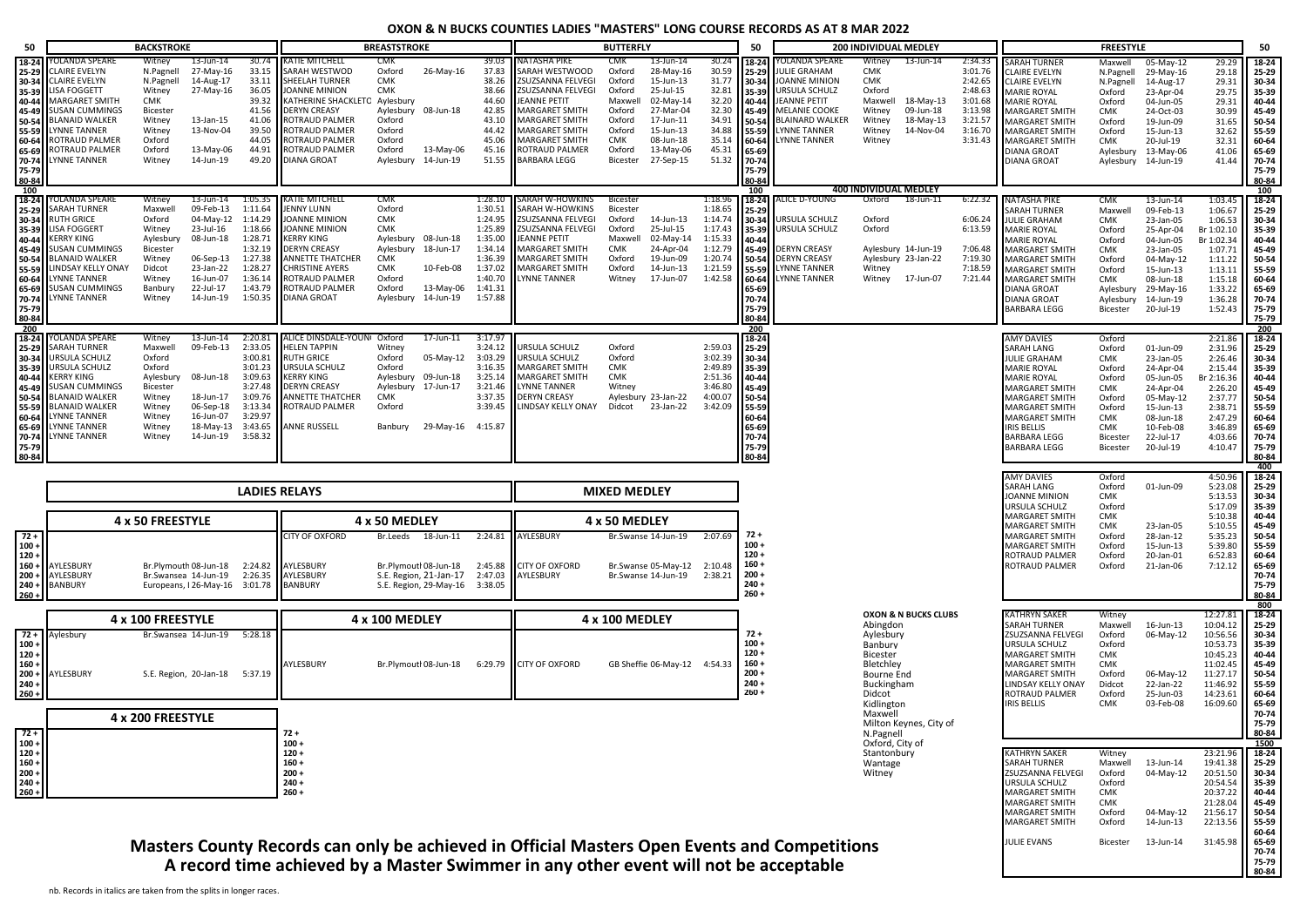| 50             |                                                    | <b>BACKSTROKE</b>    |                        |                      |                                             | <b>BREASTSTROKE</b>                     |                    |                    |                          | <b>BUTTERFLY</b>       |                         |            | 50             |                                      | <b>100 INDIVIDUAL MEDLEY</b>    |                       |            |                                           | <b>FREESTYLE</b>     |                                            |                                  | 50             |
|----------------|----------------------------------------------------|----------------------|------------------------|----------------------|---------------------------------------------|-----------------------------------------|--------------------|--------------------|--------------------------|------------------------|-------------------------|------------|----------------|--------------------------------------|---------------------------------|-----------------------|------------|-------------------------------------------|----------------------|--------------------------------------------|----------------------------------|----------------|
| 18-24          | YOLANDA SPEARE                                     | Witney               | 27-Oct-13              | 30.63                | <b>ELIZABETH OLIVER</b>                     | Oxford                                  | 20-Nov-16          |                    | 36.02 EMILIA ROYAL       | Oxford                 | 25-Oct-19               | 29.62      |                | 18-24 SIAN MORGAN                    | Aylesbur <sub>1</sub> 25-Oct-19 |                       | 1:10.08    | <b>HANNAH ASKEW</b>                       | Oxford               | 21-Nov-11                                  | 27.46                            | 18-24          |
| 25-29          | <b>SARAH TURNER</b>                                | Maxwell              | 27-Oct-13              |                      | 31.95 ERZSEBET NAGY                         | Oxford                                  | 24-Oct-14          | 34.16              | SARAH WESTWOOD           | Oxford                 | 15-Nov-14               | 30.28      | 25-29          | JANETTE CARDY                        | Oxford                          | 20-Mar-99             | 1:14.52    | SIOBHAN CASEY                             |                      | Oxford 25-Oct-19                           | 27.56                            | 25-29          |
|                | 30-34 NATASHA LANE                                 | Kidlington           | 26-Oct-18              |                      | 31.87 SHEELAH TURNER                        | CMK                                     | 07-Dec-03          | 35.64              | NATASHA LANE             |                        | Kidlington 26-Oct-18    | 31.53      | 30-34          | JOANNE MINION                        | <b>CMK</b>                      | 14-Mar-98             | 1:10.80    | NATASHA LANE                              |                      | Kidlingtor 26-Oct-18                       | 28.19 30-34                      |                |
| 35-39          | <b>MARTA LORD</b>                                  | Co. Oxford           | 19-Apr-15              | 34.04                | <b>JOANNE MINION</b>                        | <b>CMK</b>                              | 01-Nov-02          | 36.01              | <b>JOANNE MINION</b>     | Banbury                | 24-Apr-02               | 32.43      | 35-39          | MARTA LORD                           | Oxford                          | 19-Apr-15             | 1:13.71    | <b>MARIE ROYAL</b>                        | Oxford               | 31-Oct-04                                  | 28.48                            | 35-39          |
| 40-44          | PATRICIA BENNETT                                   | Co. Oxford           | 19-Nov-05              | 35.62                | <b>EMMA ANDERSON</b>                        | Banbury 07-Dec-19                       |                    | 39.67              | JEANNE PETIT             | Maxwell                | 29-Mar-14               | 32.45      | 40-44          | MARIA ROYAL                          | Oxford                          | 08-Jan-00             | 1:15.28    | <b>MARIE ROYAL</b>                        | Oxford               | 05-Mar-05                                  | 28.82                            | 40-44          |
| 45-49          | <b>LESLEY WILDE</b>                                | Co. Oxford           | 27-Oct-07              | 33.27                | SHEENA DERRY                                | Witney                                  | 21-Mar-99          | 41.65              | MARGARET SMITH CMK       |                        | 30-Oct-04               | Br 31.92   | 45-49          | KARIN MYDLIAROVA Bletchley 24-Nov-18 |                                 |                       | 1:22.51    | MARGARET SMITH                            | CMK                  | 15-Nov-03                                  | 29.43                            | 45-49          |
| 50-54<br>55-59 | <b>LINDSAY ONAY</b>                                | Didcot               | 25-Oct-19              | 38.08                | <b>ROTRAUD PALMER</b>                       | Oxford                                  | pre.1993           | 40.34              | MARGARET SMITH           | CMK                    | 01-Mar-08               | 34.07      |                | 50-54 ANNETTE THATCHER CMK           |                                 | 31-Oct-04             | 1:23.60    | <b>MARIE ROYAL</b>                        | Oxford               | 20-Nov-16                                  | 30.43                            | 50-54          |
|                | <b>LYNNE TANNER</b>                                | Witney               | 26-Oct-03              | 38.24                | ROTRAUD PALMER                              | Oxford                                  | pre 1997           | 41.62              | <b>MARGARET SMITH</b>    | <b>CMK</b>             | 19-Apr-13               | 34.76      |                | 55-59 ROTRAUD PALMER                 | Oxford                          | 14-Dec-97             | 1:26.56    | <b>SUE HODGE</b>                          | Oxford               | 03-Apr-11                                  | 31.23                            | 55-59          |
| 60-64          | MARGARET SMITH                                     | Oxford               | 20-Apr-18              |                      | 40.15 ROTRAUD PALMER                        | Oxford                                  | 31-Mar-01          | Eu 42.28           | MARGARET SMITH           | Oxford                 | 27-Oct-18               | 34.97      |                | 60-64 MARGARET SMITH                 | CMK                             | 13-Oct-18             | 1:26.65    | <b>MARGARET SMITH</b>                     | CMK                  | 20-Apr-18                                  | 31.70                            | 60-64          |
| 65-69          | <b>ROTRAUD PALMER</b>                              | Co. Oxford           | 29-Oct-06              | 43.50                | ROTRAUD PALMER                              | Oxford                                  | 29-Oct-06          | 43.83              | <b>ROTRAUD PALMER</b>    | Oxford                 | 03-Dec-06               | 44.51      |                | 65-69 ROTRAUD PALMER                 | Oxford                          | 28-Oct-06             | 1:34.00    | JANET MASTERS                             | CMK                  | 29-Oct-05                                  | 39.34                            | 65-69          |
| 70-74<br>75-79 | <b>LYNNE TANNER</b><br><b>BARBARA LEGG</b>         | Witney               | 04-Mar-17<br>18-May-19 | 44.95<br>1:02.34     | <b>DIANA GROAT</b><br><b>BARBARA LEGG</b>   | Aylesbury 29-Oct-21                     | Banbury 26-May-18  | 51.21<br>57.07     | <b>DIANA GROAT</b>       |                        | Aylesbury 29-Oct-21     | 57.24      | 70-74<br>75-79 | <b>BARBARA LEGG</b>                  | Bicester                        | 14-Apr-13             | 1:50.63    | <b>DIANA GROAT</b><br><b>BARBARA LEGG</b> |                      | Aylesbury 29-Oct-21<br>Banbury 23-Sep-18   | 41.06<br>48.78                   | 70-74          |
| 80-84          |                                                    | Banbury              |                        |                      |                                             |                                         |                    |                    |                          |                        |                         |            | 80-84          |                                      |                                 |                       |            |                                           |                      |                                            |                                  | 75-79<br>80-84 |
| 100            |                                                    |                      |                        |                      |                                             |                                         |                    |                    |                          |                        |                         |            | 100            |                                      | <b>200 INDIVIDUAL MEDLEY</b>    |                       |            |                                           |                      |                                            |                                  | 100            |
| 18-24          | YOLANDA SPEARE                                     | Witney               | 26-Apr-13              |                      | 1:05.21 SIAN MORGAN                         | Aylesbury 25-Oct-19                     |                    |                    | 1:19.19 EMILIA ROYAL     | Oxford                 | 25-Oct-19               | 1:06.69    | 18-24          | ELIZABETH OLIVER                     | Oxford                          | 28-Oct-16             | 2:26.24    | <b>ELIZABETH OLIVER</b>                   | Oxford               | 29-Oct-21                                  | 1:00.72 18-24                    |                |
| 25-29          | <b>SARAH TURNER</b>                                | Maxwell              | 25-Oct-13              | 1:09.36              | <b>ERZSEBET NAGY</b>                        | Oxford                                  | 24-Oct-14          | 1:13.36            | SIOBHAN CASEY            | Oxford                 | 25-Oct-19               | 1:09.26    |                | 25-29 ERZSEBET NAGY                  | Oxford                          | 24-Oct-14             | 2:42.77    | SIOBHAN CASEY                             | Oxford               | 25-Oct-19                                  | 1:00.52                          | 25-29          |
| 30-34          | <b>JOANNE EATON</b>                                | Co. Oxford           | 28-Oct-11              |                      | 1:12.37 SHEELAH TURNER                      | CMK                                     | 16-May-04          | 1:18.97            | <b>KAREN JAMES</b>       | Oxford                 | 21-Sep-97               | 1:11.56    | 30-34          | <b>JOANNE MINION</b>                 | <b>CMK</b>                      | 09-May-98             | 2:32.34    | JOANNE MINION                             | CMK                  | 09-May-98                                  | 1:03.12                          |                |
| 35-39          | URSULA SCHULZ                                      | Co. Oxford           | 07-Dec-03              | 1:18.53              | JOANNE MINION                               | CMK                                     | 02-Nov-02          | 1:20.18            | URSULA SCHULZ            | Oxford                 | 29-Jun-03               | 1:14.07    |                | 35-39 URSULA SCHULZ                  | Oxford                          | 25-Oct-03             | 2:38.08    | MARIE ROYAL                               | Oxford               | 30-Oct-04                                  | Gb 1:01.12                       | 30-34<br>35-39 |
| 40-44          | PATRICIA BENNETT                                   | Co. Oxford           | 05-Mar-05              |                      | 1:18.69 JOANNE MINION                       | CMK                                     | 17-Apr-05          | 1:26.11            | MARGARET SMITH           | <b>CMK</b>             | 08-Sep-02               | 1:11.62    |                | 40-44 JOANNE MINION                  | <b>CMK</b>                      | 17-Apr-05             | 2:46.60    | MARIE ROYAL                               | Oxford               | 19-Feb-05                                  | Gb 1:01.83                       | 40-44          |
| 45-49          | <b>LESLEY WILDE</b>                                | Co. Oxford           | 28-Oct-07              |                      | 1:12.77 SAMANTHA USHER                      | Bicester                                | 31-Mar-19          | 1:30.52            | <b>MARGARET SMITH</b>    | <b>CMK</b>             | 30-Oct-04               | Eu 1:10.40 |                | 45-49 LESLEY WILDE                   | Oxford                          | 28-Oct-07             | 2:41.31    | <b>MARGARET SMITH</b>                     | CMK                  | 30-Oct-04                                  | Gb 1:03.87                       | 45-49          |
| 50-54          | <b>LINDSAY ONAY</b>                                | Didcot               | 22-Apr-18              | 1:25.64              | <b>ANNETTE THATCHER</b>                     | <b>CMK</b>                              | 05-Dec-04          | 1:29.90            | <b>MARGARET SMITH</b>    | Oxford                 | 24-Oct-09               | 1:17.23    |                | <b>50-54 ANNETTE THATCHER</b>        | CMK                             | 05-Dec-04             | 3:10.65    | <b>MARIE ROYAL</b>                        | Oxford               | 13-May-17                                  | 1:06.43                          | 50-54          |
| 55-59          | <b>LYNNE TANNER</b>                                | Witney               | 26-Oct-03              | 1:25.97              | ROTRAUD PALMER                              | Oxford                                  | 14-Mar-98          | 1:32.74            | <b>MARGARET SMITH</b>    | Oxford                 | 07-Jul-13               | 1:19.70    |                | 55-59 LYNNE TANNER                   | Witney                          | 16-May-04             | 3:11.19    | <b>MARGARET SMITH</b>                     | Oxford               | 24-Oct-14                                  | 1:10.68                          | 55-59          |
| 60-64          | ROTRAUD PALMER                                     | Co. Oxford           | 02-Mar-02              | 1:32.23<br>1:40.35   | ROTRAUD PALMER                              | Oxford                                  | 10-Jun-01          | 1:34.64            | MARGARET SMITH           | Oxford                 | 27-Oct-18               | 1:24.19    | 60-64          | LYNNE TANNER                         | Witney                          | 28-Oct-07             | 3:19.57    | MARGARET SMITH                            | CMK                  | 20-Apr-18                                  | 1:11.96                          | 60-64          |
| 65-69<br>70-74 | <b>LYNNE TANNER</b><br><b>LYNNE TANNER</b>         | Witney<br>Witney     | 28-Sep-12<br>27-Oct-17 | 1:41.02              | <b>ROTRAUD PALMER</b><br><b>DIANA GROAT</b> | Oxford 03-Dec-06<br>Aylesbury 29-Oct-21 |                    | 1:41.76<br>1:58.11 | <b>JANET MASTERS</b>     | <b>CMK</b>             | 27-Oct-07               | 1:52.09    | 65-69<br>70-74 |                                      |                                 |                       |            | DIANA GROAT<br><b>DIANA GROAT</b>         |                      | Aylesbury 11-Sep-16<br>Aylesbury 29-Oct-21 | 1:33.66<br>1:31.62 70-74         | 65-69          |
| 75-79          | <b>BARBARA LEGG</b>                                | Banbury              | 22-Sep-19              | 2:07.86              | <b>BARBARA LEGG</b>                         |                                         | Bicester 23-Sep-18 | 2:04.18            |                          |                        |                         |            | 75-79          |                                      |                                 |                       |            | BARBARA LEGG                              |                      | Banbury 17-Mar-18                          | 1:49.91                          | $175 - 79$     |
| 80-84          |                                                    |                      |                        |                      |                                             |                                         |                    |                    |                          |                        |                         |            | 80-84          |                                      |                                 |                       |            |                                           |                      |                                            |                                  | 80-84          |
| 200            |                                                    |                      |                        |                      |                                             |                                         |                    |                    |                          |                        |                         |            | 200            |                                      | 400 INDIVIDUAL MEDLEY           |                       |            |                                           |                      |                                            |                                  | 200            |
| 18-24          | YOLANDA SPEARE                                     | Witney               | 26-Oct-13              |                      | 2:22.38 HOLLY MATTHEWS                      | Maxwell 27-Oct-07                       |                    |                    | 2:57.87 LOUISA CABLE     | Witney                 | 16-May-04               | 2:54.67    |                | 18-24 ALICE D YOUNG                  | Oxford 27-Oct-12                |                       | 6:02.66    | ELIZABETH OLIVER                          | Oxford               | 29-Oct-21                                  | 2:11.10 18-24                    |                |
| 25-29          | <b>SARAH TURNER</b>                                | Maxwell              | 26-Oct-13              |                      | 2:29.13 ERZSEBET NAGY                       | Oxford 24-Oct-14                        |                    | 2:40.55            | SARAH W-HOWKINS Bicester |                        | 16-Apr-05               | 2:44.74    | 25-29          |                                      |                                 |                       |            | JULIE GRAHAM                              | CMK                  | 24-Oct-98                                  | 2:24.95                          | 25-29          |
| 30-34          | <b>JOANNE EATON</b>                                | Co. Oxford 30-Oct-11 |                        |                      | 2:40.36 RUTH GRICE                          | Oxford 27-Oct-12                        |                    | 2:57.83            | URSULA SCHULZ            | Oxford                 | 28-Jul-02               | 2:48.79    |                | 30-34 URSULA SCHULZ                  | Oxford                          | 28-Jul-02             | 5:43.68    | SHEELA TURNER                             | CMK                  | 29-Jun-03                                  | 2:19.45                          | 30-34          |
| 35-39          | URSULA SCHULZ                                      | Co. Oxford           | 18-Oct-03              |                      | 2:51.01 URSULA SCHULZ                       | Oxford 18-Oct-03                        |                    | 3:04.17            | SARAH W-HOWKINS Banbury  |                        | 27-Oct-13               | 2:49.12    |                | 35-39 URSULA SCHULZ                  | Oxford                          | 27-Jul-03             | 5:50.77    | <b>MARIE ROYAL</b>                        | Oxford               | 05-Dec-04                                  | 2:12.44                          | 35-39          |
| 40-44          | <b>KERRY KING</b>                                  | Aylesbury            | 28-Oct-17              |                      | 2:57.49 KERRY KING                          | Aylesbury 27-Oct-18                     |                    | 3:19.61            | MARGARET SMITH           | CMK                    | 20-Oct-01               | 2:39.82    | 40-44          |                                      |                                 |                       |            | <b>MARIE ROYAL</b>                        | Oxford               |                                            | 18-Feb-05 Eu/Gb2:13.60           | 40-44          |
| 45-49          | <b>LESLEY WILDE</b>                                | Co. Oxford           | 28-Oct-07              |                      | 2:37.80 DERYN CREASY                        | Aylesbury 27-Oct-17                     |                    | 3:16.00            | MARGARET SMITH           | <b>CMK</b>             | 29-Oct-04               | Eu 2:38.18 | 45-49          | LESLEY WILDE                         | Oxford 27-Oct-07                |                       | Br 5:31.00 | <b>MARIE ROYAL</b>                        | Oxford               | 30-Oct-10                                  | 2:19.67                          | 45-49          |
| 50-54          | <b>BLAINARD WALKER</b>                             | Witney               | 28-Oct-16              | 3:04.16              | <b>CHRISTINE AYERS</b>                      | <b>CMK</b>                              | 30-Oct-04          | 3:22.91            | <b>LYNNE TANNER</b>      | Witney                 | 10-May-97               | 3:34.32    | 50-54          | <b>DERYN CREASY</b>                  | Aylesbury 31-Oct-21             |                       | 6:58.39    | <b>MARIE ROYAL</b>                        | Oxford               | 13-May-17                                  | 2:27.51                          | 50-54          |
| 55-59          | <b>BLAINARD WALKER</b>                             | Witney               | 16-Sep-18              | 3:05.72              | <b>CHRISTINE AYERS</b>                      | <b>CMK</b>                              | 24-Oct-08          | 3:22.50            |                          |                        |                         |            | 55-59          | YNNE TANNER                          | Witney                          | 24-Oct-03             | 6:52.85    | MARGARET SMITH                            | Oxford               | 26-Apr-13                                  | 2:35.75                          | 55-59          |
| 60-64          | ROTRAUD PALMER<br><b>LYNNE TANNER</b>              | Co. Oxford           | 17-May-03              | 3:23.28              |                                             |                                         |                    |                    | ANET MASTERS             | <b>CMK</b>             | 20-Oct-01               | 4:01.05    | 60-64          | YNNE TANNER                          | Witney                          | 27-Oct-07             | 7:08.88    | MARGARET SMITH                            | Oxford               | 13-Oct-18                                  | 2:47.40                          | 60-64          |
| 65-69<br>70-74 | <b>LYNNE TANNER</b>                                | Witney<br>Witney     | 26-Oct-03<br>28-Oct-17 | 3:41.06<br>3:41.63   | <b>IRIS BELLIS</b>                          | <b>CMK</b>                              | 23-Feb-08          | 4:37.03            |                          |                        |                         |            | 65-69<br>70-74 |                                      |                                 |                       |            | LYNNE TANNER<br>BARBARA LEGG              | Witney               | 01-Mar-14<br>Bicester 19-Apr-15            | 3:21.90<br>3:49.45 70-74         | 65-69          |
| 75-79          |                                                    |                      |                        |                      |                                             |                                         |                    |                    |                          |                        |                         |            | 75-79          |                                      |                                 |                       |            | BARBARA LEGG                              |                      | Banbury 31-Mar-19                          | 4:09.38 75-79                    |                |
| 80-84          |                                                    |                      |                        |                      |                                             |                                         |                    |                    |                          |                        |                         |            | 30-84          |                                      |                                 |                       |            |                                           |                      |                                            |                                  | 80-84          |
|                |                                                    |                      |                        |                      |                                             |                                         |                    |                    |                          |                        |                         |            |                |                                      |                                 |                       |            |                                           |                      |                                            |                                  | 400            |
|                |                                                    |                      |                        |                      |                                             |                                         |                    |                    |                          |                        |                         |            |                |                                      |                                 |                       |            | <b>AMY DAVIES</b>                         | Oxford               | 02-Nov-02                                  | 4:31.96 18-24                    |                |
|                |                                                    |                      |                        | <b>LADIES RELAYS</b> |                                             |                                         |                    |                    |                          | <b>MIXED FREESTYLE</b> |                         |            |                |                                      |                                 |                       |            | JULIE GRAHAM                              | CMK                  | 25-Oct-98                                  | 5:09.06                          | 25-29          |
|                |                                                    |                      |                        |                      |                                             |                                         |                    |                    |                          |                        |                         |            |                |                                      |                                 |                       |            | JOANNE MINION<br>MARIE ROYAL              | <b>CMK</b><br>Oxford | 08-May-98<br>30-Oct-04                     | 4:53.78 30-34<br>4:52.07         | 35-39          |
|                |                                                    |                      |                        |                      |                                             |                                         |                    |                    |                          |                        |                         |            |                |                                      |                                 |                       |            | SARA DYKES                                | Oxford               | 30-Oct-11                                  | 4:49.29 40-44                    |                |
|                |                                                    | 4 x 50 FREESTYLE     |                        |                      |                                             | 4 x 50 MEDLEY                           |                    |                    |                          | 4 x 50 MIXED FREESTYLE |                         |            |                |                                      |                                 |                       |            | MARGARET SMITH                            | CMK                  | 25-Oct-03                                  | Eu 4:54.55                       | 45-49          |
|                | 72 + CITY OF OXFORD                                |                      | 21-Nov-10              |                      | 1:58.46 CITY OF OXFORD                      |                                         | 21-Nov-10          |                    | 2:11.60 KIDLINGTON       |                        | 30-Oct-21               | 1:43.75    | $72 +$         |                                      |                                 |                       |            | <b>MARGARET SMITH</b>                     | Oxford               | 24-Oct-09                                  | 5:25.66                          | 50-54          |
| $100 +$        | <b>CITY OF OXFORD</b>                              |                      | 21-Nov-10              |                      | 1:59.14 CITY OF MILTON KEYNI                |                                         | 26-Oct-97          |                    | 2:28.13 CITY OF OXFORD   |                        | 27-Oct-07               | 1:48.50    | $100 -$        |                                      |                                 |                       |            | <b>MARGARET SMITH</b>                     | CMK                  | 07-Jul-13                                  | 5:34.26 55-59                    |                |
|                | 120 + CITY OF MILTON KEYNES                        |                      | 03-Nov-02              |                      | 1:57.81 CITY OF OXFORD                      |                                         | 28-Oct-12          |                    | 2:13.57 CITY OF OXFORD   |                        | 25-Oct-13               | 1:48.72    | $120 -$        |                                      |                                 |                       |            | MARGARET SMITH                            | CMK                  | 20-Apr-18                                  | 5:57.64                          | 60-64          |
| $160 +$        | <b>CITY OF MILTON KEYNES</b>                       |                      | 29-Oct-06              |                      | 2:01.55 CITY OF MILTON KEYNI                |                                         | 09-Sep-01          |                    | 2:24.06 CITY OF OXFORD   |                        | 24-Oct-09               | 1:48.73    | $160 -$        |                                      |                                 |                       |            | LYNNE TANNER                              | Witney               | 24-Oct-15                                  | 7:07.40                          | 65-69          |
| $200 +$        | <b>CITY OF MILTON KEYNES</b>                       |                      | 15-May-04              | 2:27.31              | <b>CITY OF MILTON KEYNE</b>                 |                                         | 15-May-04          |                    | 2:40.84 CITY OF OXFORD   |                        | 27-Oct-18               | 1:54.46    | $200 -$        |                                      |                                 |                       |            |                                           |                      |                                            |                                  | 70-74          |
| $240 -$        | <b>BANBURY</b>                                     |                      | 22-Sep-19              | 3:08.34              | <b>BANBURY</b>                              |                                         | 25-Oct-19          | 3:45.17            | <b>CITY OF OXFORD</b>    |                        | 27-Oct-07               | 2:19.84    | $240 +$        |                                      | 4 SHIRES                        | OXON & N BUCKS CLUBS  |            |                                           |                      |                                            |                                  | 75-79          |
| $260 +$        |                                                    |                      |                        |                      |                                             |                                         |                    |                    | CITY OF OXFORD           |                        | 21-Nov-10               | 2:43.51    | $260 +$        |                                      | ABINGDON                        |                       |            |                                           |                      |                                            |                                  | 80-84<br>800   |
|                |                                                    |                      |                        |                      |                                             |                                         |                    |                    |                          |                        |                         |            |                |                                      | AYLESBURY                       |                       |            | JOANNA DAVIES                             | Oxford               | 29-Oct-11                                  | 10:57.66                         | 18-24          |
|                |                                                    | 4 x 100 FREESTYLE    |                        |                      |                                             | 4 x 100 MEDLEY                          |                    |                    |                          |                        | 4 x 100 MIXED FREESTYLE |            |                |                                      | BANBURY                         |                       |            | JENNIFER OWENS                            | Oxford               | 27-Oct-13                                  | 11:34.01                         | 25-29          |
| $72 +$         | <b>CITY OF OXFORD</b>                              |                      | 24-Oct-14              | 4:51.23              | CITY OF OXFORD                              |                                         | 28-Oct-12          | 4:59.38            | <b>CITY OF OXFORD</b>    |                        | 29-Oct-11               | 3:56.38    | $72+$          |                                      | <b>BICESTER</b>                 |                       |            | JOANNE MINION                             | CMK                  | 24-Jul-98                                  | 10:23.85                         | 30-34          |
| $100 +$        |                                                    |                      |                        |                      |                                             |                                         |                    |                    |                          |                        |                         |            | . 100          |                                      | <b>BLETCHLEY</b>                |                       |            | JRSULA SCHULZ                             | Oxford               | 26-Oct-03                                  | 10:13.20                         | 35-39          |
| $120 +$        | <b>CITY OF OXFORD</b>                              |                      | 28-Oct-12              | 4:46.89              | CITY OF OXFORD                              |                                         | 28-Oct-11 5:02.15  |                    | <b>CITY OF OXFORD</b>    |                        | 29-Oct-11               | 4:12.17    | $120 -$        |                                      | <b>BOURNE END</b>               |                       |            | MARGARET SMITH                            | CMK                  | 13-Oct-00                                  | Eu 10:04.87                      | 40-44          |
| $160 +$        | <b>CITY OF OXFORD</b>                              |                      | 28-Oct-11              | Br 4:21.59           |                                             |                                         |                    |                    | CITY OF OXFORD           |                        | 29-Oct-11 Br 4:03.08    |            | $160 -$        |                                      | <b>BUCKINGHAM</b>               |                       |            | MARGARET SMITH                            | <b>CMK</b>           | 22-Feb-03                                  | Gb 10:21.49 45-49                |                |
| $200 +$        | AYLESURY                                           |                      | 28-Oct-18              | 5:27.76              | AYLESBURY                                   |                                         | 31-Oct-21 6:39.67  |                    | <b>CITY OF OXFORD</b>    |                        | 27-Oct-17               | 4:17.26    | $200 -$        |                                      | <b>DIDCOT</b>                   |                       |            | LINDSAY K-ONAY                            | Didcot               | 31-Oct-21                                  | 11:32.45 50-54                   |                |
| $240 +$        |                                                    |                      |                        |                      |                                             |                                         |                    |                    |                          |                        |                         |            | $240 -$        |                                      | HENLEY<br>KIDLINGTON            |                       |            | MARGARET SMITH                            | CMK                  | 19-Apr-13                                  | 11:32.77 55-59                   |                |
| $260 -$        |                                                    |                      |                        |                      |                                             |                                         |                    |                    |                          |                        |                         |            | $260 +$        |                                      | MAXWELL                         |                       |            | ROTRAUD PALMER                            | Oxford               | 25-Jan-03                                  | 14:23.61                         | 60-64          |
|                |                                                    |                      |                        |                      |                                             |                                         |                    |                    |                          |                        |                         |            |                |                                      | NEWPORT PAGNELL                 |                       |            | LYNNE TANNER                              |                      | Witney 27-Oct-13                           | 14:26.65                         | 65-69<br>70-74 |
|                |                                                    | 4 x 200 FREESTYLE    |                        |                      |                                             |                                         |                    |                    |                          |                        | 4 x 200 MIXED FREESTYLE |            |                |                                      | <b>OXFORD UNIVERSITY</b>        |                       |            |                                           |                      |                                            |                                  | 75-79          |
| $72 +$         |                                                    |                      |                        |                      |                                             |                                         |                    |                    | <b>CITY OF OXFORD</b>    |                        | 30-Oct-11               | 8:54.01    | 72 +           |                                      |                                 | CITY OF MILTON KEYNES |            |                                           |                      |                                            |                                  | 80-84          |
| $100 +$        |                                                    |                      |                        |                      |                                             |                                         |                    |                    |                          |                        |                         |            | $100 -$        |                                      | CITY OF OXFORD                  |                       |            |                                           |                      |                                            |                                  | 1500           |
| $120 +$        | <b>CITY OF OXFORD</b>                              |                      | 28-Oct-12 10:15.14     |                      |                                             |                                         |                    |                    | <b>CITY OF OXFORD</b>    |                        | 25 OCT 113              | 10:34.06   | $120 +$        |                                      | <b>STANTONBURY</b>              |                       |            | KATHRYN SAKER                             | Witney               | 23-Nov-02                                  | 22:10.08                         | $18 - 24$      |
| $160 -$        |                                                    |                      |                        |                      |                                             |                                         |                    |                    | <b>CITY OF OXFORD</b>    |                        | 30-Oct-11 BR 8:53.53    |            | $160 -$        |                                      | THAME                           |                       |            | HANNAH MANSFIELD Bicester                 |                      | 23-Nov-19                                  | 21:51.53                         | 25-29          |
| $200 -$        |                                                    |                      |                        |                      |                                             |                                         |                    |                    | <b>CITY OF OXFORD</b>    |                        | 29-Oct-17               | 9:33.28    | $200 +$        |                                      | WANTAGE                         |                       |            | URSULA SCHULZ                             |                      | Oxford 11-Nov-02                           | 19:42.53 30-34                   |                |
|                |                                                    |                      |                        |                      |                                             |                                         |                    |                    |                          |                        |                         |            | $240 +$        |                                      | <b>WITNEY</b>                   |                       |            | URSULA SCHULZ                             |                      | Oxford 24-Oct-03                           | 19:37.61 35-39                   |                |
| $240 +$        |                                                    |                      |                        |                      |                                             |                                         |                    |                    |                          |                        |                         |            |                |                                      |                                 |                       |            |                                           |                      |                                            |                                  |                |
| $260 +$        |                                                    |                      |                        |                      |                                             |                                         |                    |                    |                          |                        |                         |            | $260 +$        |                                      |                                 |                       |            | MARGARET SMITH                            | CMK                  | 26-Nov-00                                  | Eu 19:20.62 40-44                |                |
|                |                                                    |                      |                        |                      |                                             |                                         |                    |                    |                          |                        |                         |            |                |                                      |                                 |                       |            | MARGARET SMITH                            | CMK                  | 19-Apr-03                                  | 20:09.67 45-49                   |                |
|                |                                                    |                      |                        |                      |                                             |                                         |                    |                    |                          |                        |                         |            |                |                                      |                                 |                       |            | LINDSAY K-ONAY                            | Didcot               | 28-Nov-21                                  | 22:16.16 50-54                   |                |
|                | Times in italics are split times from longer races |                      |                        |                      |                                             |                                         |                    |                    |                          |                        |                         |            |                |                                      |                                 |                       |            | <b>CHRISTINE AYERS</b><br>LYNNE TANNER    | CMK                  | 23-Nov-08<br>Witney 24-Oct-08              | 23:38.29 55-59<br>25:34.02 60-64 |                |

**70-74 75-79 80-84**

**Masters County Records can only be achieved in Official Masters Open Events and Competitions A record time achieved by a Master Swimmer in any other event will not be acceptable**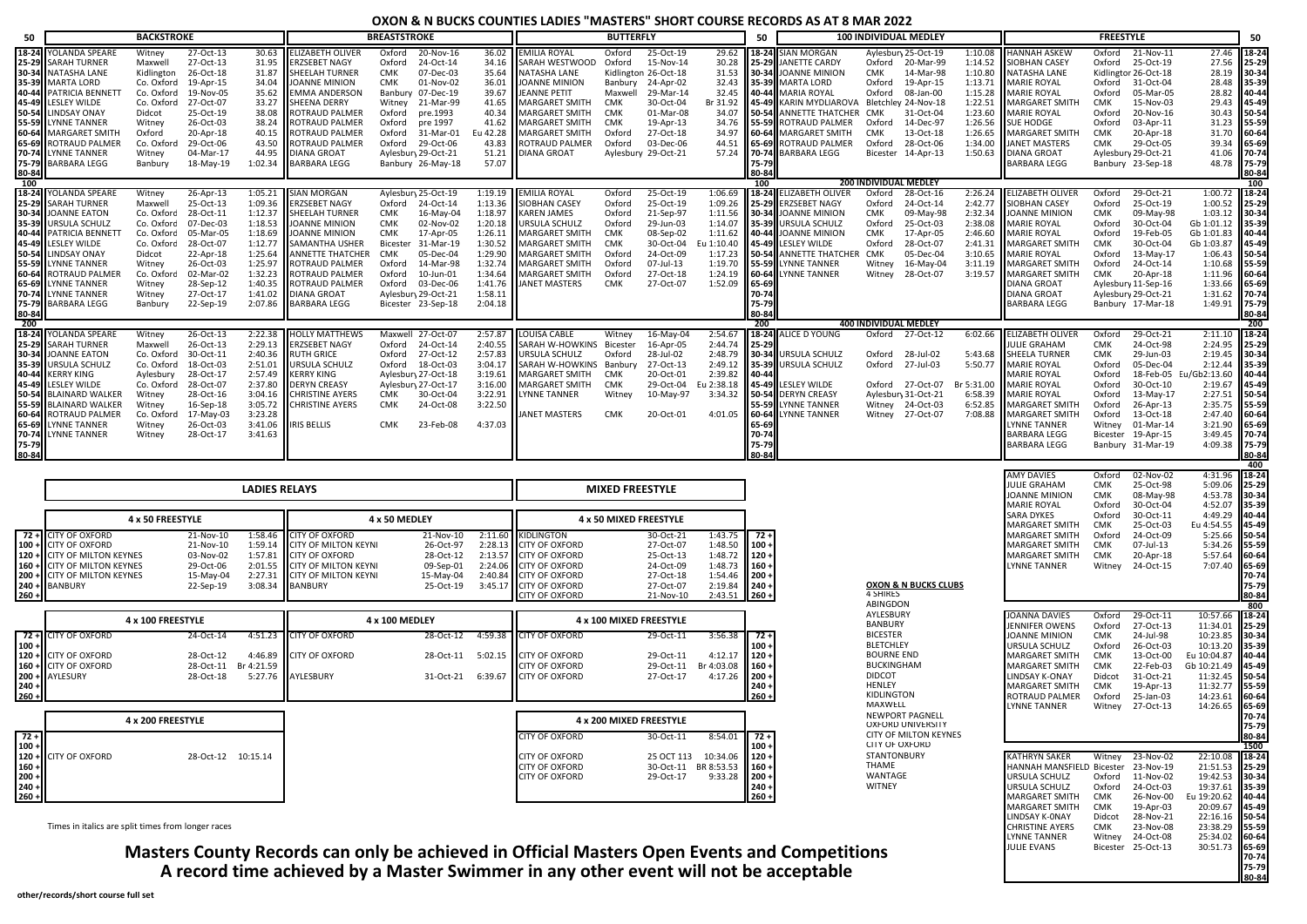| 50                                                                                                                       |                                                                                                                                                                                                                                  | <b>BACKSTROKE</b>                                                                                                                                 |                                                                                                      |                                                                                                                                |                                                                                                                                                                                                                                                                    | <b>BREASTSTROKE</b>                                                                                                         |                                                                                                                                                           |                                                                                                            |                                                                                                                                                                                                                                                                           | <b>BUTTERFLY</b>                                                                                                   |                                                                                                                                                                   |                                                                                                                                      | 50                                                                                                                       |                                                                                                                                                                                                                                                | 200 INDIVIDUAL MEDLEY                                                                                                                       |                                                                                                                   |                                                                                                                                     |                                                                                                                                                                                                                                                                                                            | <b>FREESTYLE</b>                                                                                                            |                                                                                                                                                        |                                                                                                                                             | 50                                                                                                                       |
|--------------------------------------------------------------------------------------------------------------------------|----------------------------------------------------------------------------------------------------------------------------------------------------------------------------------------------------------------------------------|---------------------------------------------------------------------------------------------------------------------------------------------------|------------------------------------------------------------------------------------------------------|--------------------------------------------------------------------------------------------------------------------------------|--------------------------------------------------------------------------------------------------------------------------------------------------------------------------------------------------------------------------------------------------------------------|-----------------------------------------------------------------------------------------------------------------------------|-----------------------------------------------------------------------------------------------------------------------------------------------------------|------------------------------------------------------------------------------------------------------------|---------------------------------------------------------------------------------------------------------------------------------------------------------------------------------------------------------------------------------------------------------------------------|--------------------------------------------------------------------------------------------------------------------|-------------------------------------------------------------------------------------------------------------------------------------------------------------------|--------------------------------------------------------------------------------------------------------------------------------------|--------------------------------------------------------------------------------------------------------------------------|------------------------------------------------------------------------------------------------------------------------------------------------------------------------------------------------------------------------------------------------|---------------------------------------------------------------------------------------------------------------------------------------------|-------------------------------------------------------------------------------------------------------------------|-------------------------------------------------------------------------------------------------------------------------------------|------------------------------------------------------------------------------------------------------------------------------------------------------------------------------------------------------------------------------------------------------------------------------------------------------------|-----------------------------------------------------------------------------------------------------------------------------|--------------------------------------------------------------------------------------------------------------------------------------------------------|---------------------------------------------------------------------------------------------------------------------------------------------|--------------------------------------------------------------------------------------------------------------------------|
| 18-24<br>25-29<br>30-34<br>35-39<br>40-44<br>45-49<br>50-54<br>55-59<br>60-64<br>65-69<br>70-74<br>75-79<br>80-84<br>100 | ONATHAN QUAINTON<br>DANIEL MORGAN<br>JONATHAN RICHARDS<br>DAREN HASELDINE<br>MIKE WHITEHEAD<br>ROMAN WALCZAK<br>ROMAN WALCZAK<br>MIKE WHITEHEAD<br>MIKE WHITEHEAD<br><b>BRIAN REED</b><br>DAVID HALL<br>DAVID HALL<br>DAVID HALL | Bletchley<br>Aylesbury<br>Kidlington<br>N.Pagnell<br>Aylesbury<br>Oxford<br>Oxford<br>Oxford<br>Aylesbury<br>Oxford<br>Witney<br>Witney<br>Witney | 14-Jun-13<br>14-Jun-19<br>15-Jun-13<br>27-May-16<br>14-Jun-19<br>13-May-06<br>29-Jan-12<br>21-Jan-17 | 31.69<br>27.60<br>29.55<br>34.18<br>35.21<br>34.89<br>35.15<br>35.44<br>35.99<br>45.82<br>51.05<br>50.31<br>53.19              | PETER WILLIAMS<br><b>IAN SURRAGE</b><br><b>CHRISTOPHER AUST</b><br><b>CHRISTOPHER AUST</b><br>MATTHEW GOMEZ<br><b>MATTHEW GOMEZ</b><br><b>PAUL DAVIS</b><br><b>TOM MORROW</b><br><b>TOM MORROW</b><br><b>BRIAN REED</b><br><b>DAVID HALL</b><br><b>DAVID HALL</b>  | Oxford<br>Kidlington<br>Oxford<br>Oxford<br>Oxford<br><b>Bicester</b><br><b>CMK</b><br>Oxford<br>Oxford<br>Witney<br>Witney | Kidlington 16-Jun-13<br>16-Jun-13<br>16-Jun-17<br>13-May-06<br>19-Jun-11<br>26-May-16<br>06-May-12<br>16-Jun-17<br>13-May-06<br>06-May-12<br>22-Jan-17    | 32.78<br>30.16<br>30.15<br>30.67<br>33.90<br>34.09<br>36.29<br>36.37<br>37.20<br>45.54<br>50.19<br>55.51   | ONATHAN QUAINTA Bletchley 09-Feb-13<br>MICHAEL PROCTER<br>CHRISTOPHER AUST<br>CHRISTOPHER AUST<br>MATHEW GOMEZ<br><b>MATHEW GOMEZ</b><br><b>JOHN CARDY</b><br>PETER ILES<br><b>DAVID HALL</b><br><b>DAVID HALL</b><br>DAVID HALL<br><b>DAVID HALL</b>                     | Bicester<br>Oxford<br>Oxford<br>Oxford<br><b>CMK</b><br>Witney<br>Witney<br>Witney<br>Witney                       | 08-Jun-18<br>Kidlingtor 15-Jun-13<br>Kidlingtor 08-Jun-18<br>22-Jun-08<br>17-Jun-11<br>02-Feb-14<br>22-Jun-08<br>24-Apr-04<br>13-May-06<br>05-May-12<br>18-Jun-17 | 27.40<br>25.82<br>26.51<br>26.99<br>29.36<br>29.97<br>31.03<br>33.88<br>38.98<br>39.46<br>38.85<br>42.20                             | 18-24<br>25-29<br>30-34<br>35-39<br>40-44<br>45-49<br>50-54<br>55-59<br>60-64<br>65-69<br>70-74<br>75-79<br>80-84<br>100 | GRAHAM CABLE<br>CHRSTOPHER MARSH<br><b>CHRISTOPHER AUST</b><br>PETER DISPAINE<br>IM ROYAL<br><b>MATTHEW GOMEZ</b><br>MATTHEW GOMEZ<br>TOM MORROW<br><b>TOM MORROW</b><br><b>BRIAN REED</b><br>DAVID HALL                                       | Witney<br>Oxford<br>Oxford<br><b>CMK</b><br>Oxford<br>Oxford<br>Oxford<br>CMK<br>Oxford<br>Oxford<br>Witney<br><b>400 INDIVIDUAL MEDLEY</b> | 18-Jun-11<br>25-May-16<br>18-Jun-11<br>02-Apr-16<br>18-Jun-11<br>23-Jan-16<br>06-May-12                           | 2:28.37<br>2:28.81<br>2:20.36<br>2:30.68<br>2:46.85<br>2:36.13<br>2:38.09<br>2:54.21<br>2:59.76<br>3:35.04<br>3:51.50               | JONATHON QUAINTON Bletchley<br>SAMUEL DALLIMORE<br><b>RYAN STEWARD</b><br>PETER WILLIAMS<br><b>MATTHEW GOMEZ</b><br>MATTHEW GOMEZ<br><b>ANDREW PRICE</b><br>MICHAEL WHITEHEAD Aylesbury 29-Mar-16<br><b>BRIAN REED</b><br><b>DAVID HALL</b><br><b>DAVID HALL</b><br><b>DAVID HALL</b><br><b>DAVID HALL</b> | Oxford<br>Bicester<br>Oxford<br>Oxford<br>Bicester<br>Witney<br>Witney<br>Witney<br>Witney<br>Witney                        | 13-Jun-14<br>12-Aug-19<br>14-Jun-19<br>Kidlington 08-Jun-18<br>19-Jun-09<br>18-Jun-11<br>13-Jun-14<br>13-May-06<br>05-May-12<br>21-Jan-17<br>22-Jan-22 | 24.66<br>24.60<br>24.66<br>26.64<br>27.18<br>27.85<br>30.35<br>31.62<br>33.87<br>34.99<br>34.94<br>45.11<br>47.68                           | 18-24<br>25-29<br>30-34<br>35-39<br>40-44<br>45-49<br>50-54<br>55-59<br>60-64<br>65-69<br>70-74<br>75-79<br>80-84<br>100 |
| 18-24<br>25-29<br>30-34<br>35-39<br>40-44<br>45-49<br>50-54<br>55-59<br>60-64<br>65-69<br>70-74<br>75-79<br>80-84        | ACK ROWLAND<br>DANIEL MORGAN<br>JONATHAN RICHARDS<br>PETER MASTERS<br>PETER MASTERS<br>ROMAN WALCZAK<br>ROMAN WALCZAK<br>MICHAEL WHITEHEAD<br>BRIAN REED<br>DAVID HALL<br>DAVID HALL<br>DAVID HALL                               | Bicester<br>Aylesbury<br>CMK<br>CMK<br>Abingdon<br>Oxford<br>Oxford<br>Witney<br>Witney<br>Witney<br>Witney                                       | 13-Jun-14<br>14-Jun-19<br>Kidlington 15-Jun-13<br>29-May-16<br>25-Jan-09<br>01-Feb-14<br>22-Jan-17   | 1:07.90<br>59.47<br>1:04.04<br>1:14.87<br>1:19.17<br>1:17.18<br>1:18.65<br>1:18.75<br>1:43.64<br>1:43.89<br>1:48.32<br>1:58.08 | <b>PETER WILLIAMS</b><br><b>IAN SURRAGE</b><br><b>CHRISTOPHER AUST</b><br>PETER WILLIAMS<br><b>MATTHEW GOMEZ</b><br><b>MATTHEW GOMEZ</b><br><b>MATTHEW GOMEZ</b><br><b>TOM MORROW</b><br><b>TOM MORROW</b><br><b>BRIAN REED</b><br><b>DAVID HALL</b><br>DAVID HALL | Oxford<br>Kidlington<br>Kidlington<br>Oxford<br>Oxford<br>Oxford<br>Oxford<br>Oxford<br>Oxford<br>Witney<br>Witney          | Kidlington 15-Jun-13<br>15-Jun-13<br>10-Jul-18<br>13-May-06<br>13-Jun-15<br>27-May-16<br>04-May-12<br>27-May-16 1:22.39<br>04-May-12 1:57.59<br>21-Jan-17 | 1:08.20<br>1:08.59<br>1:11.20<br>1:19.96<br>1:17.15<br>1:18.09<br>1:20.86<br>1:44.16<br>2:10.26            | 1:10.77 GARETH LLEWELLYN CMK<br><b>MICHAEL PROCTER</b><br><b>IAN BECK</b><br><b>DAVID DENNY</b><br><b>MATTHEW GOMEZ</b><br><b>MATTHEW GOMEZ</b><br><b>MATTHEW GOMEZ</b><br>TOM MORROW<br><b>DAVID HALL</b><br><b>DAVID HALL</b><br><b>DAVID HALL</b><br><b>DAVID HALL</b> | Bicester<br>Witney<br>Oxford<br>Oxford<br>Oxford<br>Oxford<br>Oxford<br>Oxford<br>Witney<br>Witney<br>Witney       | 08-Jun-18<br>12-Jun-15<br>20-Jun-08<br>18-Jun-11<br>02-Apr-16<br>05-May-12<br>17-Jun-07<br>05-May-12<br>17-Jun-17                                                 | 1:09.51<br>59.85<br>1:01.95<br>1:01.27<br>1:05.06<br>1:08.01<br>1:09.21<br>1:19.70<br>1:41.01<br>1:38.14<br>1:44.75<br>1:51.28       | 18-24<br>25-29<br>30-34<br>35-39<br>40-44<br>45-49<br>50-54<br>55-59<br>160-64<br>65-69<br>70-74<br>75-79<br>80-84       | OHANTHAN QUAINTIN Bletchley 15-Jun-13<br><b>CHRISTOPHER MARSH</b><br><b>IAN BECK</b><br><b>MATTHEW GOMEZ</b><br><b>JONATHAN SCOPES</b><br>MATTHEW GOMEZ<br>MIKE THOMPSON<br>DAVID HALL<br>DAVID HALL<br>DAVID HALL<br>DAVID HALL<br>DAVID HALL | Oxford<br>Witney<br>Oxford<br>CMK<br>Oxford<br>Aylesbur<br>Witney<br>Oxford<br>Witney<br>Witney<br>Witney                                   | 18-Jun-11<br>01-Apr-96<br>13-Jun-14<br>08-Jun-18<br>06-Jun-99<br>25-Apr-04<br>17-Jun-07<br>06-May-12<br>17-Jun-17 | 5:32.18<br>5:15.59<br>Br 4:53.73<br>5:31.38<br>6:40.89<br>5:44.34<br>6:59.65<br>7:59.75<br>8:23.71<br>7:57.70<br>8:17.83<br>9:13.64 | JONATHON QUAINTON Bletchley<br><b>MICHAEL PROCTER</b><br><b>RYAN STEWARD</b><br><b>CHRISTOPHER AUST</b><br>MATTHEW GOMEZ<br><b>STEVEN WALL</b><br>PETER ILES<br>CHRISTOPHER SCOTCH Oxford<br><b>BRIAN REED</b><br><b>BRIAN REED</b><br><b>DAVID HALL</b><br><b>DAVID HALL</b><br><b>DAVID HALL</b>         | Bicester<br>Bicester<br>Oxford<br>Oxford<br><b>CMK</b><br>Oxford<br>Oxford<br>Witney<br>Witney<br>Witney                    | 09-Feb-13<br>24-Mar-19<br>21-Jul-18<br>Kidlington 09-Jun-18<br>19-Jun-09<br>24-Mar-07<br>01-Feb-14<br>21-Jan-17<br>22-Jan-22                           | 54.53<br>54.12<br>55.77<br>56.96<br>1:00.79<br>1:02.85<br>1:08.63<br>1:20.12<br>1:18.12<br>1:18.96<br>1:26.51<br>1:32.05<br>1:48.74         | 18-24<br>25-29<br>30-34<br>35-39<br>40-44<br>45-49<br>50-54<br>55-59<br>60-64<br>65-69<br>70-74<br>75-79<br>80-84        |
| 200<br>18-24<br>25-29<br>30-34<br>35-39<br>40-44<br>45-49<br>50-54<br>55-59<br>60-64<br>65-69<br>70-74<br>75-79<br>80-84 | <b>ACK ROWLAND</b><br>CHRISTOPHER MARSH<br>JONATHAN RICHARDS<br>GRAHAM CABLE<br>THOMAS McMANUS<br>ROMAN WALCZAK<br>ROMAN WALCZAK<br>CHRISTOPHER SCOTC<br>MIKE WHITEHEAD<br>DAVID HALL<br>DAVID HALL                              | Bicester<br>Oxford<br>Kidlington<br>Witney<br><b>CMK</b><br>Oxford<br>Oxford<br>Oxford<br>Witney<br>Witney                                        | 13-Jun-14<br>18-Jun-11<br>15-Jun-13<br>18-Jun-17<br>Aylesbury 14-Jun-19<br>24-Jan-09<br>02-Feb-14    | 2:27.70<br>2:39.12<br>2:24.92<br>2:44.70<br>3:33.78<br>2:54.41<br>2:57.87<br>3:24.44<br>3:01.62<br>3:51.02<br>4:02.05          | <b>GRAHAM CABLE</b><br><b>IAN SURRAGE</b><br>PETER WILLIAMS<br>PETER WILLIAMS<br><b>RUSSELL SIMPSON</b><br><b>MATTHEW GOMEZ</b><br><b>MATTHEW GOMEZ</b><br><b>TOM MORROW</b><br><b>TOM MORROW</b><br>BRIAN REED<br><b>DAVID HALL</b>                               | Witney<br>Oxford<br>Kidlington<br>Aylesbury<br><b>CMK</b><br>Oxford<br><b>CMK</b><br>Oxford<br>Oxford<br>Witney             | Kidlington 14-Jun-13<br>06-May-12<br>10-Jul-18<br>04-Jun-05<br>17-Jun-11<br>29-May-16<br>28-Jan-12<br>29-May-16<br>05-May-12 4:21.05                      | 2:43.28<br>2:32.48<br>2:35.74<br>2:39.43<br>3:01.92<br>2:51.90<br>2:52.77<br>2:55.88<br>3:00.53<br>3:54.89 | <b>ALAN MERRY</b><br><b>IAN BECK</b><br><b>IAN BECK</b><br><b>IAN BECK</b><br><b>MATTHEW GOMEZ</b><br>JULIAN REED<br>DAVID HALL<br>DAVID HALL<br><b>DAVID HALL</b><br><b>DAVID HALL</b><br><b>DAVID HALL</b>                                                              | <b>CMK</b><br>Witney<br>Witney<br>Witney<br>Oxford<br><b>CMK</b><br>Witney<br>Oxford<br>Witney<br>Witney<br>Witney | 01-Jun-00<br>21-Jun-08<br>18-May-13<br>25-Apr-04<br>02-Feb-08<br>04-May-12<br>16-Jun-17                                                                           | 2:35.40<br>2:17.24<br>2:14.61 30-34<br>Br 2:12.86 35-39<br>2:36.12<br>3:04.63<br>3:59.30<br>4:03.37<br>3:54.28<br>4:08.43<br>4:27.95 | 200<br>18-24<br>$125 - 29$<br>40-44<br>45-49<br>50-54<br>55-59<br>60-64<br>65-69<br>70-74<br>75-79<br>80-84              |                                                                                                                                                                                                                                                |                                                                                                                                             |                                                                                                                   |                                                                                                                                     | <b>GRAHAM CABLE</b><br><b>IAN BECK</b><br><b>IAN BECK</b><br>DAVID DENNY<br><b>MATTHEW GOMEZ</b><br><b>MATTHEW GOMEZ</b><br>JOHN CARDY<br>CHRISTOPHER SCOTCH<br><b>BRIAN REED</b><br><b>BRIAN REED</b><br><b>DAVID HALL</b><br><b>DAVID HALL</b><br><b>DAVID HALL</b>                                      | Witney<br>Witney<br>Witney<br>Oxford<br>Oxford<br>Oxford<br>Oxford<br>CMK<br>Witney<br>Oxford<br>Witney<br>Witney<br>Witney | 13-Jun-15<br>22-Jun-08<br>13-Jun-15<br>02-Feb-14<br>02-Feb-14<br>18-Jun-17<br>22-Jan-22                                                                | 2:06.42<br>2:03.27<br>2:01.07<br>2:05.41<br>2:10.87<br>2:17.90<br>2:23.60<br>2:52.94<br>2:55.77<br>2:58.40<br>3:24.62<br>3:30.96<br>3:51.72 | 200<br>18-24<br>25-29<br>30-34<br>35-39<br>40-44<br>45-49<br>50-54<br>55-59<br>60-64<br>65-69<br>70-74<br>75-79<br>80-84 |
|                                                                                                                          |                                                                                                                                                                                                                                  |                                                                                                                                                   |                                                                                                      | <b>MENS RELAYS</b>                                                                                                             |                                                                                                                                                                                                                                                                    |                                                                                                                             |                                                                                                                                                           |                                                                                                            |                                                                                                                                                                                                                                                                           |                                                                                                                    | <b>MIXED FREESTYLE</b>                                                                                                                                            |                                                                                                                                      |                                                                                                                          |                                                                                                                                                                                                                                                |                                                                                                                                             |                                                                                                                   |                                                                                                                                     | JONATHON QUAINTON Oxford<br><b>IAN BECK</b><br>CHRISTOPHER JOHANS Oxford                                                                                                                                                                                                                                   | Witney                                                                                                                      | 18-Jun-11<br>27-May-16                                                                                                                                 | 4:31.22<br>4:26.70<br>4:37.64                                                                                                               | 400<br>18-24<br>25-29<br>30-34                                                                                           |
| $72 +$<br>$100 -$<br>$120 +$<br>$160 -$<br>$200 -$<br>$240 +$<br>$260 +$                                                 | OXFORD<br>KIDLINGTON<br>AYLESBURY<br>OXFORD                                                                                                                                                                                      | 4 x 50 FREESTYLE<br>Br.Leeds                                                                                                                      | 18-Jun-11<br>Br.Plymoutl 15-Jun-13<br>Br.Swansea 14-Jun-19<br>Br.Sheffield 02-Apr-16                 | 1:43.36<br>1:40.68<br>1:56.63<br>2:12.56                                                                                       | CITY OF OXFORD<br>AYLESBURY<br><b>CITY OF OXFORD</b>                                                                                                                                                                                                               | 4 x 50 MEDLEY<br>Br.Leeds                                                                                                   | 18-Jun-11<br>Br.Swansea 14-Jun-19<br>Br.Sheffield 03-Apr-16                                                                                               | 2:00.04<br>2:10.57<br>2:19.67                                                                              | WITNEY                                                                                                                                                                                                                                                                    |                                                                                                                    | 4 x 50 FREESTYLE<br>Br.Swanse 14-Jun-14                                                                                                                           | 2:01.76                                                                                                                              | $72 +$<br>$100 +$<br>$120 +$<br>$160 +$<br>$200 +$<br>$240 +$<br>$260 +$                                                 |                                                                                                                                                                                                                                                |                                                                                                                                             |                                                                                                                   |                                                                                                                                     | <b>DAVID DENNY</b><br>MATTHEW GOMEZ<br>MATTHEW GOMEZ<br>PETER DISPAINE<br>CHRISTOPHER SCOTCH CMK<br>CHRISTOPHER SCOTCH Witney<br>DAVID HALL<br><b>DAVID HALL</b><br><b>DAVID HALL</b><br><b>DAVID HALL</b>                                                                                                 | Oxford<br>Oxford<br>Oxford<br>Oxford<br>Witney<br>Witney<br>Witney<br>Witney                                                | 13-Jun-15<br>24-Jan-09<br>12-Jun-15<br>18-May-13<br>12-May-07<br>25-Jan-09<br>04-May-12<br>18-Jun-17<br>22-Jan-22                                      | 4:26.78<br>4:49.05<br>4:53.75<br>5:01.43<br>6:12.96<br>6:21.76<br>6:42.64<br>6:57.46<br>7:12.40<br>7:49.99                                  | 35-39<br>40-44<br>45-49<br>50-54<br>55-59<br>60-64<br>65-69<br>70-74<br>75-79<br>80-84                                   |
|                                                                                                                          |                                                                                                                                                                                                                                  | 4 x 100 FREESTYLE                                                                                                                                 |                                                                                                      |                                                                                                                                |                                                                                                                                                                                                                                                                    | 4 x 100 MEDLEY                                                                                                              |                                                                                                                                                           |                                                                                                            |                                                                                                                                                                                                                                                                           |                                                                                                                    | 4 x 100 FREESTYLE                                                                                                                                                 |                                                                                                                                      |                                                                                                                          |                                                                                                                                                                                                                                                | Abingdon                                                                                                                                    | OXON & N BUCKS CLUBS                                                                                              |                                                                                                                                     | JONATHON QUAINTON Bletchley<br>CHRISTOPHER MARSH Oxford                                                                                                                                                                                                                                                    |                                                                                                                             | 29-Jan-12<br>17-Jun-11                                                                                                                                 | 9:42.49<br>9:39.88                                                                                                                          | 800<br>$18 - 24$<br>25-29                                                                                                |
| $72 +$<br>$100 -$<br>$120 +$<br>$160 +$<br>$200 +$<br>$240 +$<br>$260 +$                                                 |                                                                                                                                                                                                                                  |                                                                                                                                                   |                                                                                                      |                                                                                                                                | KIDLINGTON                                                                                                                                                                                                                                                         |                                                                                                                             | Br.Plymoutl 15-Jun-13 J 4:11.37                                                                                                                           |                                                                                                            | WITNEY<br>CITY OF OXFORD                                                                                                                                                                                                                                                  |                                                                                                                    | Br.Swanse 13-Jun-14<br>Br.Sheffiel 05-May-12                                                                                                                      | 4:32.76<br>4:22.19                                                                                                                   | $72 +$<br>$100 +$<br>$120 +$<br>$160 +$<br>$200 +$<br>$240 +$<br>$260 +$                                                 |                                                                                                                                                                                                                                                | Aylesbury<br>Banbury<br>Bicester<br>Bletchley<br>Bourne End<br>Buckingham<br>Didcot<br>Kidlington<br>Maxwell                                |                                                                                                                   |                                                                                                                                     | CHRISTOPHER JOHANS Oxford<br>IAN BECK<br>DAVID WOOD<br>MATTHEW GOMEZ<br>JOHN CARDY<br>CHRISTOPHER SCOTCH Oxford<br>CHRISTOPHER SCOTCH Oxford<br>DAVID HALL<br><b>DAVID HALL</b>                                                                                                                            | Witney<br>Oxford<br>Oxford<br>Witney<br>Witney                                                                              | 25-May-16<br>Aylesbury 22-Jan-22<br>16-Jun-13<br>02-Feb-14<br>05-Oct-01<br>21-Jan-06<br>24-Jan-09<br>04-May-12                                         | 9:45.75<br>10:06.80<br>11:01.39<br>10:13.69<br>10:42.80<br>12:43.06<br>13:17.42<br>13:33.99<br>13:56.72                                     | 30-34<br>35-39<br>40-44<br>45-49<br>50-54<br>55-59<br>60-64<br>65-69<br>70-74                                            |
| $72 +$<br>$100 -$                                                                                                        |                                                                                                                                                                                                                                  | 4 x 200 FREESTYLE                                                                                                                                 |                                                                                                      |                                                                                                                                | 72 +<br>$100 +$                                                                                                                                                                                                                                                    |                                                                                                                             |                                                                                                                                                           |                                                                                                            |                                                                                                                                                                                                                                                                           |                                                                                                                    | 4 x 200 FREESTYLE                                                                                                                                                 |                                                                                                                                      | 72 +<br>$100 +$                                                                                                          |                                                                                                                                                                                                                                                | N.Pagnel<br>Oxford, City of                                                                                                                 | Milton Keynes, City of                                                                                            |                                                                                                                                     | <b>DAVID HALL</b><br>DAVID HALL                                                                                                                                                                                                                                                                            | Witney<br>Witney                                                                                                            | 18-Jun-17<br>22-Jan-22                                                                                                                                 | 14:28.14<br>15:47.25                                                                                                                        | 75-79<br>80-84<br>1500                                                                                                   |
| $120 +$<br>$160 +$<br>$200 +$<br>$240 +$                                                                                 |                                                                                                                                                                                                                                  |                                                                                                                                                   |                                                                                                      |                                                                                                                                | $120 +$<br>$160 +$<br>$200 +$<br>$240 +$                                                                                                                                                                                                                           |                                                                                                                             |                                                                                                                                                           |                                                                                                            |                                                                                                                                                                                                                                                                           |                                                                                                                    |                                                                                                                                                                   |                                                                                                                                      | $120 +$<br>$160 +$<br>$200 +$<br>$240 +$                                                                                 |                                                                                                                                                                                                                                                | Stantonbury<br>Wantage<br>Witney                                                                                                            |                                                                                                                   |                                                                                                                                     | JONATHON QUAINTON Bletchley<br><b>IAN BECK</b><br><b>IAN BECK</b><br>PETER DISPAINE<br>MATTHEW GOMEZ                                                                                                                                                                                                       | Witney<br>Witney<br><b>CMK</b><br>Oxford                                                                                    | -13-Jun-14<br>01-Jun-94<br>19-Jun-09                                                                                                                   | 19:29.40<br>17:57.09<br>17:11.09<br>19:13.43<br>17:11.01                                                                                    | 18-24<br>$25-29$<br>30-34<br>35-39                                                                                       |
| $260 +$                                                                                                                  |                                                                                                                                                                                                                                  |                                                                                                                                                   |                                                                                                      |                                                                                                                                | $260 +$                                                                                                                                                                                                                                                            |                                                                                                                             |                                                                                                                                                           |                                                                                                            |                                                                                                                                                                                                                                                                           |                                                                                                                    |                                                                                                                                                                   |                                                                                                                                      | $260 +$                                                                                                                  |                                                                                                                                                                                                                                                |                                                                                                                                             |                                                                                                                   |                                                                                                                                     | JONATHAN SCOPES<br>PETER ILES<br><b>DAVID HALL</b>                                                                                                                                                                                                                                                         | <b>CMK</b><br><b>CMK</b><br>Witney                                                                                          |                                                                                                                                                        | 23:06.84<br>23:23.54<br>27:02.46                                                                                                            | 40-44<br>45-49<br>$50-54$<br>55-59                                                                                       |

DAVID HALL Witney 16-Jun-17 27:20.02 **75-79**

**80-84**

**Masters County Records can only be achieved in Official Masters Open Events and Competitions A record time achievd by a Master Swimmer in any other event will not be acceptable**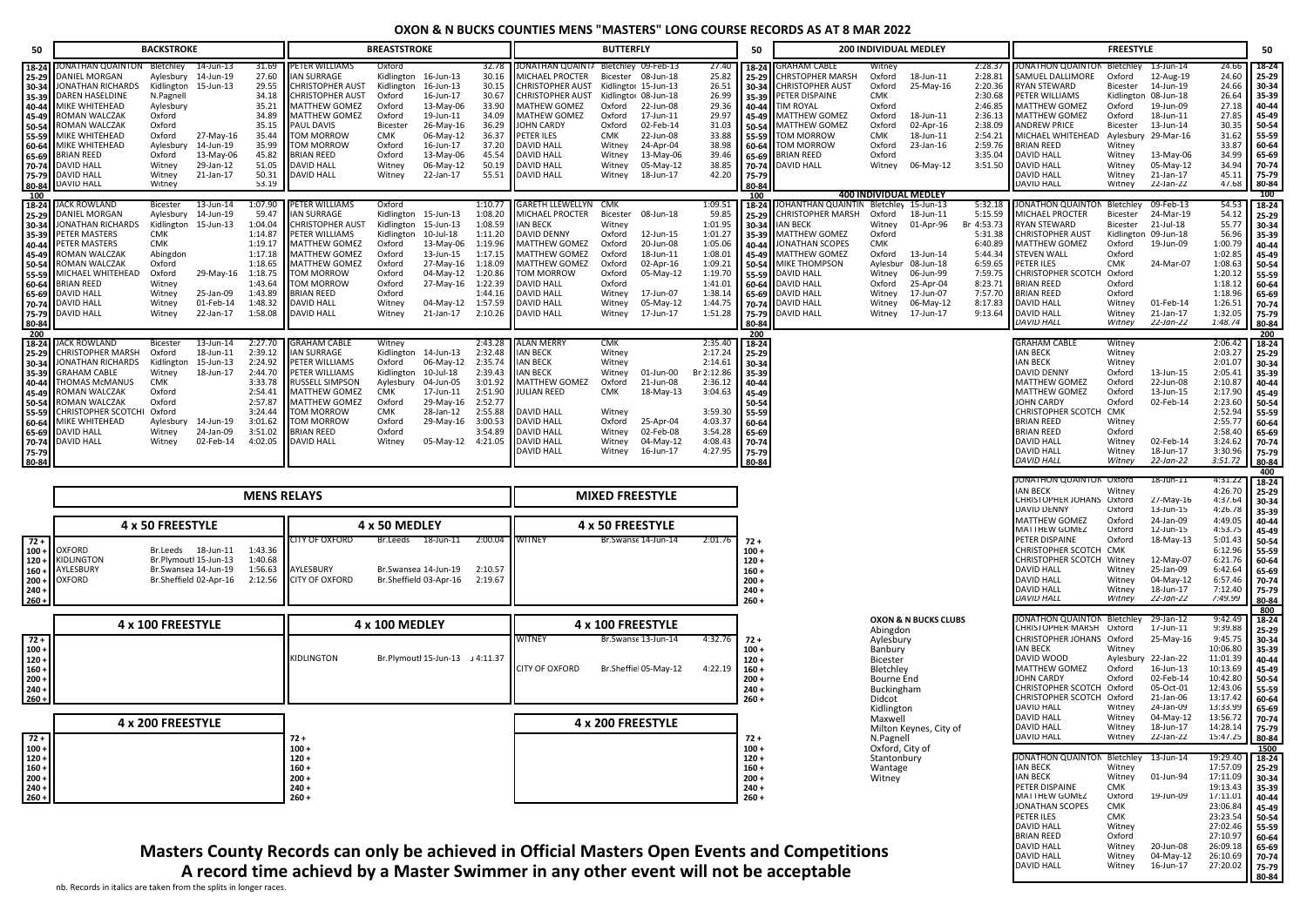#### **OXON & N BUCKS COUNTIES MENS "MASTERS" SHORT COURSE RECORDS AS AT 8 MAR 2022**

| 50             |                                                                | <b>BACKSTROKE</b> |                        |                      |                                                | <b>BREASTSTROKE</b> |                        |                    |                                              | <b>BUTTERFLY</b>                        |                    | 50             |                                              |                  | <b>100 INDIVIDUAL MEDLEY</b> |                    |                                        | <b>FREESTYLE</b> |                        |                                | 50                |
|----------------|----------------------------------------------------------------|-------------------|------------------------|----------------------|------------------------------------------------|---------------------|------------------------|--------------------|----------------------------------------------|-----------------------------------------|--------------------|----------------|----------------------------------------------|------------------|------------------------------|--------------------|----------------------------------------|------------------|------------------------|--------------------------------|-------------------|
|                | 18-24 CRAIG GIBBONS                                            |                   | Maxwell 23-Oct-09      |                      | Br 25.33 CHRISTOPHER WOOD Kidlington 29-Oct-21 |                     |                        | 29.21              | <b>CRAIG GIBBONS</b>                         | Maxwell 24-Oct-09                       | 24.78              | 18-24          | JOSEPH C-SHAW                                | Oxford           | 29-Oct-11                    |                    | 58.76 CRAIG GIBBONS                    |                  | Maxwell 24-Oct-09      | 23.18 18-24                    |                   |
|                | 25-29 RYAN ANSCOMB                                             | Oxford            | 28-Oct-16              | 25.75                | <b>CHRISTOPHER AUST</b>                        | Oxford              | 30-Oct-11              | Br 28.84           | <b>RYAN ANSCOMB</b>                          | Kidlingto 28-Oct-16                     | 25.20              | 25-29          | <b>RYAN ANSCOMBE</b>                         | Oxford           | 28-Oct-16                    |                    | 57.31 RYAN ANSCOMB                     |                  | Kidlingtor 28-Oct-16   | 23.34                          | $\parallel$ 25-29 |
| 30-34          | <b>RYAN ANSCOMB</b>                                            |                   | Kidlingtor 25-Oct-19   | 26.53                | <b>CHRISTOPHER AUST</b>                        | Oxford              | 26-Oct-13              | 29.01              | <b>RYAN ANSCOMB</b>                          | Kidlingto 25-Oct-19                     | 25.29              | 30-34          | <b>CHRISTOPHER AUST</b>                      | Oxford           | 25-Oct-13                    | 58.80              | <b>CHRISTOPHER AUST</b>                |                  | Oxford 24-Oct-14       | 23.50                          | 30-34             |
| 35-39          | <b>ANDREW HAGUE</b>                                            | Oxford            | 04-Mar-17              | 28.50                | <b>CHRISTOPHER AUST</b>                        | Oxford              | 26-Oct-18              | 29.44              | <b>CHRISTOPHER AUST</b>                      | Kidlingto 25-Oct-19                     | 26.30              | 35-39          | <b>CHRISTOPHER AUST</b>                      | Oxford           | 27-Oct-17                    | 59.84              | <b>I CHRISTOPHER AUST</b>              |                  | Kidlingtor 25-Oct-19   | 23.79                          | $\parallel$ 35-39 |
| 40-44          | DAVID DENNY                                                    | Oxford            | 12-Nov-17              |                      | 29.27 PETER WILLIAMS                           |                     | Kidlington 29-Oct-21   | 31.29              | <b>DAVID DENNY</b>                           | Oxford 12-Nov-17                        | 27.74              | 40-44          | PETER WILLIAMS                               |                  | Kidlington 29-Oct-21         |                    | 1:03.26 DAVID DENNY                    |                  | Oxford 12-Nov-17       | 25.90                          | <b>140-44</b>     |
| 45-49          | <b>NICHOLAS BRIDGE</b>                                         | Oxford            | 03-Oct-15              | 30.31                | <b>MATTHEW GOMEZ</b>                           | Oxford              | 30-Oct-11              | 33.03              | <b>NICHOLAS BRIDGE</b>                       | Oxford 25-Oct-15                        | 28.20              | 45-49          | <b>DAVID JARDINE</b>                         |                  | Bicester 30-Oct-21           | 1:05.99            | <b>MATTHEW GOMEZ</b>                   | Oxford           | 30-Oct-11              | 26.28                          | <b>145-49</b>     |
| 50-54          | ROMAN WALCZAK                                                  | Oxford            | 08-Mar-03              | 33.03                | <b>MATTHEW GOMEZ</b>                           | Oxford              | 28-Oct-16              | 34.37              | <b>ISTEVEN WALL</b>                          | 16-May-04<br>Oxford                     | Br. 28.99          | 50-54          | <b>MATTHEW GOMEZ</b>                         | Oxford           | 28-Oct-16                    |                    | 1:08.32 RICHARD EVANS                  | Witney           | 31-Mar-19              | 27.33                          | 150-54            |
| 55-59          | ROMAN WALCZAK                                                  | Oxford            | 26-Oct-08              |                      | 33.69 TOM MORROW                               | <b>CMK</b>          | 03-Apr-11              | 36.26              | MATTHEW GOMEZ                                | Oxford<br>14-Nov-21                     | 32.74              | 55-59          | <b>TOM MORROW</b>                            | <b>CMK</b>       | 06-May-11                    |                    | 1:17.55 ROMAN WALCZAK                  | Oxford           | 24-Oct-08              | 29.77                          | 55-59             |
| 60-64          | MICHAEL WHITEHEAD Aylesbury 25-Oct-19                          |                   |                        | 34.78                | <b>I TOM MORROW</b>                            | Oxford              | 19-Apr-19              | 36.97              | <b>DAVID HALL</b>                            | Witney 03-Dec-06                        | 37.18              | 60-64          | <b>TOM MORROW</b>                            | Oxford           | 27-Oct-17                    | 1:21.79            | <b>BRIAN REED</b>                      | Witney           | 05-Dec-99              | 31.77                          | $II 60-64$        |
| 65-69          | <b>BRIAN REED</b>                                              | Oxford            | 02-Mar-02              | 43.34                | <b>BRIAN REED</b>                              | Oxford              | 02-Mar-02              | 42.73              | <b>DAVID HALL</b>                            | Witney 28-Apr-07                        | 38.08              | 65-69          | <b>BRIAN REED</b>                            | Oxford           | 02-Mar-02                    | 1:24.99            | <b>BRIAN REED</b>                      | Oxford           | 02-Mar-02              | 33.21                          | 65-69             |
| 70-74          | <b>BRIAN REED</b>                                              | Oxford            | 21-Nov-11              | 48.16                | <b>BRIAN REED</b>                              | Oxford              | 05-Oct-08              | 46.58              | <b>DAVID HALL</b>                            | Witney 15-Apr-12                        | 39.07              | 70-74          | <b>BRIAN REED</b>                            | Oxford           | 29-Apr-07                    | 1:36.75            | <b>I BRIAN REED</b>                    | Oxford           | 05-Oct-08              | 34.80                          | 70-74             |
| 75-79          | <b>BRIAN REED</b>                                              | Oxford            | 03-Mar-12              | 49.46                | <b>BRIAN REED</b>                              | Oxford              | 11-Nov-12              | 51.28              | <b>DAVID HALL</b>                            | Witney 13-May-17                        | 41.25              | 75-79          | <b>BRIAN REED</b>                            | Oxford           | 03-Mar-12                    | 1:38.87            | <b>BRIAN REED</b>                      | Oxford           | 14-Apr-13              | 36.14                          | 75-79             |
| 80-84          | <b>BRIAN REED</b>                                              |                   | Witnev Pr 31-Mar-19    | 58.32                | <b>BRIAN REED</b>                              |                     | Witney Po 31-Mar-19    | 1:04.20            |                                              |                                         |                    | 80-84          |                                              |                  |                              |                    | <b>BRIAN REED</b>                      |                  | Witnev 31-Mar-19       | 43.61                          | $\parallel$ 80-84 |
| 100            |                                                                |                   |                        |                      |                                                |                     |                        |                    |                                              |                                         |                    | 100            |                                              |                  | <b>200 INDIVIDUAL MEDLEY</b> |                    |                                        |                  |                        |                                | 100               |
| 18-24          | JOSEPH CANLAN-SHAV Oxford                                      |                   | 30-Oct-11              | 56.81                | CHRISTOPHER WOOD Kidlington 30-Oct-21          |                     |                        | 1:03.77            | <b>RYAN ANSCOMB</b>                          | <b>CMK</b><br>27-Oct-13                 | 57.08              | 18-24          | JOSEPH CANLAN-SHA Oxford                     |                  | 24-Oct-09                    |                    | 2:07.50 CRAIG GIBBONS                  |                  | Maxwell 24-Oct-09      | Br 48.30 18-24                 |                   |
|                | 25-29 RYAN ANSCOMB                                             | <b>CMK</b>        | 28-Oct-16              | 55.61                | <b>I</b> CHRISTOPHER AUST                      | Oxford              | 28-Oct-11              | 1:04.67            | <b>RYAN ANSCOMB</b>                          | Kidlingtc 28-Oct-16                     | 55.91              | 25-29          | <b>MARCOS VIEIRA</b>                         | Oxford           | 24-Oct-14                    |                    | 2:13.95 CHRISTOPHER AUST               |                  | Oxford 28-Oct-16       | 51.19                          | $\parallel$ 25-29 |
|                | 30-34 RYAN ANSCOMB                                             |                   | Kidlingtor 25-Oct-19   |                      | 56.57 IAN SURRAGE                              |                     | Kidlington 28-Oct-17   | 1:04.35            | <b>RYAN ANSCOMB</b>                          | Kidlingto 25-Oct-19                     | 56.12              | 30-34          | <b>MARCUS SIMKINS</b>                        | Oxford           | 30-Oct-04                    |                    | 2:13.49 RYAN ANSCOMB                   |                  | Kidlingtor 25-Oct-19   | 51.79                          | 30-34             |
| 35-39          | DAVID DENNY                                                    | Oxford            | 28-Oct-11              | 1:01.95              | <b>CHRISTOPHER AUST</b>                        | Oxford              | 28-Oct-18              | 1:06.86            | <b>IAN BECK</b>                              | Witney 29-Apr-00                        | 59.96              | 35-39          | <b>DAVID DENNY</b>                           | Oxford           | 26-Apr-13                    |                    | 2:17.79 DEAN MILWAIN                   |                  | Bicester 29-Oct-21     | 53.38 35-39                    |                   |
| 40-44          | <b>DAVID DENNY</b>                                             | Oxford            | 25-Oct-19              | 1:03.02              | <b>I PETER WILLIAMS</b>                        |                     | Kidlington 29-Oct-21   | 1:09.68            | <b>DAVID DENNY</b>                           | Oxford 27-Oct-17                        | 59.74              | 40-44          | <b>DAVID DENNY</b>                           | Oxford           | 24-Sep-17                    |                    | 2:20.60 DAVID DENNY                    | Oxford           | 29-Oct-17              | 54.79                          | <b>140-44</b>     |
| 45-49          | <b>NICHOLAS BRIDGE</b>                                         | Oxford            | 25-Oct-15              |                      | 1:04.39 MATTHEW GOMEZ                          | Oxford              | 23-Oct-15              | 1:14.14            | <b>STEVEN WALL</b>                           | Oxford 29-Jun-03                        | 1:04.99            | 45-49          | <b>MATTHEW GOMEZ</b>                         | Oxford           | 24-Oct-14                    |                    | 2:26.71 STEVEN WALL                    | Oxford           | 25-Oct-03              | 58.20                          | 45-49             |
| 50-54          | <b>ROMAN WALCZAK</b>                                           | Oxford            | 18-May-03              | 1:14.01              | <b>MATTHEW GOMEZ</b>                           | Oxford              | 28-Oct-17              | 1:15.63            | <b>MATTHEW GOMEZ</b>                         | 27-Oct-18<br>Oxford                     | 1:07.26            | 50-54          | <b>MATTHEW GOMEZ</b>                         | Oxford           | 29-Oct-17                    |                    | 2:30.22 MATTHEW GOMEZ                  | Oxford           | 24-Sep-17              | 1:03.81                        | 50-54             |
| 55-59          | <b>ROMAN WALCZAK</b>                                           | Oxford            | 01-Mar-08              | 1:15.62              | <b>TOM MORROW</b>                              | Oxford              | 28-Oct-12              | 1:19.18            | <b>PETER ISLES</b>                           | 22-Feb-08<br><b>CMK</b>                 | 1:24.31            | 55-59          | <b>TOM MORROW</b>                            | Oxford           | 26-Oct-12                    |                    | 2:49.81 PETER ISLES                    | <b>CMK</b>       | 22-Feb-08              | 1:07.90 55-59                  |                   |
| 60-64          | ROMAN WALCZAK                                                  | Oxford            | 26-Apr-13              | 1:19.30              | <b>TOM MORROW</b>                              | Oxford              | 20-Apr-18              | 1:20.66            | <b>DAVID HALL</b>                            | 08-Mar-03<br>Oxford                     | 1:35.41            | 60-64          | <b>TOM MORROW</b>                            | Oxford           | 29-Oct-17                    |                    | 2:56.97 ROMAN WALCZAK                  | Oxford           | 26-Apr-13              | 1:11.27 60-64                  |                   |
| 65-69          | <b>BRIAN REED</b>                                              | Oxford            | 01-Dec-02              | 1:40.80              | <b>BRIAN REED</b>                              | Oxford              | 01-Dec-02              | 1:37.91            | <b>BRIAN REED</b>                            | Oxford 08-May-05                        | 1:35.87            | 65-69          | <b>BRIAN REED</b>                            | Oxford           | 01-Dec-02                    |                    | 3:22.82 BRIAN REED                     | Oxford           | 02-Mar-02              | 1:14.11                        | 65-69             |
| 70-74          | <b>BRIAN REED</b>                                              | Oxford            | 29-Apr-07              | 1:49.85              | <b>BRIAN REED</b>                              | Oxford              | 05-Oct-08              | 1:47.08            | <b>DAVID HALL</b>                            | Witney 25-Mar-12                        | 1:40.73            | 70-74          | <b>DAVID HALL</b>                            | Witney           | 06-Oct-12                    |                    | 3:52.22 BRIAN REED                     | Oxford           | 05-Oct-08              | 1:22.11                        | <b>1</b> 70-74    |
|                | 75-79 DAVID HALL                                               | Witney            | 26-Oct-18              |                      | 1:59.46 <b>BRIAN REED</b>                      | Oxford              | 15-Jul-12              | 1:58.61            | <b>DAVID HALL</b>                            | Witney 27-Oct-18                        | 1:51.36            | 75-79          | <b>BRIAN REED</b>                            | Oxford           | 15-Jul-12                    |                    | 3:51.55 BRIAN REED                     | Oxford           | 28-Sep-12              | 1:23.16 75-79                  |                   |
| 80-84          |                                                                |                   |                        |                      |                                                |                     |                        |                    |                                              |                                         |                    | 80-84          |                                              |                  |                              |                    | <b>BRIAN REED</b>                      | Witney           | 31-Mar-19              | 1:43.01                        | $\parallel$ 80-84 |
| 200            |                                                                |                   |                        |                      |                                                |                     |                        |                    |                                              |                                         |                    | 200            |                                              |                  | <b>400 INDIVIDUAL MEDLEY</b> |                    |                                        |                  |                        |                                | 200               |
|                | 18-24 JOSH HARROP                                              | Oxford            | 24-Oct-15              | 2:20.12              | JOSEPH CANLAN-SHA\ Oxford                      |                     | 24-Oct-09              | 2:27.38            | <b>ALAN MERRY</b>                            | <b>CMK</b><br>01-Nov-02                 | 2:25.77            | 18-24          | JOSEPH CANLAN-SHA Oxford                     |                  | 25-Oct-09                    | 4:30.07            | JOSEPH CANLAN-SHAV Oxford              |                  | 30-Oct-11              | 1:53.34 18-24                  |                   |
| 25-29          | <b>DANIEL MORGAN</b>                                           |                   | Aylesbury 25-Oct-19    |                      | 2:07.35 CHRISTOPHER AUST                       | Oxford              | 28-Oct-11              | 2:26.81            | <b>IAN BECK</b>                              | Witney pre. 1994                        | 2:08.24            | 25-29          | CHRISTOPHER MARSI Oxford                     |                  | 29-Oct-11                    |                    | 5:01.35   IAN BECK                     |                  | Witney 22-Oct-95       | 1:57.43 25-29                  |                   |
| 30-34          | JOSEPH CANLAN-SHAV Oxford                                      |                   | 28-Apr-18              | 2:11.44              | <b>IAN SURRAGE</b>                             |                     | Kidlington 27-Oct-18   | 2:23.37            | <b>IAN BECK</b>                              | Witney 20-Jul-96                        | Gb 2:05.73         | 30-34          | <b>DAVID DENNY</b>                           | Oxford           | 25-Oct-09                    |                    | 4:46.33 GREG BIRD                      |                  | Kidlingtor 30-Oct-21   | 1:54.49 30-34<br>1:58.87       |                   |
| 35-39          | <b>DAVID DENNY</b>                                             | Oxford            | 26-Apr-13              | 2:15.19              | <b>I PETER WILLIAMS</b>                        |                     | Kidlington 27-Oct-17   | 2:30.16            | <b>DAVID DENNY</b>                           | Oxford 26-Nov-11                        | 2:10.54            | 35-39          | <b>DAVID DENNY</b>                           | Oxford           | 29-Oct-11                    | 4:45.95            | <b>I DEAN MILWAIN</b>                  |                  | Bicester 29-Oct-21     |                                | 35-39             |
| 40-44          | <b>DAVID DENNY</b>                                             | Oxford            | 28-Oct-17              | 2:15.47              | <b>DAVID DENNY</b>                             | Oxford              | 25-Oct-19              | 2:37.57            | <b>DAVID DENNY</b>                           | Oxford 26-Oct-18                        | 2:11.60            | 40-44          | <b>DAVID DENNY</b>                           | Oxford           | 28-Oct-17                    |                    | 4:46.13 DAVID DENNY                    | Oxford           | 22-Apr-18              | 2:00.58 40-44                  |                   |
| 45-49<br>50-54 | NICHOLAS BRIDGE<br><b>MATTHEW GOMEZ</b>                        | Oxford            | 24-Oct-15<br>07-Jul-18 | 2:22.90<br>2:43.25   | <b>TOM MORROW</b><br><b>IMATTHEW GOMEZ</b>     | <b>CMK</b>          | 30-Oct-04<br>27-Oct-17 | 2:47.20<br>2:48.69 | <b>MATTHEW GOMEZ</b><br><b>MATTHEW GOMEZ</b> | Oxford<br>07-Jul-13<br>Oxford 25-Oct-19 | 2:39.84<br>2:39.94 | 45-49          | <b>MATTHEW GOMEZ</b><br><b>MATTHEW GOMEZ</b> | Oxford<br>Oxford | 24-Oct-14<br>28-Oct-16       | 5:23.94<br>5:29.85 | INICHOLAS BRIDGE<br>MATTHEW GOMEZ      | Oxford<br>Oxford | 23-Oct-15<br>23-Apr-17 | 2:09.18 45-49<br>2:16.68 50-54 |                   |
|                |                                                                | Oxford            |                        |                      |                                                | Oxford              |                        |                    |                                              |                                         |                    | 50-54<br>55-59 |                                              |                  |                              |                    |                                        |                  |                        |                                |                   |
| 55-59          | <b>ROMAN WALCZAK</b>                                           | Oxford            | 01-Mar-08              | 2:50.80              | <b>I TOM MORROW</b>                            | Oxford              | 27-Oct-12              | 2:51.56            | <b>DAVID HALL</b>                            | Witney 09-May-98                        | 3:46.19            |                | <b>DAVID HALL</b>                            | Witney           | 06-Jun-99                    |                    | 7:59.75 NIGEL WOODS                    | <b>CMK</b>       | 01-Apr-17              | 2:31.92 55-59                  |                   |
| 60-64<br>65-69 | MICHAEL WHITEHEAD Aylesbury 25-Oct-19<br><b>CHRIS SCOTCHER</b> |                   |                        |                      | 2:57.62   TOM MORROW                           | Oxford              | 21-Apr-17<br>26-Oct-02 | 2:55.23<br>3:40.90 | DAVID HALL                                   | 29-Oct-04<br>Oxford                     | 3:53.81<br>3:54.79 | 60-64<br>65-69 | <b>DAVID HALL</b><br><b>DAVID HALL</b>       | Oxford           | 31-Oct-04<br>27-Oct-07       | 8:15.99<br>7:58.90 | <b>BRIAN REED</b>                      | Witney           | 06-Feb-00<br>26-Oct-02 | 2:45.28 60-64<br>2:49.75 65-69 |                   |
|                |                                                                | Oxford            | 06-May-11              | 3:44.59              | <b>BRIAN REED</b>                              | Oxford              |                        | 4:04.22            | <b>DAVID HALL</b>                            | Oxford 21-Sep-07                        | 4:05.87            | 70-74          |                                              | Oxford           |                              |                    | <b>BRIAN REED</b>                      | Oxford           |                        |                                |                   |
| 70-74<br>75-79 | <b>DAVID HALL</b>                                              | Witney            | 26-Oct-12              | 4:04.92              | <b>I BRIAN REED</b>                            | Oxford              | 29-Apr-07              |                    | <b>DAVID HALL</b><br>DAVID HALL              | Witney 15-Jul-12                        | 4:17.21            |                | <b>DAVID HALL</b><br><b>DAVID HALL</b>       | Witney<br>Witney | 15-Jul-12<br>28-Oct-18       | 8:31.99<br>9:02.28 | <b>BRIAN REED</b><br><b>BRIAN REED</b> | Oxford<br>Oxford | 20-Oct-07<br>15-Jul-12 | 3:13.30<br>3:16.83 75-79       | 70-74             |
| 80-84          |                                                                |                   |                        |                      |                                                |                     |                        |                    |                                              | Witney 13-May-17                        |                    | 75-79          |                                              |                  |                              |                    |                                        |                  |                        |                                | 80-84             |
|                |                                                                |                   |                        |                      |                                                |                     |                        |                    |                                              |                                         |                    | 80-84          |                                              |                  |                              |                    |                                        |                  |                        |                                | 400               |
|                |                                                                |                   |                        |                      |                                                |                     |                        |                    |                                              |                                         |                    |                |                                              |                  |                              |                    | <b>NEIL AGIUS</b>                      | Oxford           | 24-Oct-09              | 4:04.96 18-24                  |                   |
|                |                                                                |                   |                        | <b>BAFAIC BELAVE</b> |                                                |                     |                        |                    |                                              | <b>ASIVER BAFRIEV</b>                   |                    |                |                                              |                  |                              |                    | <b>JAN BECK</b>                        |                  | Witney 22-Oct-93       | $4:08.41$ 25-29                |                   |

|         |                             |                  | <b>MENS RELAYS</b> |                        |               |                        | <b>MIXED MEDLEY</b> |                 |          |                                 | <b>IAIN DEUN</b><br><b>GREG BIRD</b> | <b>VVILIIEV</b> | 22-ULL-93<br>Kidlingtor 30-Oct-21 | 4.00.41 <b>123-43</b><br>4:05.47 30-34 |       |
|---------|-----------------------------|------------------|--------------------|------------------------|---------------|------------------------|---------------------|-----------------|----------|---------------------------------|--------------------------------------|-----------------|-----------------------------------|----------------------------------------|-------|
|         |                             |                  |                    |                        |               |                        |                     |                 |          | <b>OXON &amp; N BUCKS CLUBS</b> | <b>DAVID DENNY</b>                   | Oxford          | 19-Apr-15                         | 4:13.06 35-39                          |       |
|         |                             | 4 x 50 FREESTYLE |                    |                        | 4 x 50 MEDLEY |                        | 4 x 50 MEDLEY       |                 |          | 4 SHIRES                        | DAVID DENNY                          | Oxford          | 25-Oct-19                         | 4:16.57 40-44                          |       |
|         |                             |                  |                    |                        |               |                        |                     |                 |          | ABINGDON                        | NICHOLAS BRIDGE                      | Oxford          | 22-Nov-15                         | 4:39.86 45-49                          |       |
|         | 72 + CITY OF OXFORD         | 24-Oct-09        |                    | 1:36.66 CITY OF OXFORD | 29-Oct-11     | 1:46.43 CITY OF OXFORD | 30-Oct-21           | 1:54.59         | $72 +$   | AYLESBURY                       | <b>MATTHEW GOMEZ</b>                 | Oxford          | 28-Oct-16                         | 4:51.26 50-54                          |       |
|         | 100 + KIDLINGTON            | 28-Oct-16        |                    | 1:35.18 KIDLINGTON     | 28-Oct-16     | 1:43.79 CITY OF OXFORD | 29-Oct-11           | 1:59.33         | 100 +    | <b>BANBURY</b>                  | NIGEL WOODS                          | <b>CMK</b>      | 01-Apr-17                         | 5:21.47 55-59                          |       |
|         | 120 + KIDLINGTON            | 25-Oct-19        |                    | 1:35.63 KIDLINGTON     | 25-Oct-19     | 1:44.89 CITY OF OXFORD | 29-Oct-11           | 1:58.78         | $1120 +$ | <b>BICESTER</b>                 | <b>BRIAN REED</b>                    | Witney          | 08-May-98                         | 6:06.53 60-64                          |       |
|         | 160 + CITY OF OXFORD        | 24-Oct-14        |                    | 1:43.11 KIDLINGTON     | 29-Oct-21     | 1:54.49 CITY OF OXFORD | 27-Oct-07           | 2:00.97         | $160 +$  | <b>BLETCHLEY</b>                | <b>BRIAN REED</b>                    | Witney          | 16-May-03                         | $6:21.66$ 65-69                        |       |
|         | <b>200 + CITY OF OXFORD</b> | 28-Oct-07        |                    | 1:58.00 CITY OF OXFORD | 27-Oct-01     | 2:19.04 CITY OF OXFORD | 28-Oct-18           | 2:10.54         | $1200 +$ | <b>BOURNE END</b>               | DAVID HALL                           | Witney          | 27-Oct-12                         | 6:49.31 70-74                          |       |
| $240 +$ |                             |                  |                    |                        |               | <b>CITY OF OXFORD</b>  | 27-Oct-07           | $2:37.90$ 240 + |          | <b>BUCKINGHAM</b>               | <b>DAVID HALL</b>                    | Witney          | 13-May-17                         | 6:55.74 75-79                          |       |
| $260 +$ |                             |                  |                    |                        |               |                        |                     |                 | $260 +$  | <b>DIDCOT</b>                   |                                      |                 |                                   |                                        | 80-84 |

|            | 4 x 100 FREESTYLE          |           |         |                        | 4 x 100 MEDLEY |         |                        | 4 x 100 MEDLEY |                  |           | KIDLINGTON<br>MAXWELL        | <b>NEIL AGIUS</b><br><b>NICK ROBINSON</b> | <b>CMK</b> | Maxwell 23-Oct-09<br>24-Jul-98 | 8:44.20 18-24<br>9:38.80 25-29 |  |
|------------|----------------------------|-----------|---------|------------------------|----------------|---------|------------------------|----------------|------------------|-----------|------------------------------|-------------------------------------------|------------|--------------------------------|--------------------------------|--|
|            | 72 + CITY OF MILTON KEYNES | 28-Oct-11 | 3:32.85 | <b>ICITY OF OXFORD</b> | 29-Oct-11      |         | 3:56.00 CITY OF OXFORD | 28-Oct-16      | 4:23.53          | $72+$     | <b>NEWPORT PAGNELL</b>       | <b>DAVID DENNY</b>                        |            | Oxford 31-Oct-10               | 8:58.64 30-34                  |  |
|            | 100 + KIDLINGTON           | 28-Oct-16 |         | 3:31.62 KIDLINGTON     | 28-Oct-16      | 3:49.33 |                        |                |                  | $100 -$   | <b>OXFORD UNIVERSITY</b>     | <b>DAVID DENNY</b>                        |            | Oxford 25-Oct-15               | 8:47.12 35-39                  |  |
|            | 120 + BICESTER             | 28-Oct-18 |         | 3:40.49 KIDLINGTON     | 25-Oct-19      |         | 3:51.22 CITY OF OXFORD | 25-Oct-13      | 5:29.41          | $120 +$   | <b>CITY OF MILTON KEYNES</b> | <b>DAVID DENNY</b>                        |            | Oxford 29-Oct-17               | 8:38.87 40-44                  |  |
|            | 160 + CITY OF OXFORD       | 24-Oct-14 |         | 3:45.30 CITY OF OXFORD | 24-Oct-14      |         | 4:09.41 CITY OF OXFORD | 29-Oct-11      | BR 4:30.67 160 + |           | <b>CITY OF OXFORD</b>        | <b>MATTHEW GOMEZ</b>                      | Oxford     | 25-Oct-15                      | 9:48.90 45-49                  |  |
| $200 +$    |                            |           |         |                        |                |         | <b>CITY OF OXFORD</b>  | 28-Oct-17      | 4:52.96          | $  200 +$ | <b>STANTONBURY</b>           | <b>MATTHEW GOMEZ</b>                      |            | Oxford 29-Oct-17               | 9:52.66 50-54                  |  |
| $240 +$    |                            |           |         |                        |                |         |                        |                |                  | 240       | <b>THAME</b>                 | NIGEL WOODS                               | <b>CMK</b> | 08-Jul-17                      | 11:21.26 55-59                 |  |
| $ 260 +  $ |                            |           |         |                        |                |         |                        |                |                  | 260+      | WANTAGE                      | <b>BRIAN REED</b>                         | Oxford     | 01-Dec-01                      | 13:39.29 60-64                 |  |

|         |                     | 4 x 200 FREESTYLE |         |
|---------|---------------------|-------------------|---------|
|         | 72 + CITY OF OXFORD | 29-Oct-11         | 8:15.93 |
|         | 100 + KIDLINGTON    | 28-Oct-16         | 7:57.72 |
|         | 120 + KIDLINGTON    | $25-Ort-19$       | 8:04.89 |
| 160+    |                     |                   |         |
| $200 +$ |                     |                   |         |
| $240 +$ |                     |                   |         |
| ∠60     |                     |                   |         |

| N & N BUCKS CLUBS<br><b>RES</b><br>GDON<br>SBURY<br><b>SURY</b><br><b>STER</b><br>CHLEY<br><b>INE END</b><br><b>INGHAM</b><br>ОT     | <b>IAIN BEC</b><br><b>GREG BI</b><br>DAVID D<br>DAVID D<br>NICHOL<br>MATTHE<br>NIGEL W<br><b>BRIAN R</b><br><b>BRIAN R</b><br>DAVID H<br>DAVID H           |
|--------------------------------------------------------------------------------------------------------------------------------------|------------------------------------------------------------------------------------------------------------------------------------------------------------|
| EY.<br>NGTON<br>WELL<br>PORT PAGNELL<br><b>RD UNIVERSITY</b><br>OF MILTON KEYNES<br>OF OXFORD<br><b>TONBURY</b><br>ЛE<br>TAGE<br>IEY | <b>NEIL AG</b><br><b>NICK RO</b><br>DAVID D<br>DAVID D<br>DAVID D<br><b>MATTHE</b><br>MATTHE<br>NIGEL W<br><b>BRIAN R</b><br>DAVID H<br>DAVID H<br>DAVID H |
|                                                                                                                                      | <b>NEIL AG</b><br><b>IAN BEC</b><br><b>CHRIS JC</b><br>DAVID D<br>DAVID D<br><b>ANDREV</b><br>NIGEL W<br>NIGEL W<br><b>BRIAN R</b><br>DAVID H              |

| 75-79<br>80-84                                                 | 65-69 CHRIS SCOTCHER<br>70-74 DAVID HALL                                                                        | Oxford<br>Ub-May-11<br>26-Oct-12<br>Witney                    | 4:04.92                                             | 3:44.59 BRIAN REED<br><b>BRIAN REED</b>                                                                | Oxford<br>Oxford | ZP-OCT-02<br>29-Apr-07                                        | 3:40.90<br>4:04.22                                  | JAVID HALL<br><b>DAVID HALL</b><br>DAVID HALL                                                                                                      | Oxford<br>21-Sep-07<br>Witney 15-Jul-12<br>Witney 13-May-17                                                                                                                          | 3:54.79  <br>4:05.87<br>4:17.21                                | 65-69<br>70-74<br>75-79<br>80-84                                  | <b>DAVID HALL</b><br><b>DAVID HALL</b><br><b>DAVID HALL</b> | Oxford<br>Z/-OCT-07<br>15-Jul-12<br>Witney<br>28-Oct-18<br>Witney                                                                                        | 9:02.28 | 8:31.99 BRIAN REED<br><b>BRIAN REED</b>                                                                                                                                 | Oxford<br>Oxford<br>Oxford                                                       | Z6-OCT-UZ<br>20-Oct-07<br>15-Jul-12                                                                  | 2:49.75 65-69<br>3:13.30<br>3:16.83 75-79                                                           | 70-74<br>80-84                                                            |
|----------------------------------------------------------------|-----------------------------------------------------------------------------------------------------------------|---------------------------------------------------------------|-----------------------------------------------------|--------------------------------------------------------------------------------------------------------|------------------|---------------------------------------------------------------|-----------------------------------------------------|----------------------------------------------------------------------------------------------------------------------------------------------------|--------------------------------------------------------------------------------------------------------------------------------------------------------------------------------------|----------------------------------------------------------------|-------------------------------------------------------------------|-------------------------------------------------------------|----------------------------------------------------------------------------------------------------------------------------------------------------------|---------|-------------------------------------------------------------------------------------------------------------------------------------------------------------------------|----------------------------------------------------------------------------------|------------------------------------------------------------------------------------------------------|-----------------------------------------------------------------------------------------------------|---------------------------------------------------------------------------|
|                                                                |                                                                                                                 |                                                               |                                                     | <b>MENS RELAYS</b>                                                                                     |                  |                                                               |                                                     |                                                                                                                                                    | <b>MIXED MEDLEY</b>                                                                                                                                                                  |                                                                |                                                                   |                                                             |                                                                                                                                                          |         | <b>NEIL AGIUS</b><br><b>IAN BECK</b><br><b>GREG BIRD</b>                                                                                                                | Oxford<br>Witney 22-Oct-93<br>Kidlingtor 30-Oct-21                               | 24-Oct-09                                                                                            | 4:04.96<br>4:08.41<br>4:05.47                                                                       | 400<br>18-24<br>25-29<br>$\parallel$ 30-34                                |
|                                                                |                                                                                                                 | 4 x 50 FREESTYLE                                              |                                                     |                                                                                                        | 4 x 50 MEDLEY    |                                                               |                                                     |                                                                                                                                                    | 4 x 50 MEDLEY                                                                                                                                                                        |                                                                |                                                                   |                                                             | <b>OXON &amp; N BUCKS CLUBS</b><br><b>4 SHIRES</b><br>ABINGDON                                                                                           |         | <b>DAVID DENNY</b><br><b>DAVID DENNY</b><br>NICHOLAS BRIDGE                                                                                                             | Oxford 19-Apr-15<br>Oxford<br>Oxford                                             | 25-Oct-19<br>22-Nov-15                                                                               | 4:13.06<br>4:16.57<br>4:39.86 45-49                                                                 | 35-39<br><b>140-44</b>                                                    |
| $72 +$<br>100 +<br>$200 +$<br>240 +<br>$260 +$                 | <b>CITY OF OXFORD</b><br><b>KIDLINGTON</b><br>120 + KIDLINGTON<br>160 + CITY OF OXFORD<br><b>CITY OF OXFORD</b> | 24-Oct-09<br>28-Oct-16<br>25-Oct-19<br>24-Oct-14<br>28-Oct-07 | 1:36.66<br>1:35.18<br>1:35.63<br>1:43.11<br>1:58.00 | <b>CITY OF OXFORD</b><br><b>KIDLINGTON</b><br><b>KIDLINGTON</b><br>KIDLINGTON<br><b>CITY OF OXFORD</b> |                  | 29-Oct-11<br>28-Oct-16<br>25-Oct-19<br>29-Oct-21<br>27-Oct-01 | 1:46.43<br>1:43.79<br>1:44.89<br>1:54.49<br>2:19.04 | <b>CITY OF OXFORD</b><br><b>CITY OF OXFORD</b><br><b>CITY OF OXFORD</b><br><b>CITY OF OXFORD</b><br><b>CITY OF OXFORD</b><br><b>CITY OF OXFORD</b> | 30-Oct-21<br>29-Oct-11<br>29-Oct-11<br>27-Oct-07<br>28-Oct-18<br>27-Oct-07                                                                                                           | 1:54.59<br>1:59.33<br>1:58.78<br>2:00.97<br>2:10.54<br>2:37.90 | $72 +$<br>$100 +$<br>120+<br>160 +<br>200 +<br>$240 +$<br>$260 +$ |                                                             | AYLESBURY<br><b>BANBURY</b><br><b>BICESTER</b><br><b>BLETCHLEY</b><br><b>BOURNE END</b><br><b>BUCKINGHAM</b><br><b>DIDCOT</b>                            |         | <b>MATTHEW GOMEZ</b><br><b>NIGEL WOODS</b><br><b>BRIAN REED</b><br><b>BRIAN REED</b><br><b>DAVID HALL</b><br><b>DAVID HALL</b>                                          | Oxford<br>CMK<br>Witney<br>Witney<br>Witney<br>Witney                            | 28-Oct-16<br>01-Apr-17<br>08-May-98<br>16-May-03<br>27-Oct-12<br>13-May-17                           | 4:51.26<br>5:21.47<br>6:06.53 60-64<br>6:21.66<br>6:49.31<br>6:55.74 75-79                          | 150-54<br><b>II</b> 55-59<br>65-69<br><b>1</b> 70-74<br>80-84             |
|                                                                |                                                                                                                 | 4 x 100 FREESTYLE                                             |                                                     |                                                                                                        | 4 x 100 MEDLEY   |                                                               |                                                     |                                                                                                                                                    | 4 x 100 MEDLEY                                                                                                                                                                       |                                                                |                                                                   |                                                             | HENLEY<br><b>KIDLINGTON</b><br>MAXWELL                                                                                                                   |         | <b>NEIL AGIUS</b><br><b>NICK ROBINSON</b>                                                                                                                               | Maxwell 23-Oct-09<br>CMK                                                         | 24-Jul-98                                                                                            | 8:44.20<br>9:38.80                                                                                  | 800<br>$18 - 24$<br>25-29                                                 |
| $72 +$<br>$160 +$<br>$200 -$<br>$240 +$<br>$260 +$             | <b>CITY OF MILTON KEYNES</b><br>100 + KIDLINGTON<br>120 + BICESTER<br><b>CITY OF OXFORD</b>                     | 28-Oct-11<br>28-Oct-16<br>28-Oct-18<br>24-Oct-14              | 3:32.85<br>3:31.62<br>3:40.49<br>3:45.30            | <b>CITY OF OXFORD</b><br><b>KIDLINGTON</b><br><b>KIDLINGTON</b><br><b>CITY OF OXFORD</b>               |                  | 29-Oct-11<br>28-Oct-16<br>25-Oct-19<br>24-Oct-14              | 3:56.00<br>3:49.33<br>3:51.22<br>4:09.41            | <b>CITY OF OXFORD</b><br><b>CITY OF OXFORD</b><br><b>CITY OF OXFORD</b><br><b>CITY OF OXFORD</b>                                                   | 28-Oct-16<br>25-Oct-13<br>29-Oct-11<br>28-Oct-17                                                                                                                                     | 4:23.53<br>5:29.41<br>BR 4:30.67<br>4:52.96                    | $72+$<br>$100 +$<br>120 +<br>160 +<br>200 +<br>$240 +$<br>$260 +$ |                                                             | NEWPORT PAGNELL<br><b>OXFORD UNIVERSITY</b><br><b>CITY OF MILTON KEYNES</b><br><b>CITY OF OXFORD</b><br><b>STANTONBURY</b><br>THAME<br>WANTAGE<br>WITNEY |         | <b>DAVID DENNY</b><br><b>DAVID DENNY</b><br><b>DAVID DENNY</b><br><b>MATTHEW GOMEZ</b><br><b>MATTHEW GOMEZ</b><br>NIGEL WOODS<br><b>BRIAN REED</b><br><b>DAVID HALL</b> | Oxford<br>Oxford<br>Oxford<br>Oxford<br>Oxford<br><b>CMK</b><br>Oxford<br>Oxford | 31-Oct-10<br>25-Oct-15<br>29-Oct-17<br>25-Oct-15<br>29-Oct-17<br>08-Jul-17<br>01-Dec-01<br>21-Jul-07 | 8:58.64<br>8:47.12<br>8:38.87<br>9:48.90<br>9:52.66<br>11:21.26 55-59<br>13:39.29 60-64<br>13:23.48 | 30-34<br>35-39<br>40-44<br>45-49<br>50-54<br>65-69                        |
|                                                                |                                                                                                                 | 4 x 200 FREESTYLE                                             |                                                     |                                                                                                        |                  |                                                               |                                                     |                                                                                                                                                    |                                                                                                                                                                                      |                                                                |                                                                   |                                                             |                                                                                                                                                          |         | <b>DAVID HALL</b><br><b>DAVID HALL</b>                                                                                                                                  | Witney                                                                           | 14-Jul-12<br>Witney 26-Oct-18                                                                        | 14:06.18<br>14:22.42 75-79                                                                          | 70-74                                                                     |
| $100 +$<br>$120 +$<br>$160 +$<br>$200 +$<br>$240 -$<br>$260 +$ | 72 + CITY OF OXFORD<br><b>KIDLINGTON</b><br><b>KIDLINGTON</b>                                                   | 29-Oct-11<br>28-Oct-16<br>25-Oct-19                           | 8:15.93<br>7:57.72<br>8:04.89                       |                                                                                                        |                  |                                                               |                                                     |                                                                                                                                                    |                                                                                                                                                                                      |                                                                |                                                                   |                                                             |                                                                                                                                                          |         | <b>NEIL AGIUS</b><br><b>IAN BECK</b><br><b>CHRIS JOHANSEN</b><br><b>DAVID DENNY</b><br><b>DAVID DENNY</b>                                                               | Maxwell 23-Oct-09<br>Witney<br>Oxford<br>Oxford<br>Oxford                        | pre. 1993<br>23-Oct-15<br>21-Nov-15<br>27-Oct-17                                                     | 17:47.77<br>16:45.46<br>17:46.93 30-34<br>16:56.83<br>16:37.34 40-44                                | 80-84<br>1500<br>18-24<br>25-29<br>$\parallel$ 35-39                      |
|                                                                |                                                                                                                 | Times in italics are split times from longer races            |                                                     |                                                                                                        |                  |                                                               |                                                     |                                                                                                                                                    | Masters County Records can only be achieved in Official Masters Open Events and Competitions<br>A record time achieved by a Master Swimmer in any other event will not be acceptable |                                                                |                                                                   |                                                             |                                                                                                                                                          |         | <b>ANDREW CARR</b><br>NIGEL WOODS<br>NIGEL WOODS<br><b>BRIAN REED</b><br><b>DAVID HALL</b><br><b>DAVID HALL</b><br><b>DAVID HALL</b>                                    | Oxford<br>CMK<br>Oxford<br>Oxford<br>Witney<br>Witnev                            | 25-Oct-13<br>N.Pagnell 26-Nov-16<br>24-Nov-18<br>01-Dec-01<br>24-Nov-07<br>24-Nov-13<br>26-Oct-18    | 18:41.97<br>21:15.40<br>22:05.68<br>25:42.35 60-64<br>25:34.15<br>26:29.60<br>26:52.67 75-79        | 45-49<br>150-54<br>55-59<br>$\parallel$ 65-69<br><b>II</b> 70-74<br>80-84 |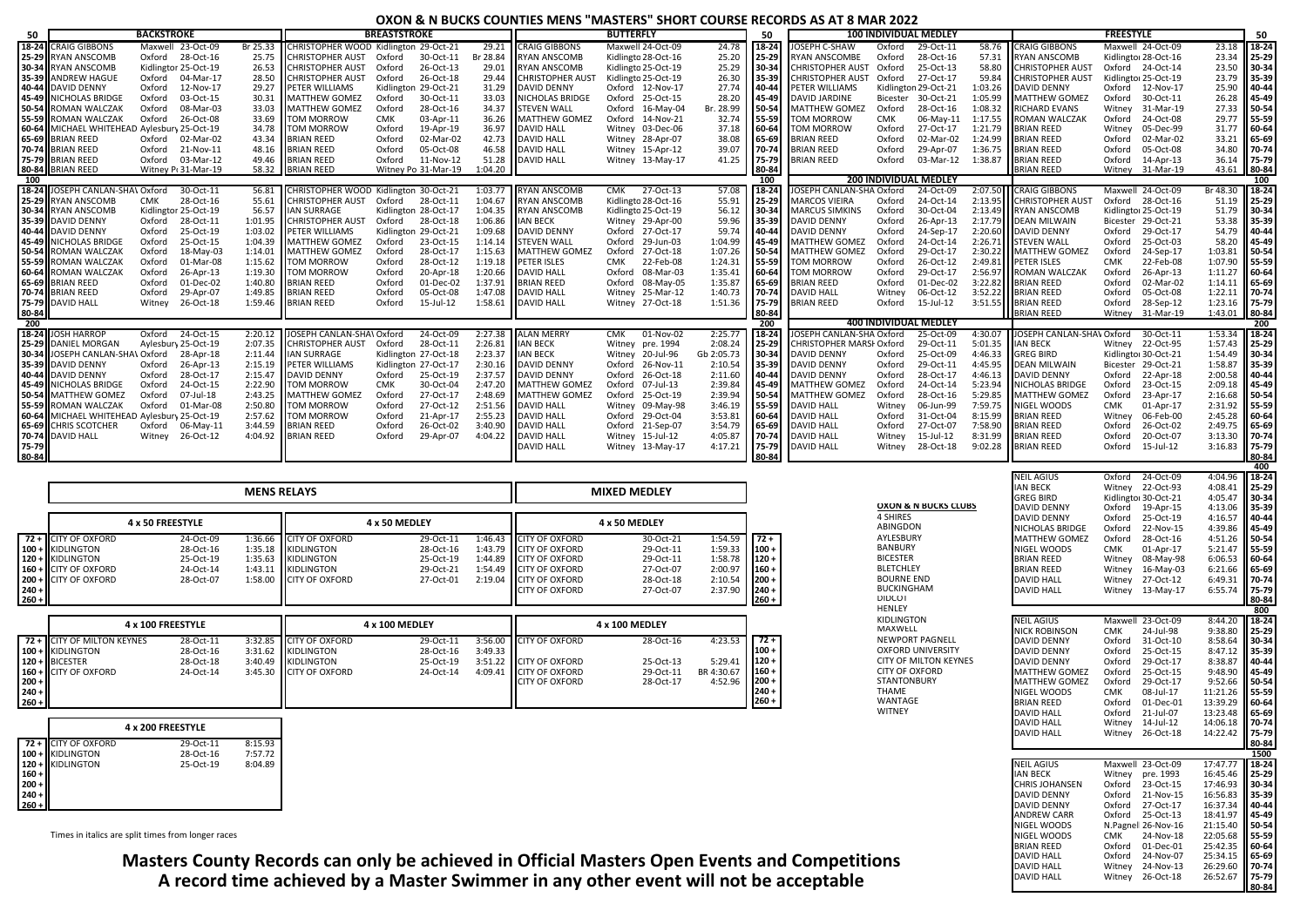### **Talent Pathway Development Camp – Head Coach Report March 2022**

### **Talent Camp:**

After going through the guidance, we have established that 24 swimmers can be selected for the face-to-face camps however it is encouraged to open up to a wider range of numbers for the virtual days. The 24 swimmers have been selected but not yet informed.

I would then suggest for the two virtual days, we open it out to all finalists who took part at ONB. That is a fair sizeable list however it opens up opportunities for more swimmers. I think this would be pretty cool and great source of knowledge to be shared with a wider range of swimmers but also the coaches! I've always felt talent camps should be a little more transparent and not as closed as I've seen previously. Sharing knowledge makes the swimming in the area stronger!

### **Venue:**

I have emailed a number of venues as I'd like a more Oxfordshire based venue this year due to the number of swimmers from that area. However NO ONE has got back to me to if any representatives from clubs could maybe make some enquiries for me that would be handy. We'd be needing 2 x 2 hour pool session and a sports hall/learning space for the full day.

If the committee can agree the dates to run all three workshops, I'd be eternally grateful. I simply cannot figure out what dates to put them on.

I'm more than happy to arrange content/send invites/set up virtual dates/put together admin and info packs for swimmers and parents. I can do the same as I did last time and email head coaches.

### **Coaches Forum:**

At ONB Champs I was asked by a few coaches if I'd be running anymore coach chats which I intend to do. I'd like to start an actual coach's forum which can be run on a monthly basis. This would be a great forum for coaches to air any issues/open networks between clubs to work together better/share info and knowledge to better the swimming community. I think it's a good forum to get some ideas for the progression of the champs moving forward. There's a lot of coach voices that are unheard and some great ideas brought forward to me. Please remember they are qualified experts in their field so ignoring their advice seems a little strange to me but it is ultimately the decision of the committee to follow this route. I'd like to permission to atleast set up a monthly forum for coaches to communicate under the ONB banner and something for future county coaches to lead.

Finally, apologies I can't attend the meeting. I must be on poolside to take a session 6.30 - 8.30pm so Tuesdays will always be a little difficult.

Thanks in advance

Noel Horton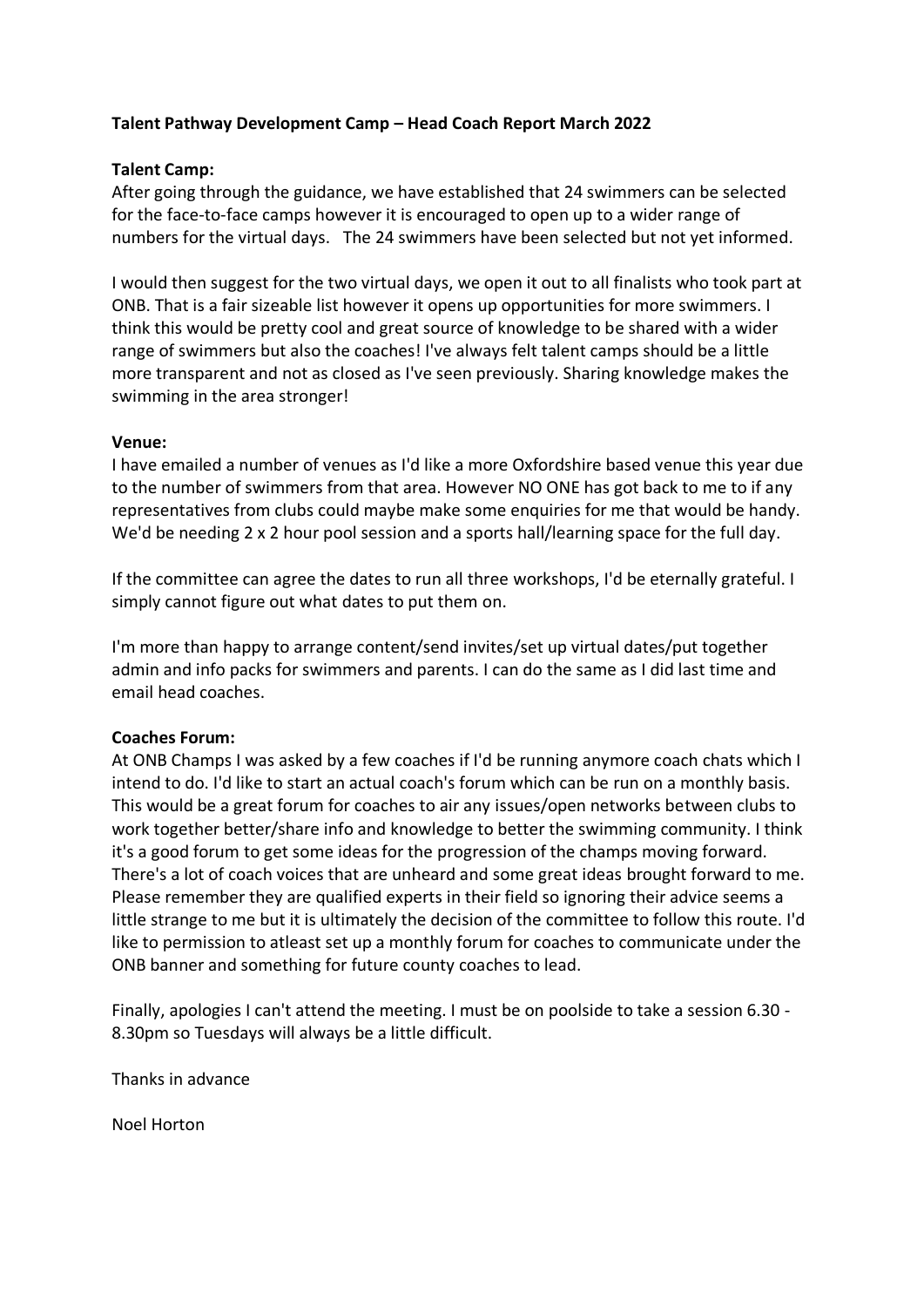

#### **ONB Meeting – March 2022**

### **SwimMark**

Congratulations to the following clubs who all maintained their SwimMark accreditation at the January panel; Bicester Bluefins, Bletchley and District, City of Milton Keynes, Didcot and Barramudi and Newport Pagnell.

Aylesbury and District and Oxford and Witney Artistic Swimming Clubs are due to reaccredit at the April panel with evidence to be submitted by the end of March.

#### **Constitutions**

Swim England's model club constitution for unincorporated clubs has been updated and will now become recommended for use by clubs from January 2022.

South East Region Clubs will not be required to adopt the new constitution until their next constitution check is due. This needs to be completed every 4 years. Any club implementing other changes to their constitution, outside of their 4 year check, should adopt the new constitution at the same time as implementing those changes. New clubs looking to affiliate will need to use the new constitution from now onwards.

#### **Regional Swimming Championship dates and venues confirmed**

Dates and venues for the Regional Swimming Championships have been confirmed.

The Age Group Championships (14yrs and younger) will be held at K2 Crawley over 2 weekends (23rd & 24th April) and (7th & 8th May).

The Youth Championships (15yrs and over) will be held at High Wycombe on 29th (evening) & 30th April and 1st & 2nd May.

All sessions will be managed through Hy-tek with meet entry files available from 14th March.

All times must be set in competitions licensed at level 1, 2 or 3 on or after 1st June 2021.

To help us deliver these important events we would like to hear from experienced Hy-tek and Quantum AOE operators able to help at the sessions. Please email 2022championships@southeastswimming.org

### **Regional Open Water Camp**

Date - Sunday 5th June Age - 12 – 15 year olds Location - Elmbridge Excel LC and Shepperton Lake

Full details and selection policy will be issued in the coming weeks. Any interested coaches should contact Kristie.jarrett@southeastswimming.org

### **Para-Swimming Regional Training day**

We are pleased to invite Swimmers and Coaches from around the Region to attend the next South East Region Para-Swimming Training Day.

- Date: Saturday 16th April
- Location: K2 Crawley
- Cost: £10 per swimmer, Coaches free

Booking can be made hear – [https://www.southeastswimming.org/para-swimming/south-east-region-para-swimming](https://www.southeastswimming.org/para-swimming/south-east-region-para-swimming-training-day-saturday-16th-april/)[training-day-saturday-16th-april/](https://www.southeastswimming.org/para-swimming/south-east-region-para-swimming-training-day-saturday-16th-april/)

### **Water Polo Tournament**

The aim of this event is to allow as many South East Swim England Members as possible to participate in more matches regularly. Athletes are to book and pay for this event individually but wherever possible club members will be put together and play as a team. If your club does not have enough members please do still go ahead and book on and we will make sure you have a team to be part of on the day.

- Age 2010 and younger (no older athletes please)
- Location Crawley K2